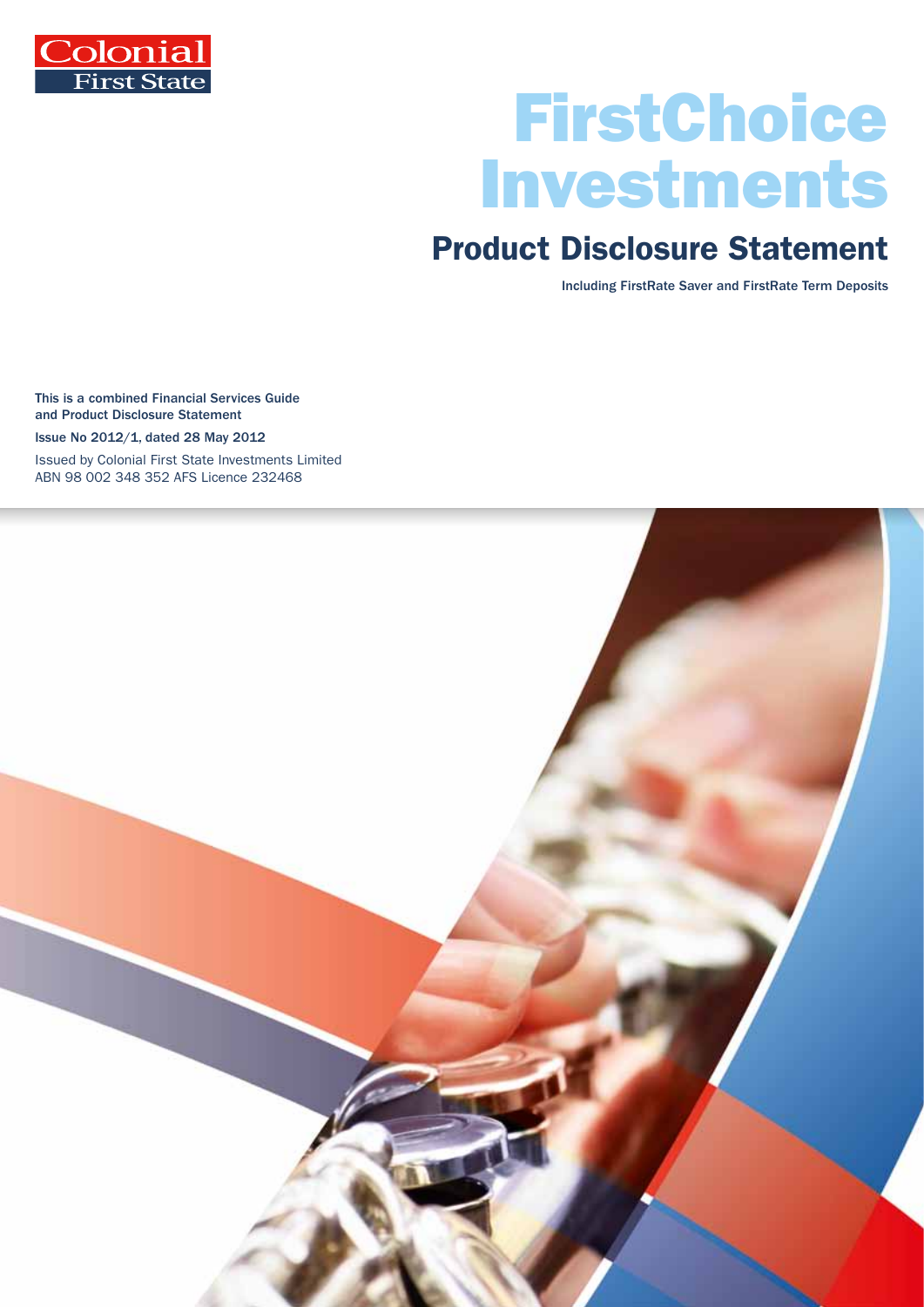## **[Conte](http://www.fundsfocus.com.au/managed-funds/colonial-firstchoice/)nts**

| 1 About Colonial First State                               |              |
|------------------------------------------------------------|--------------|
| <b>2</b> Benefits of investing in First Choice Investments | 1            |
| <b>3 How FirstChoice Investments works</b>                 | $\mathbf{2}$ |
| 4 Risks of investing                                       | $\mathbf{2}$ |
| 5 Fees and other costs                                     | 4            |
| 6 How managed investment schemes are taxed                 | 13           |
| <b>7 FirstRate Saver and FirstRate Term Deposits</b>       | 13           |
| 8 How to open an account                                   | 14           |
| Application form checklist and forms                       | A1           |
| <b>Financial Services Guide</b>                            | 423          |

This Product Disclosure Statement (PDS) is made up of the PDS and the Investment Options Menu and the following document which contains all statements and information incorporated by reference:

• Reference Guide – Transacting on your account.

A reference to 'the PDS' includes a reference to all of those documents. You should assess whether the product is appropriate for you and speak to your financial adviser before making a decision to invest in the product. You can obtain a copy of that information, free of charge, by calling us on 13 13 36, visiting our website at colonialfirststate.com.au/ fcinv, or from your financial adviser.

Investments in FirstChoice are offered by Colonial First State Investments Limited (Colonial First State). Colonial First State is a subsidiary of Commonwealth Bank of Australia ABN 48 123 123 124 AFS Licence 234945 ('the Bank').

If any part of the PDS (such as a term or condition) is invalid or unenforceable under the law, it is excluded so that it does not in any way affect the validity or enforceability of the remaining parts.

The issue of the FirstChoice Investments PDS is authorised solely by Colonial First State. Apart from Colonial First State, neither the Bank nor any of its subsidiaries are responsible for any statement or information contained within the PDS relating to FirstChoice Investments.

FirstRate products are deposit products of the Bank. The issue of FirstRate products is authorised solely by the Bank. To the extent permitted by law, neither Colonial First State nor any of its subsidiaries are responsible for any statement or information contained within the PDS that relates to FirstRate products. Colonial First State does not guarantee the performance or return of capital on investments in FirstRate products.

The Bank or its subsidiaries do not guarantee the performance of FirstChoice Investments or the repayment of capital by FirstChoice Investments. With the exception of FirstRate products, investments in FirstChoice Investments are not deposits or other liabilities of the Bank or its subsidiaries, and investment-type products are subject to investment risk, including loss of income and capital invested.

The responsible entity may change any of the terms and conditions contained or referred to in the PDS and, where a change is material, the responsible entity will notify you in writing within the timeframes provided for in the relevant legislation.

## Responsible entity contact details

Colonial First State Investments Limited 11 Harbour Street Sydney NSW 2000

Telephone 13 13 36 Facsimile (02) 9303 3200 Email contactus@colonialfirststate.com.au

Information contained in this PDS which is not materially adverse information that is subject to change from time to time, may be updated via our website and can be found at any time by visiting colonialfirststate.com.au. A paper copy of any updated information is available free of charge on request by contacting us on 13 13 36.

Units in the funds cannot be issued unless you complete the application form attached to or accompanied by either a paper or an electronic copy of the PDS.

The investment managers of the investment options available for investment through FirstChoice Investments have given, and not withdrawn, their consent to be included in the PDS in the form and context in which they are included. The investment managers are acting as investment managers only for the relevant options. They are not issuing, selling, guaranteeing, underwriting or performing any other function in relation to the options.

Colonial First State reserves the right to outsource any or all of its investment management functions, including to related parties, without notice to investors.

The offer made in the PDS is available only to persons receiving the PDS within Australia. The offer may, at the discretion of Colonial First State, be made in New Zealand at a later date during the term of the PDS. If Colonial First State elects to make the offer in New Zealand, it will be available only to persons who have received the relevant offer document in New Zealand and have completed the application form attached to that relevant offer document to make their initial investment. This will only be made in accordance with the terms of any treaty or exemption which allows Colonial First State to make the offer in New Zealand.

The offer made in the PDS cannot be offered or sold within the US, or sold to, or for the account or benefit of, 'US Persons' (as defined in Regulation S of the US Securities Act 1933).

Taxation considerations are general and based on present taxation laws, rulings and their interpretation as at 28 May 2012. You should seek independent professional tax advice before making any decision based on this information.

The information provided in the PDS is general information only and does not take account of your personal financial situation or needs. You should consider obtaining financial advice relevant to your personal circumstances before investing.

All monetary amounts referred to in the PDS are, unless specifically identified to the contrary, references to Australian dollars.

FirstChoice, FirstNet and FirstLink are trademarks of Colonial First State Investments Limited.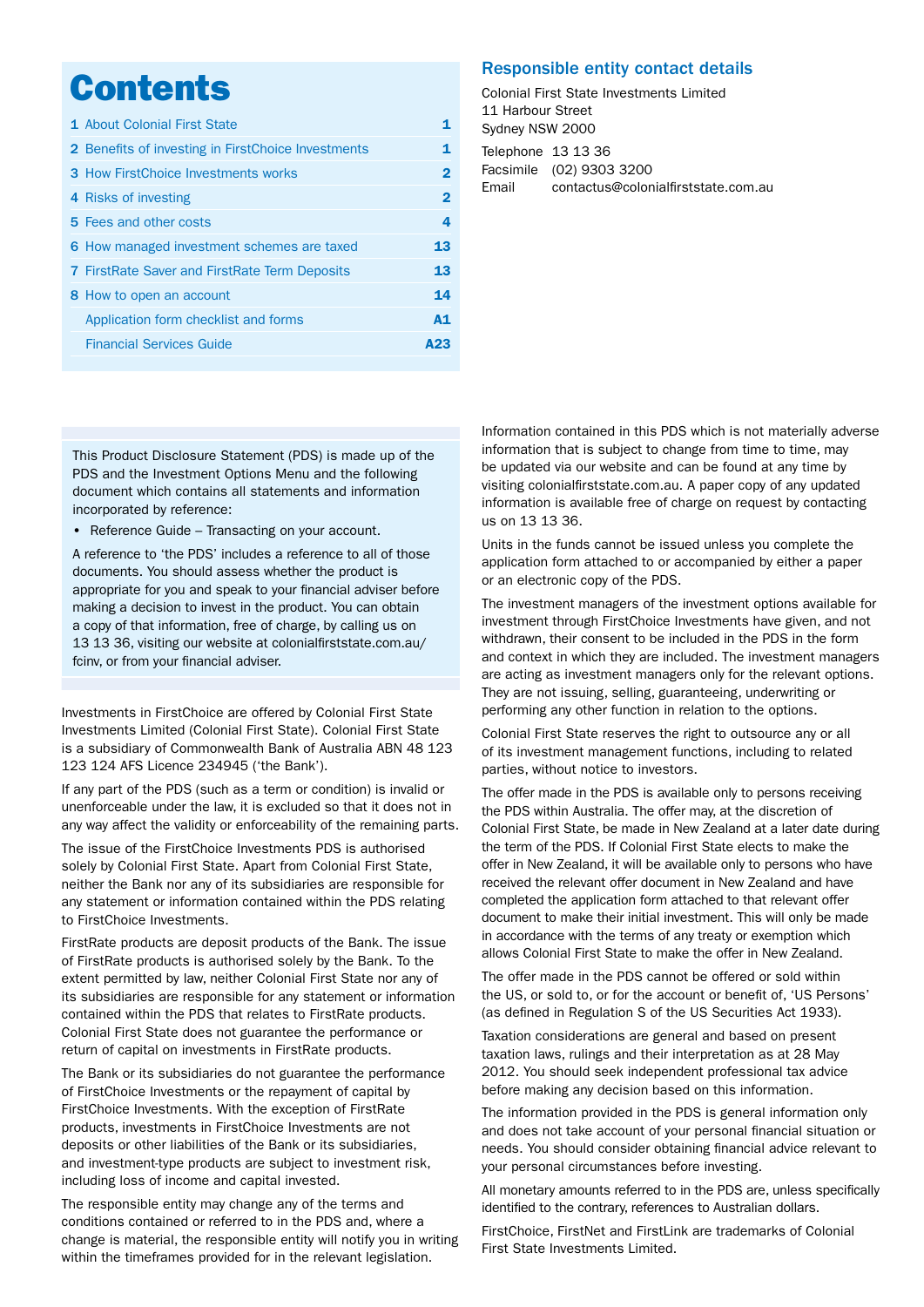## 1 [About Col](http://www.fundsfocus.com.au/managed-funds/colonial-firstchoice/)onial First State

At Colonial First State, we've been helping Australians with their investment needs since 1988.

We've become one of Australia's leading financial services organisations that provides investment, superannuation and pension products to individual, corporate and superannuation fund investors. Our investment management expertise spans Australian and global shares, property, fixed interest and credit, cash and infrastructure.

Our business has been built on people who exercise good judgement and are acknowledged as leaders in their respective fields of expertise. We've succeeded by doing the small things well and we're absolutely dedicated to the financial wellbeing of our investors.

Colonial First State's consistent, disciplined approach to investing has been recognised by many awards within the investment management industry.

The Colonial First State Group currently manages or administers more than \$170 billion globally.

## 2 Benefits of investing in FirstChoice Investments

FirstChoice Investments is designed to help you achieve your investment goals and provides access to a wide range of managed funds from some of the world's most respected managers.

FirstChoice Investments provides you with exceptional value, service and choice.

## Value

FirstChoice Investments is a leader in providing value for money. We provide what you want – a great platform at a competitive price.

## **Service**

Our brand is synonymous with service excellence. You will receive fast and personal service.

## **Choice**

Over 110 investment options and over 45 managers give you real choice and diversity, across specialist boutiques and leading brands, at a great price.

## Investment options

With FirstChoice Investments, you can access a vast range of investment opportunities from well-respected Australian and international fund managers, including specialist boutique managers, across different asset classes such as shares, fixed interest, property and cash, all in the one place.

## More than 110 ways to achieve your specific investment goals

FirstChoice Investments has more than 110 investment options across different asset classes and investment managers to tailor an investment portfolio that is just right for you.

You can choose from:

- multi-manager portfolios that are pre-mixed for you, and/or
- single manager options allowing you to tailor-make your portfolio.

You can choose one option or a combination of different options. You can transfer your money into other options at any time.

Each investment option has a different level of risk and potential level of returns.

Warning: Before choosing an investment option or a range of investment options in which to invest, you should consider the likely investment return of each option, the risk of investing in any or all of those options and your investment timeframe.

## Personal customer service every time

We understand that our success depends on our ability to provide you with great service – every time. We have some of the most dedicated and highly trained people in the market and we constantly aim for exceptional service.

## No waiting for reports and statements

Instead of waiting weeks for annual reports and tax statements, FirstChoice provides you with consolidated reporting at least twice a year, which will give you a complete picture of all your investments and a summary of all your transactions.

## FirstNet makes it easy

You can also access up-to-date information on your investments at any time via our secure internet site, FirstNet.

#### FirstNet e-Post

e-Post is the fast and secure way to submit forms and requests via FirstNet, our secure online service. You no longer need to post the originals, saving you time and effort. You will receive an instant email confirmation when you submit your request and a reference number.

## Receive informative material

As an investor in FirstChoice, you can look forward to receiving:

- iQ magazine
- regular statements
- confirmation letters.

## Minimums

- The minimum initial investment is \$5,000.<sup>1</sup>
- The minimum account balance is \$1,000.
- There is no minimum additional investment amount.
- The minimum regular investment plan (monthly) is \$100.<sup>1</sup>
- There is no minimum switch amount.
- There is no minimum withdrawal amount.<sup>2</sup>
- The minimum regular withdrawal plan (monthly or quarterly) is \$100.

## FirstRate deposit choices

There are a number of ways to keep the cash portion of your portfolio growing alongside your other investments.

The benefits of FirstRate deposit choices are:

- competitive interest rates
- no ongoing management fees
- you have the added reassurance that your money is on deposit with one of Australia's leading financial institutions, Commonwealth Bank of Australia.

1 We may accept amounts less than the minimum, at our discretion.

2 Subject to minimum account balance requirements.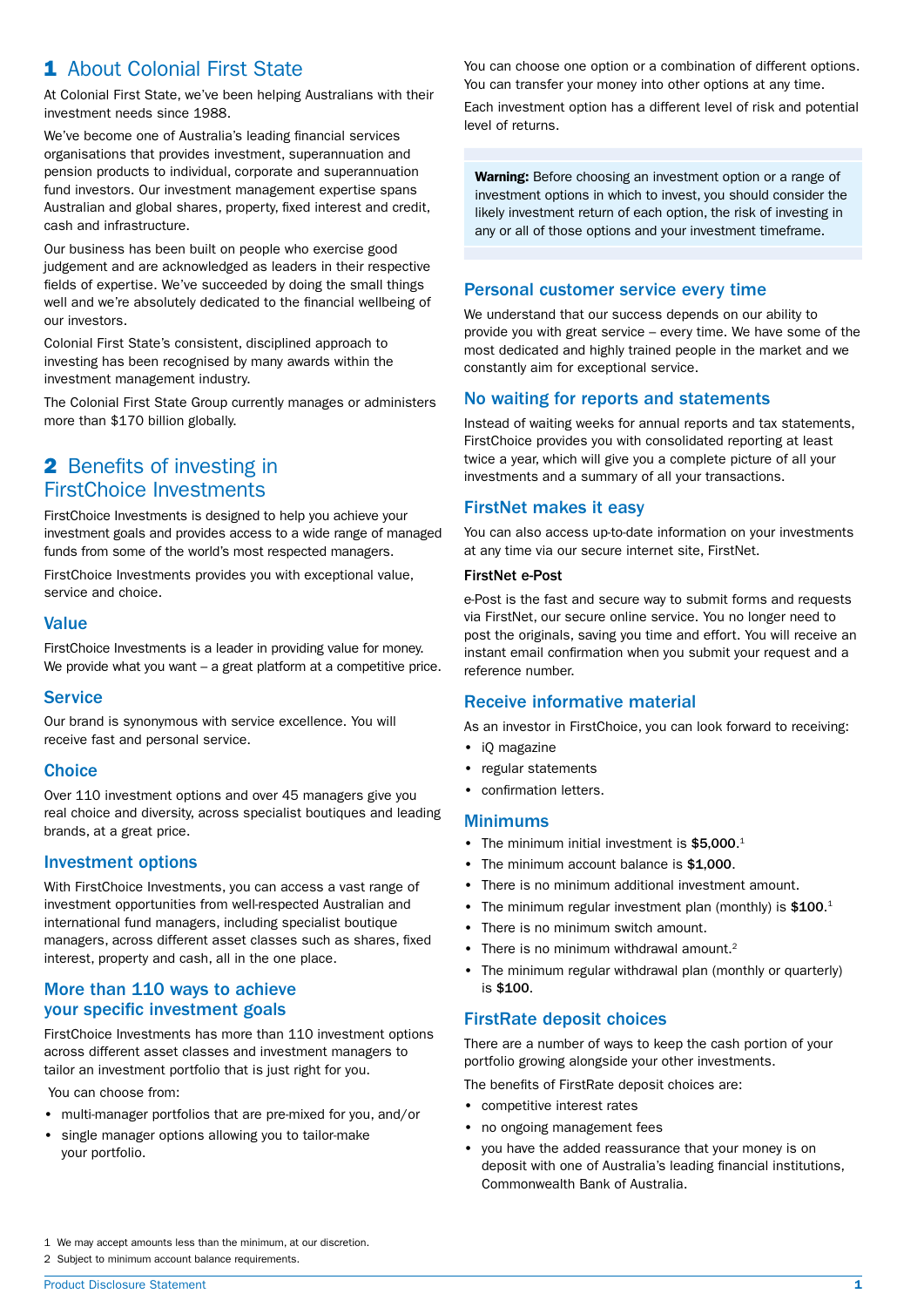[FirstRate depos](http://www.fundsfocus.com.au/managed-funds/colonial-firstchoice/)it choices give you a suite of options to choose from, based on your needs.

FirstRate Saver is a low-risk cash alternative, which offers a competitive variable interest rate with no ongoing management fees, account keeping fees or transaction costs.

FirstRate Term Deposits allow you to lock away a competitive interest rate for periods of three, six, nine and 12 months. It's a helpful facility to use while you decide where to invest next, while knowing upfront exactly what return you will get at the end of the term.

FirstRate Investment Deposits are longer-term deposit options designed to provide you with a highly competitive interest rate at a fixed margin above the RBA cash rate. Please note: You should read the separate FirstRate Investment Deposits PDS and relevant offer term sheet before investing in this product.

You should read the Investment Options Menu and all the statements and information incorporated by reference in the Reference Guide – Transacting on your account, available online at colonialfirststate.com.au/fcinv or by calling 13 13 36. The material relating to investments may change between the time you read the PDS and the day you sign the application form.

## **3** How FirstChoice Investments works

When you invest in FirstChoice Investments, your money is combined with other investors' money in a managed investment scheme. Each FirstChoice investment option is a separate managed investment scheme except for FirstRate products, which are deposit products of the Bank. We may invest directly or indirectly in other managed investment schemes managed by us to gain exposure and administrative efficiencies.

## How your account works

When you make an investment into FirstChoice Investments, you are issued units in the investment option(s) you select.

The unit price you receive is the unit price which applies on the day we receive a transaction request, provided the request is received before 3pm, Sydney time, on any business day.

The value of units fluctuates as a result of changes in the value of the underlying assets or as a result of costs reflected in the unit price (except for FirstRate products, where the value changes as a result of the payment of interest). This means that your account balance can fluctuate on a daily basis depending on the value of the units which you hold in your account.

Depending on the investment option(s) you select, you may receive income in the form of distributions.

There may be tax consequences as a result of your investment.

## Receiving income

Any income that you receive from your investment, other than FirstRate products, will be in the form of distributions. Your distribution may include income such as interest, dividends and realised capital gains.

FirstRate products will pay interest only. The payment of interest will follow the distribution choices you make on your FirstChoice Investments account.

Distributions are based on the number of units you hold in a particular option, in proportion to the number of units held by all unitholders, at the distribution date. Distributions are not pro-rated for investors who were not unitholders for the whole period. The type of income you receive depends on the asset classes in which each option invests.

## Withdrawal of funds

Where an option is suspended, restricted or unavailable, we may not process withdrawal requests. Any decisions whether to process withdrawals or partial withdrawals will be made in the best interests of investors as a whole, and if any payment is to be made, then the exit price used to calculate this payment will be the one determined at the time the payment is made.

You should note that unless an investment option is suspended, restricted or unavailable, you may withdraw from an investment option in accordance with our normal processes.

## 4 Risks of investing

## What is risk?

Understanding investment risk is the key to successfully developing your investment strategy. Before you consider your investment strategy, it is important that you understand that:

- all investments are subject to risk
- different strategies carry different levels of risk depending on the assets that make up the strategy, and
- assets with the highest long-term returns may also carry the highest level of short-term risk.

When considering your investment, it is important to understand that:

- the value of investment options will go up and down
- returns are not guaranteed
- you may lose money
- previous returns don't predict future performance
- laws affecting investments may change
- your level of risk will vary, depending on your age, investment timeframe, where other parts of your money are invested and how comfortable you are with the possibility of losing some of your investment in some years.

Different investments perform differently over time. Investments that have provided higher returns over the longer term have also tended to produce a wider range of returns. These investments are generally described as more risky, as there is a higher chance of losing money, but they can also give you a better chance of achieving your long-term objectives. Investments that have provided more stable returns are considered less risky, but they may not provide sufficient long-term returns for you to achieve your long-term goals. Selecting the investments that best match your investment needs and timeframe is crucial in managing this risk.

Your adviser can help you understand investment risk, and design an investment strategy that is right for you.

## General risks for all options

The main risks which typically affect all investment options are:

## Market risk

Investment returns are influenced by the performance of the market as a whole. This means that your investments can be affected by things like changes in interest rates, investor sentiment and global events, depending on which markets or asset classes you invest in and the timeframe you are considering.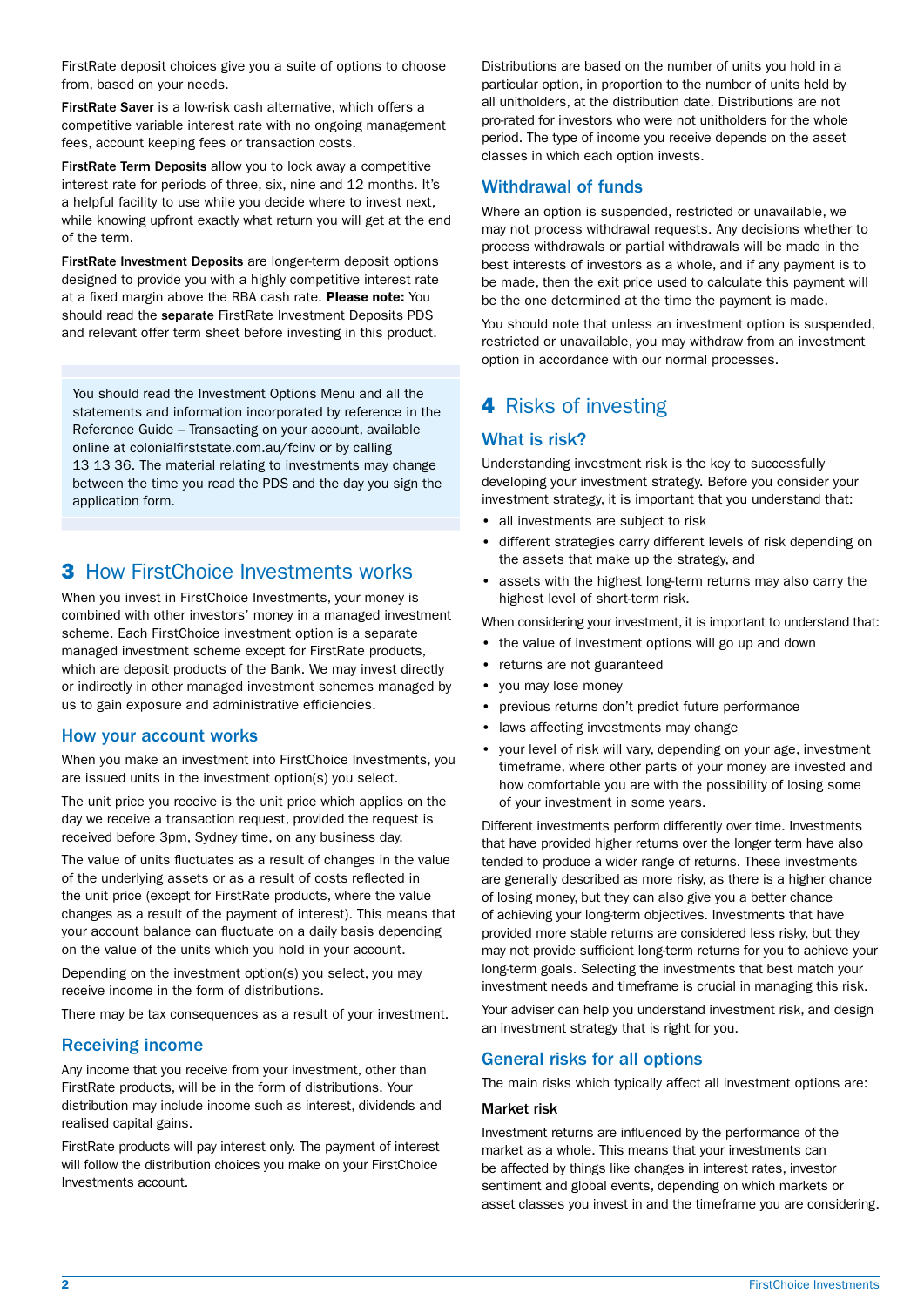#### [Security and inve](http://www.fundsfocus.com.au/managed-funds/colonial-firstchoice/)stment-specific risk

Within each asset class and each option, individual securities like mortgages, shares, fixed interest securities or hybrid securities can be affected by risks that are specific to that investment or that security. For example, the value of a company's shares can be influenced by changes in company management, its business environment or profitability. These risks can also impact on the company's ability to repay its debt.

#### Management risk

Each option in the PDS has an investment manager to manage your investments on your behalf. There is a risk that the investment manager will not perform to expectation.

#### Liquidity risk

Liquidity risk refers to the difficulty in selling an asset for cash quickly without an adverse impact on the price received. Assets such as shares in large listed companies are generally considered liquid, while 'real' assets such as direct property and infrastructure are generally considered illiquid. Under abnormal or difficult market conditions, some normally liquid assets may become illiquid, restricting our ability to sell them and to make withdrawal payments or process switches for investors without a potentially significant delay.

#### Counterparty risk

This is the risk that a party to a transaction such as a swap, foreign currency forward or stock lending fails to meet its obligations such as delivering a borrowed security or settling obligations under a financial contract.

#### Legal, regulatory and foreign investment risk

This is the risk that any change in taxation, corporate or other relevant laws, regulations or rules may adversely affect your investment.

In particular, for funds investing in assets outside Australia, your investment may also be adversely impacted by changes in broader economic, social or political factors, regulatory change and legal risks applicable to where the investment is made or regulated.

## Distribution risk

In some circumstances, the frequency or rate of distribution payments may vary or you may not receive a distribution. This is more likely to occur when an option employs extensive currency hedging or uses derivatives.

## Option-specific risks

Typical option-specific risks are described below and crossreferenced to particular options in the table on pages 14 to 16 in the Investment Options Menu.

## Currency risk

Investments in global markets or securities which are denominated in foreign currencies give rise to foreign currency exposure. This means that the Australian dollar value of these investments may vary depending on changes in the exchange rate. Investment options in the PDS which have significant currency risks adopt different currency management strategies. These strategies may include currency hedging, which involves reducing or aiming to remove the impact of currency movements on the value of the investment.

Information on the currency management strategy for each option with a significant currency risk is set out in that option's description in the Investment Options Menu.

Because different options have different currency management strategies, you should consult your financial adviser on the best approach for you.

## Derivatives risk

Derivatives are contracts between two parties that usually derive their value from the price of a physical asset or market index. They can be used to manage certain risks in investment portfolios or as part of an investment strategy; however, they can also increase other risks in a portfolio or expose a portfolio to additional risks. Risks include: the possibility that the derivative position is difficult or costly to reverse; that there is an adverse movement in the asset or index underlying the derivative; or that the parties do not perform their obligations under the contract.

In general, investment managers may use derivatives to:

- protect against changes in the market value of existing investments
- achieve a desired investment position without buying or selling the underlying asset
- gear a portfolio
- manage actual or anticipated interest rate and credit risk
- alter the risk profile of the portfolio or the various investment positions
- manage currency risk.

As a financial instrument, derivatives are valued regularly and movements in the value of the underlying asset or index should be reflected in the value of the derivative. Information on whether an investment option in this PDS uses derivatives such as futures, options, forward currency contracts and swaps, is outlined in the strategy of the investment option in the Investment Options Menu.

#### Credit risk

Credit risk refers to the risk that a party to a credit transaction fails to meet its obligations, such as defaulting under a mortgage, a mortgage-backed security, a hybrid security, a fixed interest security or a derivative contract. This creates an exposure to underlying borrowers and the financial condition of issuers of these securities.

#### Term deposit risk

Specific risks apply to investments in term deposits. Refer to section 7 on page 13 for information about this product.

#### Gearing risk

Some of the options in the PDS use gearing. Gearing means the option borrows so that it can invest more to increase potential gains. Gearing magnifies both gains and losses from the option's investments.

For an option geared at 50%, if the market rise is less than the option's borrowing and management costs, then it is unlikely that the geared option will outperform an equivalent ungeared portfolio. Consequently, a geared option will not always magnify market gains in a low return environment, but it will always magnify market losses.

In extreme market conditions, such as a rapid fall of over 60% in the value of investments in the Colonial First State Geared Global Share option, or over 40% for the other geared options, you may lose all your capital.

We suggest you consult a financial adviser regarding the impact of these investments on your overall portfolio.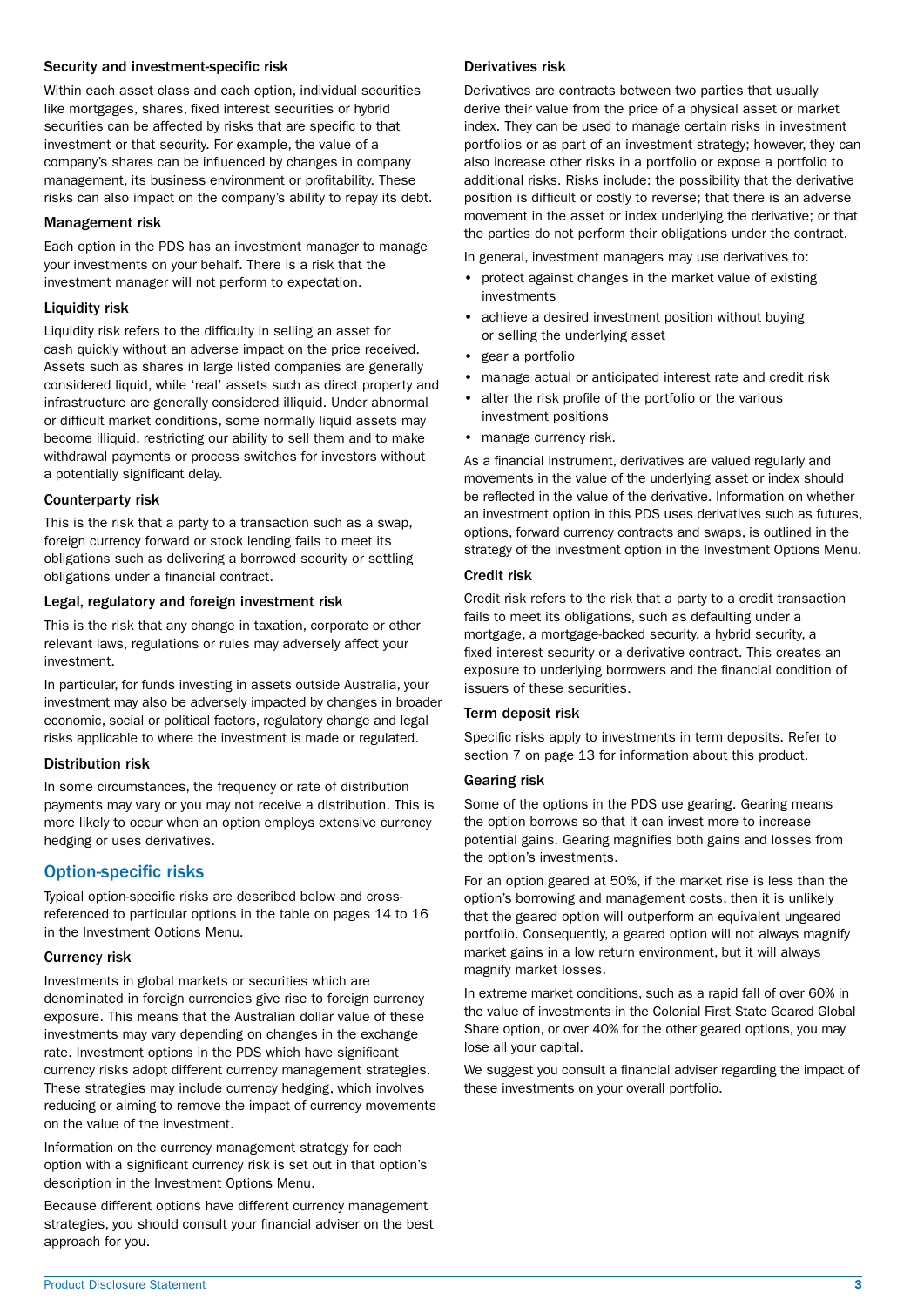#### [Short selling ri](http://www.fundsfocus.com.au/managed-funds/colonial-firstchoice/)sk

Some of the options in the PDS use short selling. Short selling means the option sells a security it does not own to try and profit from a decrease in the value of the security. This is generally done by borrowing the security from another party to make the sale. The short sale of a security can greatly increase the risk of loss, as losses on a short position are not limited to the purchased value of the security.

Short selling strategies involve additional risks such as:

#### Liquidity risk

In certain market conditions, an option that adopts a short selling strategy may not be able to reverse a short position because the security it needs to buy may not be available for purchase in a reasonable timeframe or at all. In this event, losses may be magnified.

#### Leverage risk

Whilst short selling can often reduce risk, it is also possible for an option's long positions and short positions to both lose money at the same time.

#### Prime broker risk

When short selling is employed, the assets of the investment option are generally held by the prime broker (which provides the broking, stock lending and other services). As part of this arrangement, assets may be used by or transferred to the prime broker, and there is a risk that the prime broker does not return equivalent assets or value to the option (for example, because of insolvency). This would have a substantial negative impact on the value of your investment. This risk is managed by having arrangements with large, well established and globally operating prime brokers. If you would like details of our prime broker, please contact us.

If an option uses short selling, this is detailed in the strategy of the option – refer to the Investment Options Menu.

#### Emerging markets risk

Due to the nature of the investments in emerging markets, there is an increased risk that the political and/or legal framework may change and adversely impact your investments. This could include the ability to sell assets. Options that invest in global markets may have exposure to emerging markets.

All of the investment options in the PDS are subject to some or all of these risks, which can also vary from time to time. You should consult your financial adviser before making a decision to invest. Your financial adviser is required to be qualified in understanding the risk and return associated with the wide range of investment options available to you and can help you make decisions regarding these options.

Further details about option-specific risks, such as currency, gearing, emerging markets and short selling risks and ways to manage investment risk are contained on pages 10 to 12 of the Investment Options Menu, which forms part of the PDS.

## Role of your financial adviser

Your financial adviser may play a large role in implementing your financial plan and can assist you to meet your financial needs. We have therefore designed an online platform service to enable your adviser to carefully monitor the progress of your portfolio and make transactions on your behalf if you nominate this.

If you choose to appoint your financial adviser to transact on your FirstChoice account, please complete the Adviser Online Transaction Authority in the application forms section.

Colonial First State can at any time remove an adviser or refuse to record or deal with an adviser nominated on your account.

You should read all the important information about the investment risks and diversification in the Investment Options Menu, which forms part of the PDS, before making an investment decision. The material relating to investments may change between the time you read the PDS and the day you sign the application form.

## **5** Fees and other costs

## Did you know?

Small differences in both investment performance and fees and costs can have a substantial impact on long-term returns. For example, total annual fees and costs of 2% of your fund balance rather than 1% could reduce your final return by up to 20% over a 30-year period (for example, reduce it from \$100,000 to \$80,000). You should consider whether features such as superior investment performance or the provision of better member services justify higher fees and costs.

You may be able to negotiate to pay lower contribution fees and management costs where applicable. Ask the fund or your financial adviser.

## To find out more

If you would like to find out more, or see the impact of the fees based on your own circumstances, the Australian Securities and Investments Commission (ASIC) website (moneysmart.gov.au) has a managed investment fee calculator to help you check out different fee options.

This document shows fees and other costs that you may be charged. These fees and costs may be deducted from your money, from the returns on your investment or from the fund assets as a whole.

Taxes are set out in section 6.

You should read all the information about fees and costs because it is important to understand their impact on your investment.

Fees and costs for particular investment options are set out on pages 6 to 8.

FirstRate Saver and FirstRate Term Deposits are deposit products of the Bank, refer to section 7 for information on these products.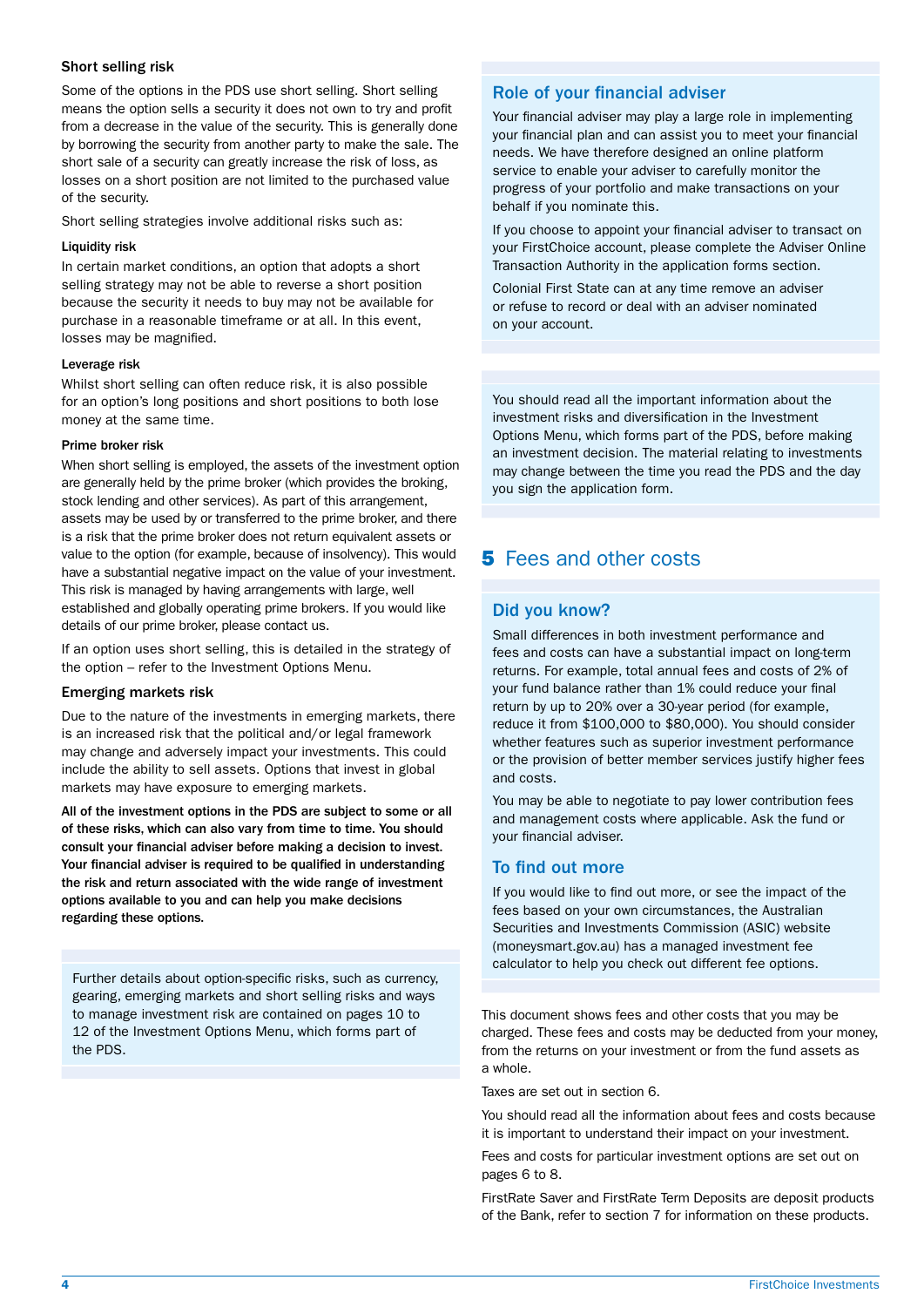| Type of fee or cost                                                                                                                                  | Amount <sup>1</sup>                                                                                                                                          | How and when paid                                                                                                                                                                                                                                                                                                                                                                                                                                                                                                                                                                                                                                                                                                                                         |                                                |
|------------------------------------------------------------------------------------------------------------------------------------------------------|--------------------------------------------------------------------------------------------------------------------------------------------------------------|-----------------------------------------------------------------------------------------------------------------------------------------------------------------------------------------------------------------------------------------------------------------------------------------------------------------------------------------------------------------------------------------------------------------------------------------------------------------------------------------------------------------------------------------------------------------------------------------------------------------------------------------------------------------------------------------------------------------------------------------------------------|------------------------------------------------|
|                                                                                                                                                      | FEES WHEN YOUR MONEY MOVES IN OR OUT OF THE FUND                                                                                                             |                                                                                                                                                                                                                                                                                                                                                                                                                                                                                                                                                                                                                                                                                                                                                           |                                                |
| <b>Establishment Fee</b>                                                                                                                             |                                                                                                                                                              |                                                                                                                                                                                                                                                                                                                                                                                                                                                                                                                                                                                                                                                                                                                                                           |                                                |
| The fee to open your<br>investment.                                                                                                                  | Nil                                                                                                                                                          | N/A                                                                                                                                                                                                                                                                                                                                                                                                                                                                                                                                                                                                                                                                                                                                                       |                                                |
| Contribution Fee <sup>2, 3</sup>                                                                                                                     |                                                                                                                                                              |                                                                                                                                                                                                                                                                                                                                                                                                                                                                                                                                                                                                                                                                                                                                                           |                                                |
| The fee on each amount<br>contributed to your<br>investment.                                                                                         | Nil (Cash and deposit options)<br>Up to 4.0% (all other options)                                                                                             | We will deduct the applicable contribution fee from your initial<br>investment and any additional investments. The contribution fee<br>you pay is negotiated with your adviser, up to the maximum shown<br>in this table. Where you do not use an adviser, the maximum<br>contribution fee applies. If you are switching from the Cash and<br>deposit options to any other investment option, you may pay the<br>difference in the two contribution fees.                                                                                                                                                                                                                                                                                                 |                                                |
| Withdrawal Fee <sup>3</sup>                                                                                                                          |                                                                                                                                                              |                                                                                                                                                                                                                                                                                                                                                                                                                                                                                                                                                                                                                                                                                                                                                           |                                                |
| The fee on each amount<br>you take out of your<br>investment.                                                                                        | Nil                                                                                                                                                          | N/A                                                                                                                                                                                                                                                                                                                                                                                                                                                                                                                                                                                                                                                                                                                                                       |                                                |
| <b>Termination Fee</b>                                                                                                                               |                                                                                                                                                              |                                                                                                                                                                                                                                                                                                                                                                                                                                                                                                                                                                                                                                                                                                                                                           |                                                |
| The fee to close your<br>investment.                                                                                                                 | Nil                                                                                                                                                          | N/A                                                                                                                                                                                                                                                                                                                                                                                                                                                                                                                                                                                                                                                                                                                                                       |                                                |
| <b>MANAGEMENT COSTS<sup>2</sup></b>                                                                                                                  |                                                                                                                                                              |                                                                                                                                                                                                                                                                                                                                                                                                                                                                                                                                                                                                                                                                                                                                                           |                                                |
| The fees and costs for<br>managing your investment.<br>FirstRate products<br>Geared options<br>Options with<br>performance fees<br>All other options | $0.00%$ pa<br>2.61% to 4.39% pa<br>1.22% to 5.53% pa<br>1.12% to 2.77% pa<br>The amount you pay for specific investment<br>options is shown on pages 6 to 8. | Unless otherwise stated in the PDS, the management cost is<br>expressed as a percentage of the total average net assets of the<br>option, including estimated performance fees (if applicable). See<br>pages 9 to 10 for details of options with performance fees.<br>The management costs are reflected in the daily unit price and<br>payable monthly or as incurred by the option.<br>You may be entitled to management cost rebates which may<br>reduce the fees and costs of your investment.<br>The rebates are as follows:<br>Value of eligible FirstChoice products<br>and investment options<br>First \$400,000<br>Next \$600,000<br>Over \$1,000,000<br>Please refer to page 11 under the heading 'Negotiation of fees' for<br>further details. | Portfolio rebate (pa)<br>Nil<br>0.20%<br>0.40% |
| <b>SERVICE FEES</b>                                                                                                                                  |                                                                                                                                                              |                                                                                                                                                                                                                                                                                                                                                                                                                                                                                                                                                                                                                                                                                                                                                           |                                                |
| Switching Fee <sup>3</sup><br>The fee for changing<br>investment options.<br><b>Adviser Service Fee</b>                                              | Nil                                                                                                                                                          | There are no fees for changing investment options. However,<br>you should be aware that contribution fees may apply if you are<br>switching from the Cash and deposit options (as outlined above).                                                                                                                                                                                                                                                                                                                                                                                                                                                                                                                                                        |                                                |

Please refer to page 11 for further details.

1 All figures disclosed include the net effect of GST, except for the adviser service fee, which is inclusive of GST. Due to GST amendments, these fees may increase from 1 July 2012. Refer to 'Management costs' on page 9.

2 This fee may include an amount payable to us which is paid to an adviser. Refer to 'What is paid to your adviser?' on page 11.

3 Transaction costs apply to most options (refer to page 11 for further details).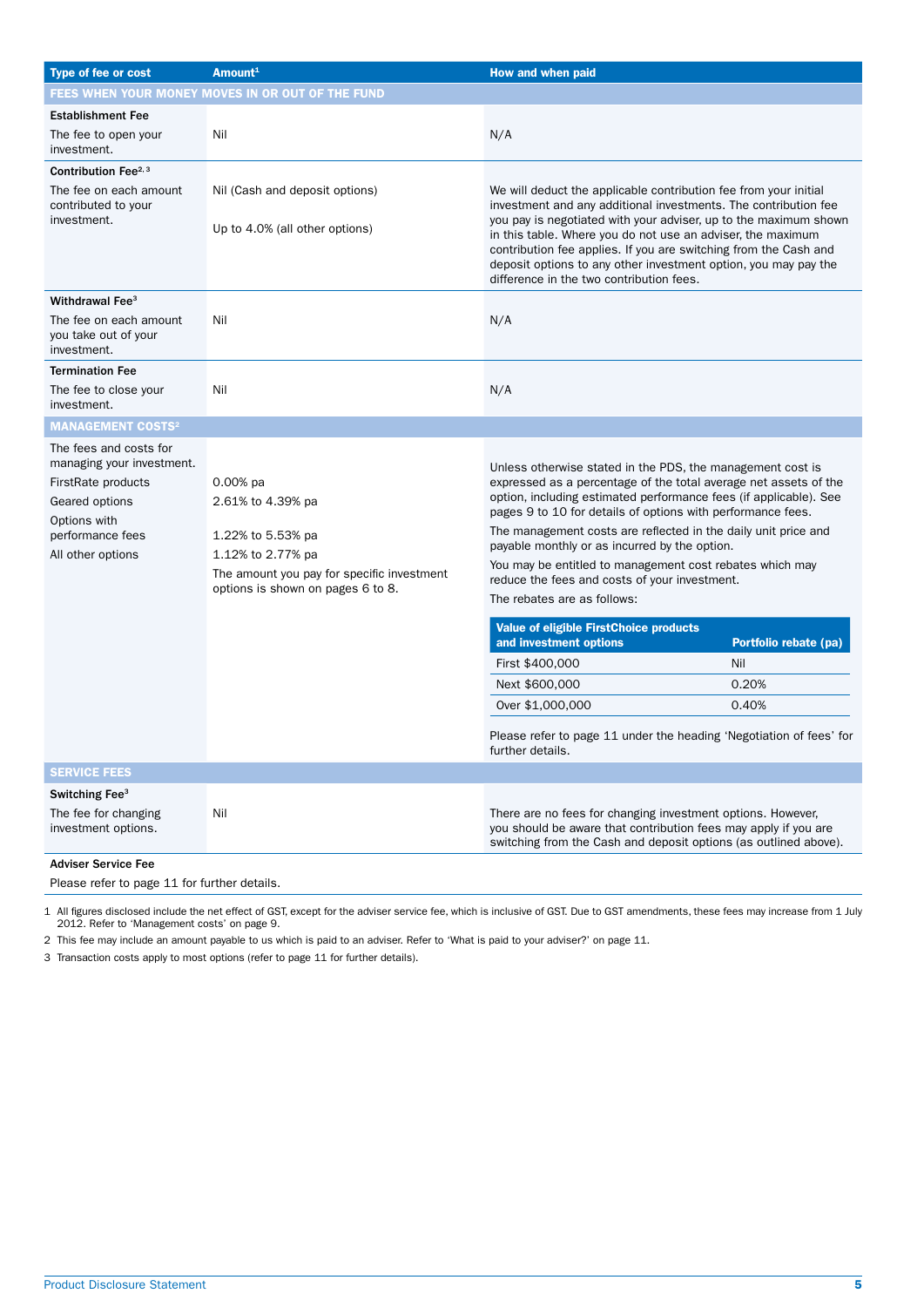## [Management](http://www.fundsfocus.com.au/managed-funds/colonial-firstchoice/) costs and transaction costs

|                                                                                                                              |                         | <b>Estimated</b><br>performance | <b>Total management</b><br>costs (including<br>estimated performance | <b>Transaction costs</b> |
|------------------------------------------------------------------------------------------------------------------------------|-------------------------|---------------------------------|----------------------------------------------------------------------|--------------------------|
| <b>Option name</b>                                                                                                           | <b>Management costs</b> | fee $(pa)^1$                    | $fee)$ pa                                                            | per transaction (%)      |
| <b>MULTI-MANAGER MULTI-SECTOR</b> (These investment options are located in the 'Investment Options Menu' on pages 18 to 19.) |                         |                                 |                                                                      |                          |
| <b>FirstChoice Defensive</b>                                                                                                 | 1.57%                   |                                 | 1.57%                                                                | 0.15                     |
| <b>FirstChoice Conservative</b>                                                                                              | 1.67%                   | $0.02\%$ <sup>1</sup>           | 1.69%1                                                               | 0.15                     |
| <b>FirstChoice Moderate</b>                                                                                                  | 1.82%                   | $0.03\%$ <sup>1</sup>           | 1.85%                                                                | 0.15                     |
| <b>FirstChoice Balanced</b>                                                                                                  | 1.87%                   | $0.04\%$ <sup>1</sup>           | 1.91%                                                                | 0.20                     |
| <b>FirstChoice Growth</b>                                                                                                    | 1.92%                   | $0.04\%$ <sup>1</sup>           | 1.96%                                                                | 0.20                     |
| FirstChoice High Growth                                                                                                      | 2.02%                   |                                 | 2.02%                                                                | 0.25                     |
| FirstChoice Geared Growth Plus <sup>2, 7</sup>                                                                               | $1.90\%(g)/3.35\%(n)$   |                                 | $1.90\%(g)/3.35\%(n)$                                                | $0.25 - 0.65^3$          |
| MULTI-MANAGER SINGLE SECTOR (These investment options are located in the 'Investment Options Menu' on pages 20 to 22.)       |                         |                                 |                                                                      |                          |
| <b>FirstChoice Fixed Interest</b>                                                                                            | 1.52%                   |                                 | 1.52%                                                                | 0.20                     |
| <b>FirstChoice Property Securities</b>                                                                                       | 1.67%                   |                                 | 1.67%                                                                | 0.20                     |
| <b>FirstChoice Global Property Securities</b>                                                                                | 2.02%                   |                                 | 2.02%                                                                | 0.25                     |
| <b>FirstChoice Global Infrastructure Securities</b>                                                                          | 2.02%                   |                                 | 2.02%                                                                | 0.25                     |
| FirstChoice Australian Share                                                                                                 | 1.87%                   |                                 | 1.87%                                                                | 0.20                     |
| FirstChoice Boutique Australian Share                                                                                        | 1.97%                   |                                 | 1.97%                                                                | 0.20                     |
| <b>FirstChoice Australian Small Companies</b>                                                                                | 2.12%                   |                                 | 2.12%                                                                | 0.25                     |
| <b>FirstChoice Global Share</b>                                                                                              | 2.03%                   |                                 | 2.03%                                                                | 0.25                     |
| FirstChoice Global Share - Hedged                                                                                            | 2.03%                   |                                 | 2.03%                                                                | 0.25                     |
| <b>FirstChoice Asian Share</b>                                                                                               | 2.33%                   |                                 | 2.33%                                                                | 0.35                     |
| <b>FirstChoice Emerging Markets</b>                                                                                          | 2.33%                   |                                 | 2.33%                                                                | 0.30                     |
| FirstChoice Geared Boutique Australian Share <sup>2, 7</sup>                                                                 | $1.95\%(g)/4.27\%(n)$   |                                 | $1.95\%(g)/4.27\%(n)$                                                | $0.20 - 0.50^3$          |
| FIRSTCHOICE MULTI-INDEX SERIES (These investment options are located in the 'Investment Options Menu' on page 23.)           |                         |                                 |                                                                      |                          |
| FirstChoice Multi-Index Conservative                                                                                         | 1.42%                   |                                 | 1.42%                                                                | 0.10                     |
| FirstChoice Multi-Index Diversified                                                                                          | 1.46% <sup>4</sup>      |                                 | 1.46% <sup>4</sup>                                                   | 0.15                     |
| FirstChoice Multi-Index Balanced                                                                                             | 1.50%                   |                                 | 1.50%                                                                | 0.20                     |
| SINGLE MANAGER MULTI-SECTOR (These investment options are located in the 'Investment Options Menu' on pages 24 to 26.)       |                         |                                 |                                                                      |                          |
| Conservative                                                                                                                 |                         |                                 |                                                                      |                          |
| <b>Colonial First State Conservative</b>                                                                                     | 1.67%                   |                                 | 1.67%                                                                | 0.10                     |
| Perpetual Conservative Growth                                                                                                | 1.72%                   |                                 | 1.72%                                                                | 0.10                     |
| Moderate                                                                                                                     |                         |                                 |                                                                      |                          |
| <b>Colonial First State Balanced</b>                                                                                         | 1.82%                   |                                 | 1.82%                                                                | 0.15                     |
| Perpetual Diversified Growth                                                                                                 | 1.82%                   |                                 | 1.82%                                                                | 0.15                     |
| Growth                                                                                                                       |                         |                                 |                                                                      |                          |
| <b>BT Active Balanced</b>                                                                                                    | 1.92%                   |                                 | 1.92%                                                                | 0.20                     |
| <b>Colonial First State Diversified</b>                                                                                      | 1.92%                   |                                 | 1.92%                                                                | 0.20                     |
|                                                                                                                              | 1.92%                   |                                 | 1.92%                                                                | 0.20                     |
| Perpetual Balanced Growth                                                                                                    |                         |                                 |                                                                      |                          |
| High growth                                                                                                                  |                         |                                 |                                                                      |                          |
| Colonial First State High Growth                                                                                             | 2.03%                   |                                 | 2.03%                                                                | 0.30                     |
| Perpetual Split Growth                                                                                                       | 2.03%                   |                                 | 2.03%                                                                | 0.30                     |
| SINGLE MANAGER SINGLE SECTOR (These investment options are located in the 'Investment Options Menu' on pages 27 to 52.)      |                         |                                 |                                                                      |                          |
| Cash and deposits                                                                                                            |                         |                                 |                                                                      |                          |
| <b>Colonial First State Cash</b>                                                                                             | 1.12%                   |                                 | 1.12%                                                                | nil                      |
| FirstRate Investment Deposits <sup>5</sup>                                                                                   | 0.00%                   |                                 | 0.00%                                                                | nil                      |
| FirstRate Saver <sup>6</sup>                                                                                                 | 0.00%                   |                                 | 0.00%                                                                | nil                      |
| FirstRate Term Deposits <sup>6</sup>                                                                                         | 0.00%                   |                                 | 0.00%                                                                | nil                      |
| <b>Fixed interest and income</b>                                                                                             |                         |                                 |                                                                      |                          |
| Aberdeen Australian Fixed Income                                                                                             | 1.52%                   |                                 | 1.52%                                                                | 0.10                     |
| <b>Colonial First State Diversified Fixed Interest</b>                                                                       | 1.32%                   |                                 | 1.32%                                                                | 0.20                     |
| Colonial First State Global Credit Income                                                                                    | 1.32%                   |                                 | 1.32%                                                                | 0.25                     |
| Macquarie Income Opportunities                                                                                               | 1.57%                   |                                 | 1.57%                                                                | 0.15                     |
| Perpetual Diversified Income                                                                                                 | 1.77% <sup>4</sup>      |                                 | 1.77% <sup>4</sup>                                                   | 0.10                     |

Refer to page 8 for footnotes 1–7.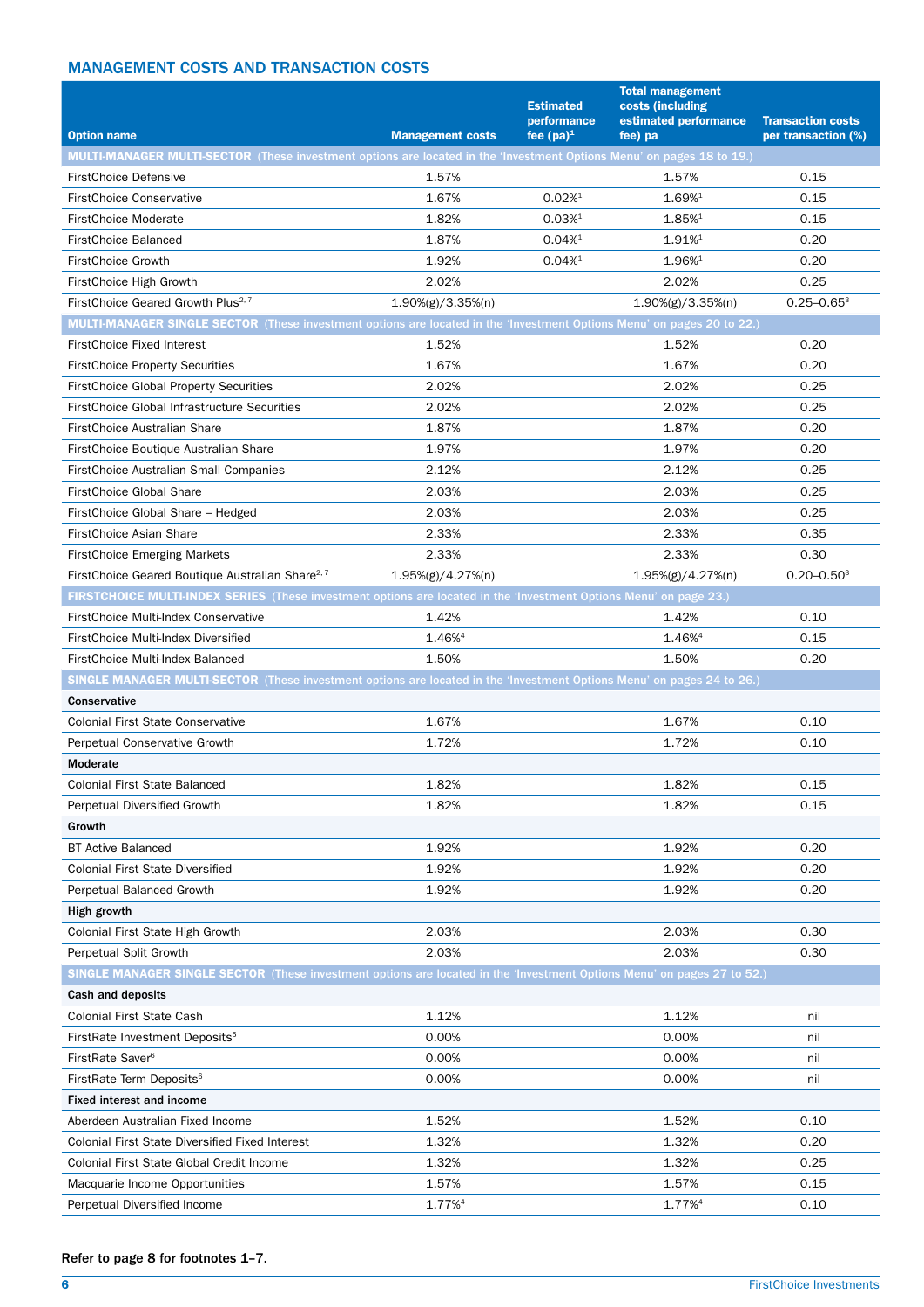| <b>Option name</b>                                                                                               | <b>Management costs</b> | <b>Estimated</b><br>performance<br>fee $(pa)^1$ | <b>Total management</b><br>costs (including<br>estimated performance<br>fee) pa | <b>Transaction costs</b><br>per transaction (%) |
|------------------------------------------------------------------------------------------------------------------|-------------------------|-------------------------------------------------|---------------------------------------------------------------------------------|-------------------------------------------------|
|                                                                                                                  |                         |                                                 |                                                                                 |                                                 |
| <b>Schroder Credit Securities</b><br>UBS Diversified Fixed Income                                                | 1.77%<br>1.57%          |                                                 | 1.77%<br>1.57%                                                                  | 0.20                                            |
|                                                                                                                  |                         |                                                 |                                                                                 | 0.15                                            |
| <b>Enhanced yield</b>                                                                                            | 1.42%                   | 0.86%                                           | 2.28%                                                                           | 0.10                                            |
| Acadian Quant Yield<br><b>Colonial First State Enhanced Yield</b>                                                | 1.22%                   | $0.00\%$ <sup>1</sup>                           | $1.22\%$ <sup>1</sup>                                                           | 0.15                                            |
| Goldman Sachs Income Plus                                                                                        | 1.77%                   |                                                 | 1.77%                                                                           | 0.15                                            |
| <b>PM Capital Enhanced Yield</b>                                                                                 | 1.32%                   | $0.02\%$ <sup>1</sup>                           | $1.34\%$ <sup>1</sup>                                                           | 0.10                                            |
|                                                                                                                  |                         |                                                 |                                                                                 |                                                 |
| Property and infrastructure securities                                                                           | 1.67%                   |                                                 | 1.67%                                                                           | 0.20                                            |
| BT Property Investment<br><b>Challenger Property Securities</b>                                                  | 1.77%                   |                                                 | 1.77%                                                                           | 0.20                                            |
| <b>Colonial First State Index Property Securities</b>                                                            | 1.12%                   |                                                 | 1.12%                                                                           | 0.15                                            |
| <b>Colonial First State Property Securities</b>                                                                  | 1.67%                   |                                                 | 1.67%                                                                           | 0.20                                            |
| Goldman Sachs Australian Infrastructure                                                                          | 1.82%                   |                                                 | 1.82%                                                                           | 0.20                                            |
| <b>Principal Property Securities</b>                                                                             | 1.67%                   |                                                 | 1.67%                                                                           | 0.20                                            |
| <b>RREEF Property Securities</b>                                                                                 | 1.67%                   |                                                 | 1.67%                                                                           | 0.20                                            |
|                                                                                                                  |                         |                                                 |                                                                                 |                                                 |
| Global property and infrastructure securities                                                                    | 2.02% <sup>4</sup>      |                                                 | 2.02% <sup>4</sup>                                                              | 0.25                                            |
| <b>AMP Capital Global Property Securities</b><br><b>Colonial First State Colliers Global Property Securities</b> |                         |                                                 |                                                                                 |                                                 |
|                                                                                                                  | 1.87%                   |                                                 | 1.87%                                                                           | 0.25                                            |
| Colonial First State Global Listed Infrastructure<br><b>Securities</b>                                           | 2.03%                   |                                                 | 2.03%                                                                           | 0.25                                            |
| <b>Australian share</b>                                                                                          |                         |                                                 |                                                                                 |                                                 |
| <b>BT Core Australian Share</b>                                                                                  | 1.87%                   |                                                 | 1.87%                                                                           | 0.20                                            |
| Colonial First State Australian Share - Core                                                                     | 1.87%                   |                                                 | 1.87%                                                                           | 0.20                                            |
| Colonial First State Australian Share Long Short - Core                                                          | 2.02%                   | $0.03\%$ <sup>1</sup>                           | $2.05\%$ <sup>1</sup>                                                           | 0.30                                            |
| <b>Colonial First State Equity Income</b>                                                                        | 2.03%                   |                                                 | 2.03%                                                                           | 0.20                                            |
| <b>Colonial First State Imputation</b>                                                                           | 1.87%                   |                                                 | 1.87%                                                                           | 0.20                                            |
| Colonial First State Index Australian Share                                                                      | 1.12%                   |                                                 | 1.12%                                                                           | 0.15                                            |
| <b>Fidelity Australian Equities</b>                                                                              | 1.92%                   |                                                 | 1.92%                                                                           | 0.20                                            |
| Maple-Brown Abbott Imputation                                                                                    | 1.87%                   |                                                 | 1.87%                                                                           | 0.20                                            |
| Perpetual Australian Share                                                                                       | 1.87% <sup>4</sup>      |                                                 | 1.87% <sup>4</sup>                                                              | 0.20                                            |
| Perpetual Industrial Share                                                                                       | 1.87%                   |                                                 | 1.87%                                                                           | 0.20                                            |
| Realindex Australian Share                                                                                       | 1.47%                   |                                                 | 1.47%                                                                           | 0.15                                            |
| Schroder Australian Equity                                                                                       | 1.87%                   |                                                 | 1.87%                                                                           | 0.20                                            |
| <b>UBS Australian Share</b>                                                                                      | 1.87%                   |                                                 | 1.87%                                                                           | 0.20                                            |
| Australian share - boutique                                                                                      |                         |                                                 |                                                                                 |                                                 |
| Acadian Australian Equity                                                                                        | 1.92%                   |                                                 | 1.92%                                                                           | 0.20                                            |
| Acadian Australian Equity Long Short                                                                             | 1.92%                   | $0.00\%$ <sup>1</sup>                           | 1.92%1                                                                          | 0.30                                            |
| Ausbil Australian Active Equity                                                                                  | 1.87%                   |                                                 | 1.87%                                                                           | 0.20                                            |
| <b>Integrity Australian Share</b>                                                                                | 1.87%                   |                                                 | 1.87%                                                                           | 0.20                                            |
| Investors Mutual Australian Share                                                                                | 1.87%                   |                                                 | 1.87%                                                                           | 0.20                                            |
| Ironbark Karara Australian Share                                                                                 | 1.87%                   |                                                 | 1.87%                                                                           | 0.20                                            |
| Merlon Australian Share Income                                                                                   | 1.97%                   |                                                 | 1.97%                                                                           | 0.30                                            |
| Perennial Value Australian Share                                                                                 | 1.87%                   |                                                 | 1.87%                                                                           | 0.20                                            |
| PM Capital Australian Share                                                                                      | 1.62%                   | $0.00\%$ <sup>1</sup>                           | 1.62%                                                                           | 0.25                                            |
| Solaris Core Australian Equity                                                                                   | 1.87%                   |                                                 | 1.87%                                                                           | 0.20                                            |
| Australian share - small companies                                                                               |                         |                                                 |                                                                                 |                                                 |
| Ausbil Australian Emerging Leaders                                                                               | 1.92%                   | 0.72%1                                          | 2.64%                                                                           | 0.25                                            |
| Celeste Australian Small Companies                                                                               | 1.72%                   | 0.74%                                           | 2.46%                                                                           | 0.40                                            |
| <b>Colonial First State Future Leaders</b>                                                                       | 2.02%                   |                                                 | 2.02%                                                                           | 0.20                                            |
| Realindex Australian Small Companies                                                                             | 1.68%                   |                                                 | 1.68%                                                                           | 0.15                                            |
| Global share                                                                                                     |                         |                                                 |                                                                                 |                                                 |
| Acadian Global Equity                                                                                            | 2.03%                   |                                                 | 2.03%                                                                           | 0.25                                            |

## Refer to page 8 for footnotes 1–7.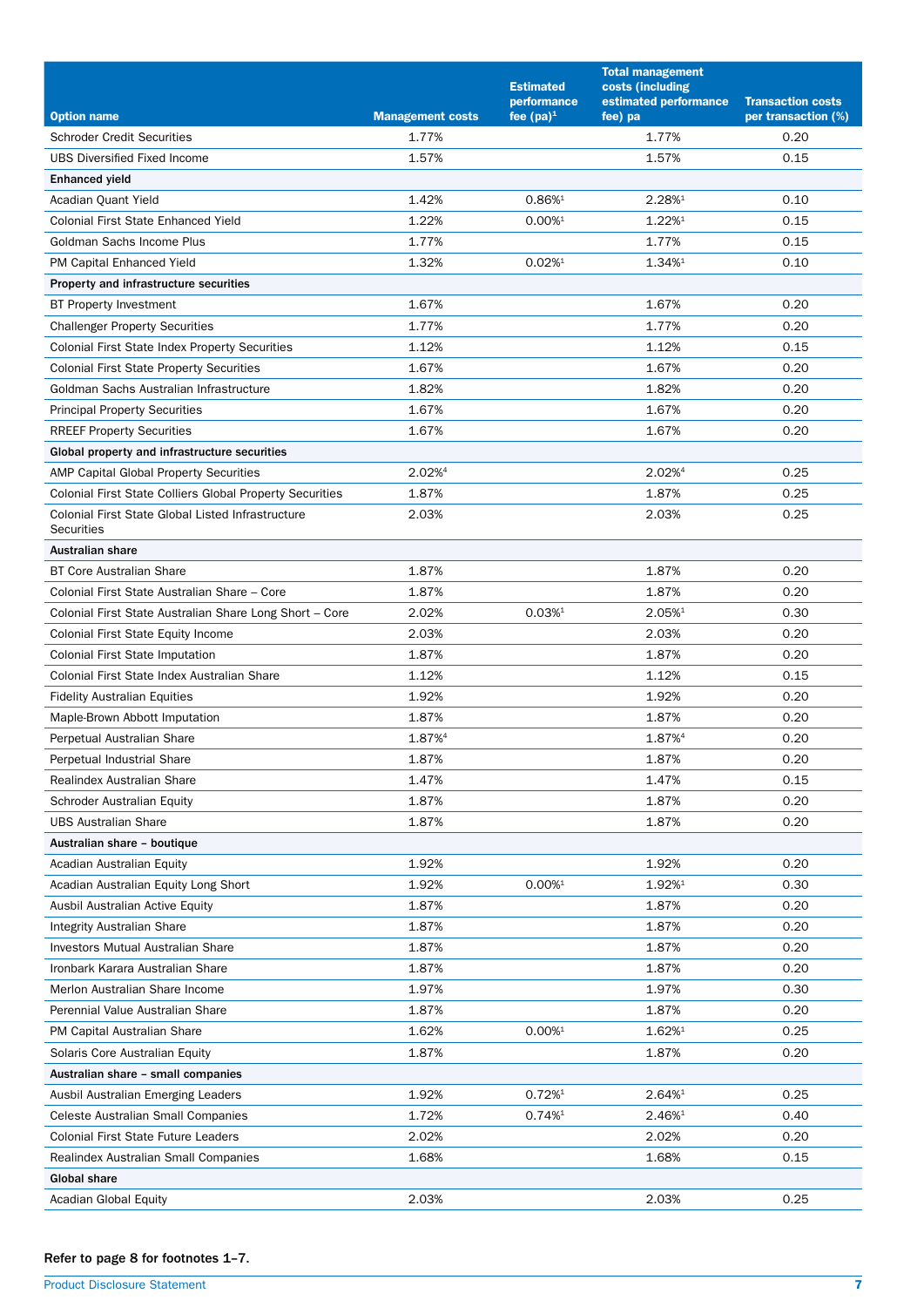|                                                                        |                         | <b>Estimated</b><br>performance | <b>Total management</b><br>costs (including<br>estimated performance | <b>Transaction costs</b>   |
|------------------------------------------------------------------------|-------------------------|---------------------------------|----------------------------------------------------------------------|----------------------------|
| <b>Option name</b>                                                     | <b>Management costs</b> | fee $(pa)^1$                    | fee) pa                                                              | per transaction (%)        |
| AXA Global Equity - Value                                              | 2.03%                   |                                 | 2.03%                                                                | 0.25                       |
| <b>BT Core Global Share</b>                                            | 2.03%                   |                                 | 2.03%                                                                | 0.25                       |
| Capital International Global Share                                     | 2.03%                   |                                 | 2.03%                                                                | 0.25                       |
| <b>Colonial First State Global Share</b>                               | 2.03%                   |                                 | 2.03%                                                                | 0.25                       |
| Colonial First State Index Global Share                                | 1.33%                   |                                 | 1.33%                                                                | 0.15                       |
| Colonial First State Index Global Share - Hedged                       | 1.33%                   |                                 | 1.33%                                                                | 0.15                       |
| <b>DWS Global Equity Thematic</b>                                      | 2.13%                   |                                 | 2.13%                                                                | 0.25                       |
| <b>MFS Global Equity</b>                                               | 2.02%                   |                                 | 2.02%                                                                | 0.25                       |
| Perpetual International                                                | 2.03%                   |                                 | 2.03%                                                                | 0.25                       |
| <b>Realindex Global Share</b>                                          | 1.58%                   |                                 | 1.58%                                                                | 0.20                       |
| Realindex Global Share Hedged                                          | 1.59%                   |                                 | 1.59%                                                                | 0.20                       |
| Zurich Investments Global Thematic Share                               | 2.02% <sup>4</sup>      |                                 | 2.02% <sup>4</sup>                                                   | 0.20                       |
| Global specialist                                                      |                         |                                 |                                                                      |                            |
| Acadian Global Equity Long Short                                       | 2.12%                   | $0.00\%$ <sup>1</sup>           | 2.12%                                                                | 0.40                       |
| <b>Colonial First State Global Emerging Markets Select</b>             | 2.17%                   |                                 | 2.17%                                                                | 0.30                       |
| <b>Colonial First State Global Resources</b>                           | 2.03%                   |                                 | 2.03%                                                                | 0.30                       |
| <b>Colonial First State Global Soft Commodity</b>                      | 2.02% <sup>4</sup>      |                                 | 2.02% <sup>4</sup>                                                   | 0.30                       |
| <b>Generation Global Share</b>                                         | 1.83%                   | $0.00\%$ <sup>1</sup>           | 1.83%1                                                               | 0.25                       |
| Goldman Sachs Global Small Companies                                   | 2.13%                   |                                 | 2.13%                                                                | 0.30                       |
| Magellan Global                                                        | 2.38% <sup>4</sup>      | $0.00\%$ <sup>1</sup>           | 2.38%1,4                                                             | 0.25                       |
| <b>Platinum Asia</b>                                                   | 2.77%                   |                                 | 2.77%                                                                | 0.25                       |
| Platinum International                                                 | 2.48%                   |                                 | 2.48%                                                                | 0.35                       |
| PM Capital Absolute Performance                                        | 1.82%                   | $0.00\%$ <sup>1</sup>           | 1.82% <sup>1</sup>                                                   | 0.25                       |
| <b>Realindex Emerging Markets</b>                                      | 1.73% <sup>4</sup>      |                                 | 1.73% <sup>4</sup>                                                   | 0.25                       |
| <b>Alternatives</b>                                                    |                         |                                 |                                                                      |                            |
| <b>Aspect Diversified Futures</b>                                      | 2.53%                   | $3.00\%$ <sup>1</sup>           | 5.53%1                                                               | nil                        |
| <b>BlackRock Asset Allocation Alpha</b>                                | 2.12% <sup>4</sup>      | $0.00\%$ <sup>1</sup>           | 2.12%1,4                                                             | 0.10                       |
| Geared <sup>7</sup>                                                    |                         |                                 |                                                                      |                            |
| Acadian Geared Global Equity <sup>2</sup>                              | $2.00\%(g)/4.29\%(n)$   |                                 | $2.00\%(g)/4.29\%(n)$                                                | $0.25 - 0.65^3$            |
| Colonial First State Colliers Geared Global Property<br>Securities $2$ | 1.84%(g)/3.90%(n)       |                                 | $1.84\%(g)/3.90\%(n)$                                                | $0.25 - 0.65^3$            |
| Colonial First State Geared Australian Share - Core <sup>2</sup>       | $1.90\%(g)/4.39\%(n)$   |                                 | $1.90\%(g)/4.39\%(n)$                                                | $0.20 - 0.503$             |
| Colonial First State Geared Global Share <sup>2</sup>                  | $1.70\%(g)/2.61\%(n)$   |                                 | $1.70\%(g)/2.61\%(n)$                                                | $0.25 - 0.45$ <sup>3</sup> |
| Colonial First State Geared Share <sup>2</sup>                         | $1.42\%(g)/3.22\%(n)$   |                                 | $1.42\%(g)/3.22\%(n)$                                                | $0.20 - 0.50$ <sup>3</sup> |

These figures are inclusive of the net effect of GST. Due to GST amendments, these amounts may increase from 1 July 2012. See page 9 for more details.

1 Refer to pages 9 to 10 for more details on the calculation of performance fees and how performance fees have been estimated in the assessment of management costs. This estimate is generally based on the performance of the option over the 12 months to 31 December 2011 and the associated performance fee. As past performance is no indicator of future performance, the performance fee charged in the future may differ.

2 The two figures shown above for the geared share options are based on the gross (g) assets (which includes the option's borrowings and is the lower of the two fees) and on net (n) assets (which excludes the option's borrowings and is the higher of the two fees). Please note: Borrowings include any exposure to borrowings from an option investing directly or indirectly into another managed investment scheme which borrows.

3 Transaction costs depend on the specific gearing level of the option.

4 These options have not been in existence for 12 months (as at 31 December 2011). For these options, this is an estimated management cost. For these options with performance fees, we assume no outperformance. However, please note that based on the actual performance of the Magellan Global and the BlackRock Asset Allocation Alpha options from 11 April 2011 to 31 December 2011, the performance fees would have been 2.51% and 1.58% respectively.

5 FirstRate Investment Deposits are deposit products of the Bank. You should read the separate FirstRate Investment Deposits PDS and relevant offer term sheet before investing in this product.

6 FirstRate Saver and FirstRate Term Deposits are deposit products of the Bank, refer to section 7.

7 For these options, we are not remunerated by way of a cash fee. Instead, each month we receive units in the options at no cost in consideration for managing the options.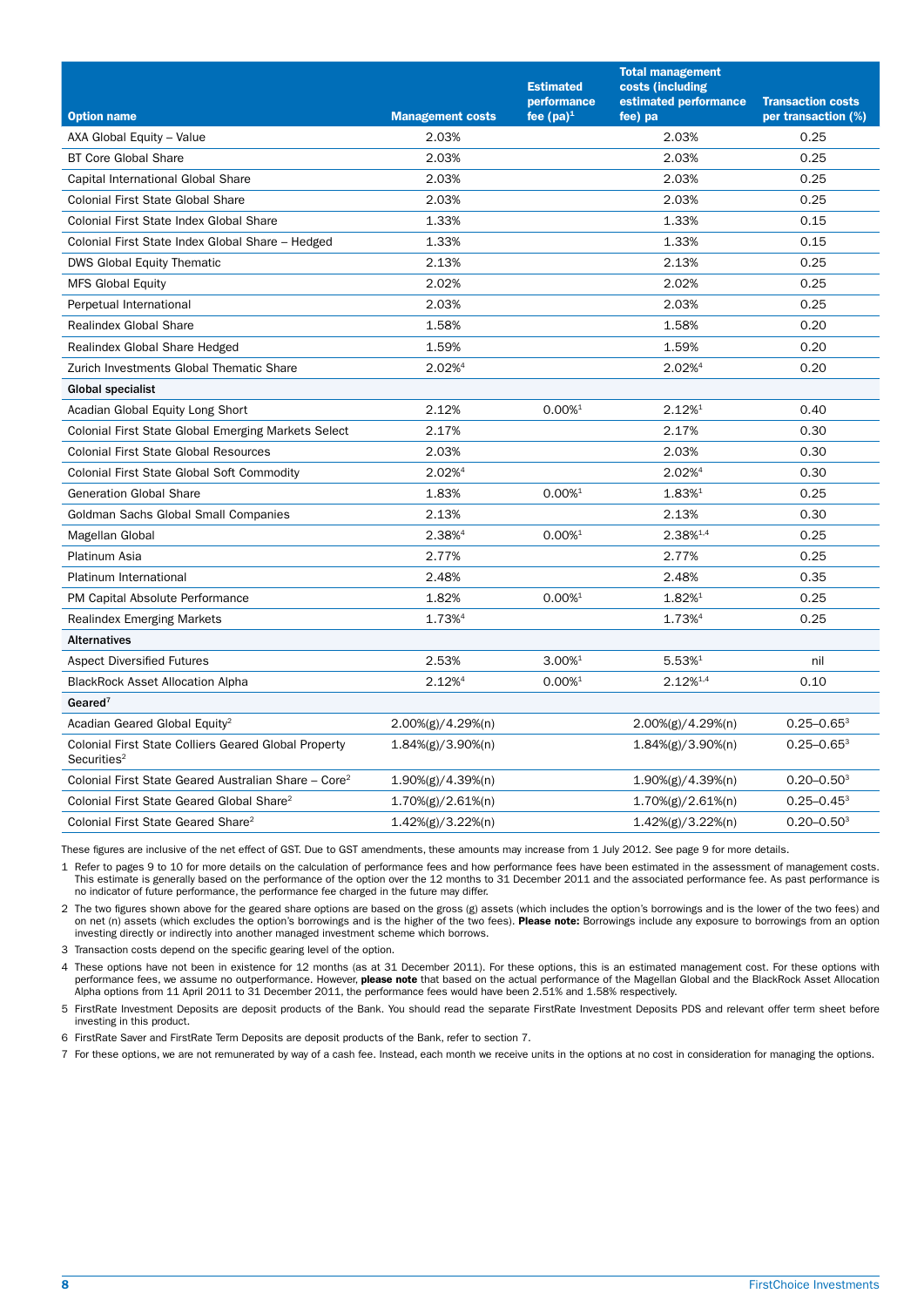## [Additional ex](http://www.fundsfocus.com.au/managed-funds/colonial-firstchoice/)planation of fees and costs

## Management costs

The terms 'management costs' and 'management fees' mean different things.

Management costs include management fees, estimated performance fees (if applicable), investment expenses and custody fees. Management costs are deducted from the performance of the option (ie they are not charged directly to your account). They do not include contribution fees, transaction costs or additional service fees. The management costs for each option are an estimate based on current financial information. They are expressed as a percentage of each option's net assets and, together with any applicable transaction costs, are outlined in the table on pages 6 to 8.

The management costs charged to these funds have been quoted on the basis that they fully qualify for a 75% input tax credit claim of GST. The Government has recently introduced legislative amendments to the GST Regulations which, when passed, may reduce the fund's access to claim input tax credits on some of the management costs (ie responsible entity fees) from 75% to 55% from 1 July 2012. As a consequence, this may result in an increase in the net management costs for the funds from 1 July 2012. For updated information, please visit colonialfirststate.com.au.

Management fees are the fees payable under the Constitution for the management of each option. Management fees are calculated from gross assets of the option. For details of the maximum management fees allowed under the Constitution, see page 10.

## Example of annual fees and costs for a balanced investment option

This table gives an example of how fees and costs in the Colonial First State Diversified option for this product can affect your investment over a one-year period. You should use this table to compare this product with other managed investment products.

## **EXAMPLE**

| <b>The Colonial First State</b><br><b>Diversified option</b> | <b>Balance of \$50,000 with</b><br>a contribution of \$5,000 during year                                                                                               |
|--------------------------------------------------------------|------------------------------------------------------------------------------------------------------------------------------------------------------------------------|
| Contribution fees<br>0%–4%                                   | For every additional \$5,000 you put<br>in, you will be charged between \$0<br>and \$200.                                                                              |
| <b>PLUS</b>                                                  |                                                                                                                                                                        |
| Management costs 1.92% pa                                    | And, for every \$50,000 you have in<br>the fund, you will be charged \$960<br>each year.                                                                               |
| <b>EOUALS</b>                                                |                                                                                                                                                                        |
| Cost of fund                                                 | If you had an investment of \$50,000 at<br>the beginning of the year and you put in<br>an additional \$5,000 during that year,<br>you will be charged fees of between: |
|                                                              | \$960 and \$1,160                                                                                                                                                      |
|                                                              | What it costs you will depend on the<br>investment option you choose and the<br>fees you negotiate with your fund or<br>financial adviser.                             |

These figures are inclusive of the net effect of GST. This does not take into account any entitlement to management cost rebates which may reduce the fees and costs of your investment. Please refer to page 11 under the heading 'Negotiation of fees' for further details.

Please note that this is just an example. In practice, the actual investment balance of an investor will vary daily and the actual fees and expenses we charge are based on the value of the option, which also fluctuates daily.

Transaction costs also apply. Refer to pages 6 to 8.

## Performance fees

In addition to the management fee, on some options a performance fee may also be payable. The performance fee is reflected in the daily unit price and paid monthly at the relevant performance rate (inclusive of the net effect of GST). The fee is calculated as a percentage rate of the relevant option's outperformance.

The option's outperformance is the percentage return above the relevant benchmark, as outlined below.

Please note: There is no standard that is applied to how performance fees are calculated. You should carefully compare the different performance fee types in the tables below, noting which benchmark they aim to outperform and whether performance fees are calculated before or after management fees are charged.

For options where a performance fee applies, an estimate of the performance fees is included within the management cost for the option. This estimate is generally based on the actual performance fees paid from the option over the 12 months to 31 December 2011. For options which do not have 12 months of performance history (as at 31 December 2011) or for new investment options, we have assumed that the option has achieved performance in line with the relevant benchmark and therefore no performance fees would be payable. As past performance is no indicator of future performance, the performance fee charged in the future may differ.

The tables below show which options within the PDS are subject to performance fees.

| PERFORMANCE FEE BEFORE MANAGEMENT FEES            |                                                                                 |                                 |                                             |
|---------------------------------------------------|---------------------------------------------------------------------------------|---------------------------------|---------------------------------------------|
| <b>Option</b>                                     | <b>Benchmark</b>                                                                | <b>Management</b><br>fee $(pa)$ | <b>Performance</b><br>fee rate <sup>8</sup> |
| Acadian<br><b>Australian Equity</b><br>Long Short | S&P/ASX 300<br>Accumulation<br>Index                                            | 1.90%                           | 15%                                         |
| Acadian Global<br>Equity Long<br>Short            | <b>MSCI World Net</b><br>Index (AUD)                                            | 2.10%                           | 15%                                         |
| <b>Acadian Quant</b><br>Yield <sup>9</sup>        | Reserve Bank of<br>Australia (RBA)<br>cash rate                                 | 1.40%                           | 20%                                         |
| Aspect<br>Diversified<br><b>Futures</b>           | Greater than 0%<br>on futures and<br>forwards trading<br>accounts <sup>10</sup> | 2.50%                           | 20%                                         |
| Ausbil Australian<br>Emerging<br>Leaders          | Composite<br>benchmark <sup>11</sup>                                            | 1.90%                           | 15%                                         |

## PERFORMANCE FEE BEFORE MANAGEMENT F

8 This rate is inclusive of the net effect of GST.

9 The return on the option includes total income grossed up by the amounts of Australian franking credits.

10 The performance fee is calculated on the dollar value of positive performance (less carried forward negative performance) generated on the trading accounts only (this may include futures, forwards and/or options). Please note: Earnings generated on cash allocations held outside the trading accounts are excluded from attracting a performance fee.

11 The composite benchmark consists of a weighting of 70% to the S&P/ASX Midcap 50 Accumulation Index and 30% to the S&P/ASX Small Ordinaries Accumulation Index.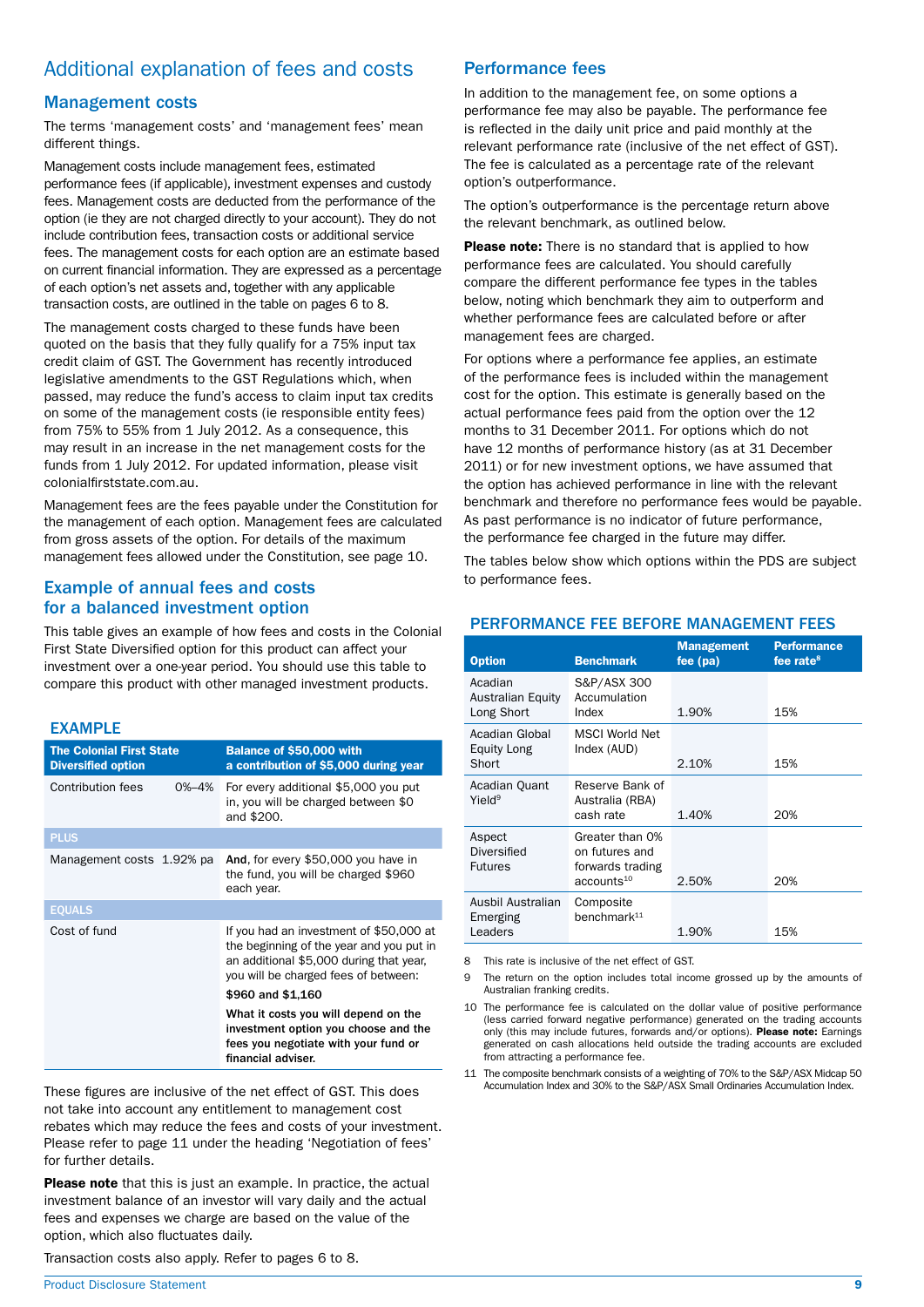#### [Performance](http://www.fundsfocus.com.au/managed-funds/colonial-firstchoice/) fee after management fees

| <b>Option</b>                                                           | <b>Benchmark</b>                                                     | <b>Management</b><br>fee (pa) | <b>Performance</b><br>fee rate $1$ |
|-------------------------------------------------------------------------|----------------------------------------------------------------------|-------------------------------|------------------------------------|
| <b>BlackRock Asset</b><br><b>Allocation Alpha</b>                       | <b>UBS Australian</b><br>Bank Bill Index                             | 2.10%                         | 20%                                |
| Celeste<br><b>Australian Small</b><br>Companies                         | S&P/ASX Small<br>Ordinaries<br>Accumulation<br>Index                 | 1.70%                         | 20%                                |
| <b>Colonial First</b><br>State Australian<br>Share Long<br>Short - Core | S&P/ASX 100<br>Accumulation<br>Index                                 | 2.00%                         | 15%                                |
| <b>Colonial First</b><br><b>State Enhanced</b><br>Yield <sup>2</sup>    | RBA cash rate                                                        | 1.20%                         | 20%                                |
| Generation<br><b>Global Share</b>                                       | MSCI World (ex<br>Australia) Net<br>Index (AUD)                      | 1.80%                         | 20%                                |
| Magellan Global                                                         | <b>MSCI World</b><br><b>Index Total</b><br>Return (Net<br>Dividends) | 2.35%                         | 10%                                |
| <b>PM Capital</b><br>Absolute<br>Performance                            | Greater than 0%                                                      | 1.80%                         | 20%                                |
| <b>PM Capital</b><br><b>Australian Share</b>                            | S&P/ASX 200<br>Accumulation<br>Index                                 | 1.60%                         | 25%                                |
| PM Capital<br>Enhanced Yield <sup>2</sup>                               | RBA cash rate                                                        | 1.30%                         | 25%                                |

1 This rate is inclusive of the net effect of GST.

2 The return on the option includes total income, inclusive of overseas withholding tax deducted at source and grossed up by the amounts of Australian franking credits.

## Dollar fee example – performance fees (after management fees)

Assumptions for this example: 2.00% return before fees above the relevant benchmark, \$50,000 investment, performance fee rate of 25% and a management fee of 1.60% pa.

| <b>Fees calculation</b>                               |             | <b>Fee amount</b>                           |
|-------------------------------------------------------|-------------|---------------------------------------------|
| Management cost: (excluding<br>performance fee)       | $1.60%$ pa  | \$800                                       |
| <b>Plus</b><br>Estimated performance fee:             | $0.10\%$ pa | \$50                                        |
| 25% x (2.00%-1.60%)                                   |             |                                             |
| <b>Management cost</b><br>(including performance fee) | 1.70% pa    | \$850 inclusive of<br>the net effect of GST |

Sometimes the calculation of the performance fee will result in a negative dollar amount (negative performance fee). This negative performance fee is offset against any entitlement to future performance fees. We do not have to reimburse the option for negative performance. In extreme circumstances (eg if the net outflow from the option is more than 10% in one month) the negative performance fee which is offset may be reduced pro rata with the percentage of net outflow.

It is also possible for the manager to exceed the relevant benchmark (and therefore be entitled to a performance fee) even where an option has had negative performance over a period, as that option may have performed better relative to the benchmark.

Colonial First State may keep some of the performance fee. For periods of high outperformance, the performance fee may be substantial. We recommend you discuss this with your financial adviser to understand the impact of the performance fee.

#### Alternative investments

Alternative investments typically include investments in futures, forwards and options and are not limited to investments in shares, bonds, cash and/or property.

FirstChoice Conservative, FirstChoice Moderate, FirstChoice Balanced and FirstChoice Growth may have an exposure to alternative investments by investing in an underlying fund that holds these investments. Their respective allocations are shown in the Investment Options Menu on pages 18 and 19.

The underlying fund that holds the alternative investments may pay a performance fee to the alternative investment managers of up to 27.50% for outperformance above a benchmark of 0%<sup>3,4</sup> (calculated before the deduction of their management fees).

The effect of any performance fee paid is reflected in the return or value of the allocation that each investment option makes to alternative investments. For example, assuming all alternative investment managers achieve 2.0% outperformance above their relevant benchmark, FirstChoice Balanced (which has a 6% allocation to alternative investments) would effectively incur 0.033% in performance fees (2% x 6% x 27.50%) which would reduce the performance of the FirstChoice Balanced option by this amount.

## Increases or alterations to the fees

We may vary the management fees used to calculate the management costs set out on pages 6 to 8 at any time at our absolute discretion, without your consent, within the limits prescribed in each option's Constitution. If the variation is an increase in a fee or charge, we will give you 30 days advance written notice. The Constitution of each option provides for the following maximum fees:

- a maximum entry fee (referred to in the PDS as a contribution fee) of 5%
- a maximum exit fee (referred to in the PDS as a withdrawal fee) of 4%
- a maximum management fee of 3%
- a maximum switching fee of \$50 (CPI-adjusted from 30 June 2003) for each switch in excess of four per year.

For all other options with performance fees other than those listed in the table below, a maximum performance fee rate of 25.00% (inclusive of the net effect of GST) is provided for under the Constitution.

3 The performance fee is calculated on the dollar value of positive performance (less carried forward negative performance) generated on the trading accounts only (this may include futures, forwards and/or options). Please note: Earnings generated on cash allocations held outside the trading accounts are excluded from attracting a performance fee.

4 The alternative investment managers may change.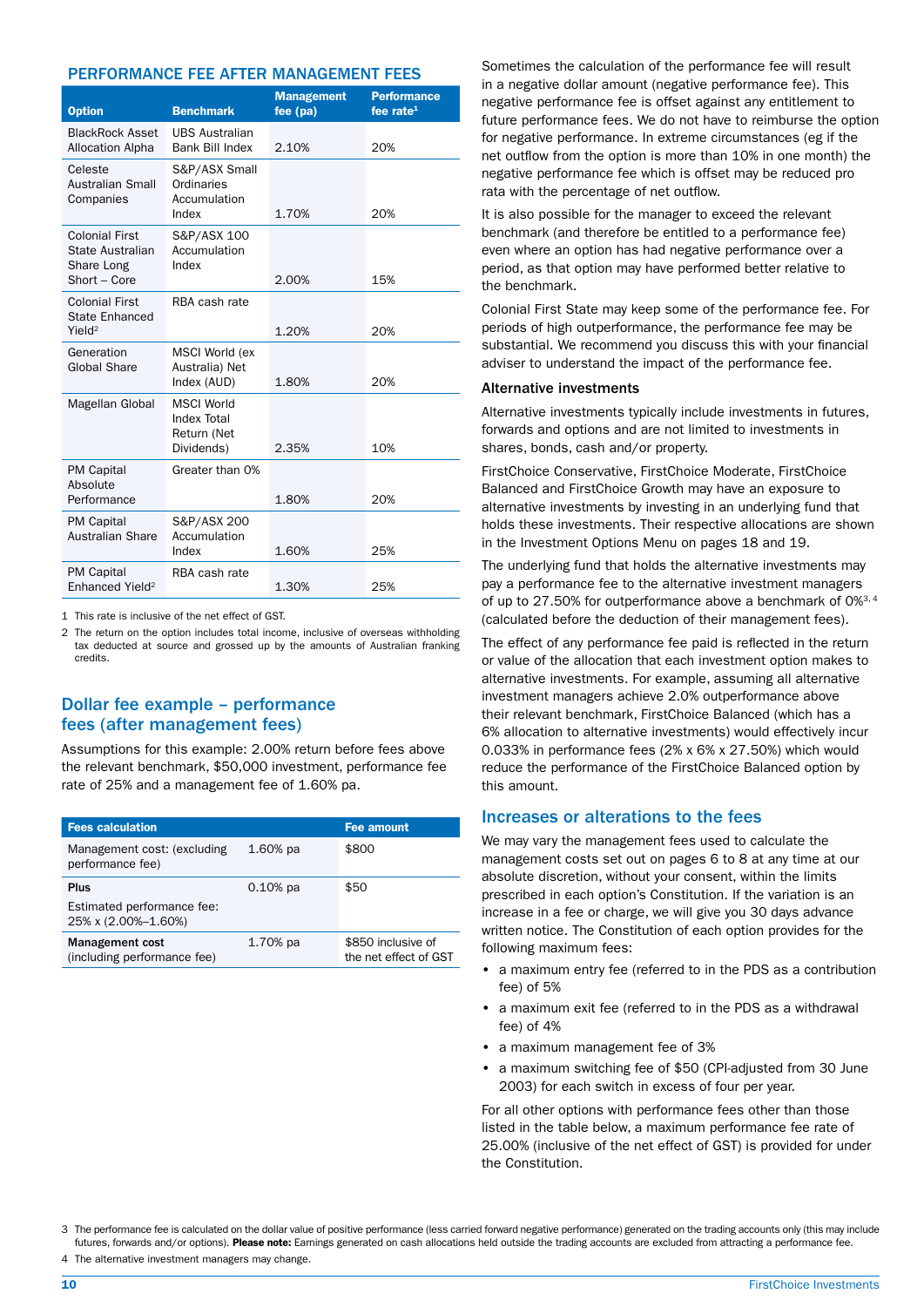| <b>Option name</b>                                                                                          | <b>Maximum</b><br>performance fee <sup>5</sup> |
|-------------------------------------------------------------------------------------------------------------|------------------------------------------------|
| Acadian Quant Yield, Aspect Diversified<br>Futures, BlackRock Asset Allocation Alpha<br>and Magellan Global | 27.50%                                         |
| Colonial First State Australian Share Long<br>Short - Core                                                  | 26.83%                                         |

5 All maximum performance fees in the table are inclusive of the net effect of GST.

Please note: The maximums are provided for information and are not the current fees charged. The current fees are shown on pages 6 to 8.

## Transaction costs

Transaction costs such as brokerage, government taxes/duties/ levies, bank charges and account transaction charges are paid from each option. When you (or any person you have authorised) invest, switch or withdraw all or part of your investment, we use what is called a 'buy/sell' spread to recover transaction costs incurred. Because there are costs in buying and selling assets, we use the 'buy/sell' spread to direct these costs to investors transacting rather than other investors in the option. The 'buy/ sell' spread that applies to each option is shown in the table on pages 6 to 8. Please note that the 'buy/sell' spreads are not fees paid to us. They are paid to the option. They are, however, an additional cost to you. They may be altered at any time.

Where short-term settlement borrowing or borrowing for underlying funds occurs (including geared options), borrowing costs such as interest on borrowings, legal fees and other related costs are payable by those options.

**Transaction costs example:** If you make a \$50,000 investment in or withdrawal from the Colonial First State Diversified option, you will incur transaction costs of \$100.

## Abnormal costs

Abnormal costs (such as costs of unitholder meetings, recovery and realisation of assets, changes to the Constitution and defending or pursuing legal proceedings) are paid out of the option. These costs are incurred fairly infrequently.

#### Other operating expenses

The Constitution for each option allows for the ongoing operating expenses (such as registry, audit, regulatory, taxation advice and offer documents) to be paid directly from the option. The responsible entity recovers costs related to custody, and a portion of the costs related to audit, regulatory, production of the offer document and particular transactions.

The Constitution does not place any limit on the amount of the ongoing operating expenses that can be paid from each option.

## What is paid to your adviser?

The adviser recommending the investment product may receive payments ('remuneration') for the following:

- a contribution fee; please refer to page 5 in the fees and costs table for further information
- an adviser trail which is included in the management costs; please refer to the table below and page 5 in the fees and costs table for further information
- an adviser service fee that you agree with your adviser. Please refer to 'Adviser service fee' for further details.

You may be entitled to lower fees or to negotiate a rebate with your adviser. Please refer to 'Negotiation of fees' for further details. The maximum adviser remuneration is as follows:

| <b>Investment option</b><br>name                  | <b>Contribution</b><br>fee <sup>6</sup> | <b>Adviser trail</b> <sup>7</sup> | <b>Adviser</b><br>service fee |
|---------------------------------------------------|-----------------------------------------|-----------------------------------|-------------------------------|
| All options except<br>Cash and deposit<br>options | Up to 4.29%                             | Up to 0.60% pa                    | As agreed<br>with your        |
| Cash                                              | Nil                                     | Up to 0.60% pa                    | adviser                       |
| FirstRate products                                |                                         | Up to 0.25% pa                    |                               |

6 Calculated on the % of initial and additional investment, and includes GST.

7 Calculated on the % of value of retained investment, and includes GST.

The contribution fee and adviser trail shown in the table include GST, which is paid by us.

Dealer groups, IDPS operators and other licensees may also receive remuneration from us for offering the fund on their investment menus or for the provision of services. This remuneration may be up to an amount equal to 100% of the relevant management costs indicated in the table on pages 6 to 8 in a given year. These amounts may be rebated or retained by the dealer group, IDPS operator or licensee. If these amounts are paid, they are paid by us and are not an extra amount paid from the fund nor are they a further amount you pay.

Any payments will be made in compliance with the Financial Services Council Industry Codes of Practice (Codes). We keep a register of certain payments as required by the Codes. Please contact us if you would like to view this register. Details of the adviser's remuneration will be in the Financial Services Guide and Statement of Advice which your adviser must give you.

## Negotiation of fees

Outlined below are the circumstances in which certain investors can negotiate or receive lower fees.

#### Contribution fees

You may be able to negotiate lower contribution fees. Please contact your adviser directly for details regarding negotiation of contribution fees.

If you do not have an adviser or unless your adviser agrees otherwise, the contribution fee defaults to the maximum shown in the fees and costs table on page 5.

#### Adviser service fee

You can also agree with your financial adviser to have an adviser service fee, for advice received relating to your investment in FirstChoice Investments, including FirstRate products, paid directly from one of your investment options. The adviser service fee (including GST) will be paid to your current adviser or any subsequent adviser on your investment.

Please note: Paying an adviser service fee from a FirstRate Term Deposit will be treated as an early withdrawal and this will reduce your interest rate. Please refer to page 13 for more details on the FirstRate Term Deposit investment options.

An ongoing fee can be charged as:

- a percentage of your account value, or
- a set dollar amount.

This ongoing fee will be deducted from one of your options on a monthly basis within the first five business days of the following month.

In addition, a one-off fee can also be charged as:

• a set dollar amount.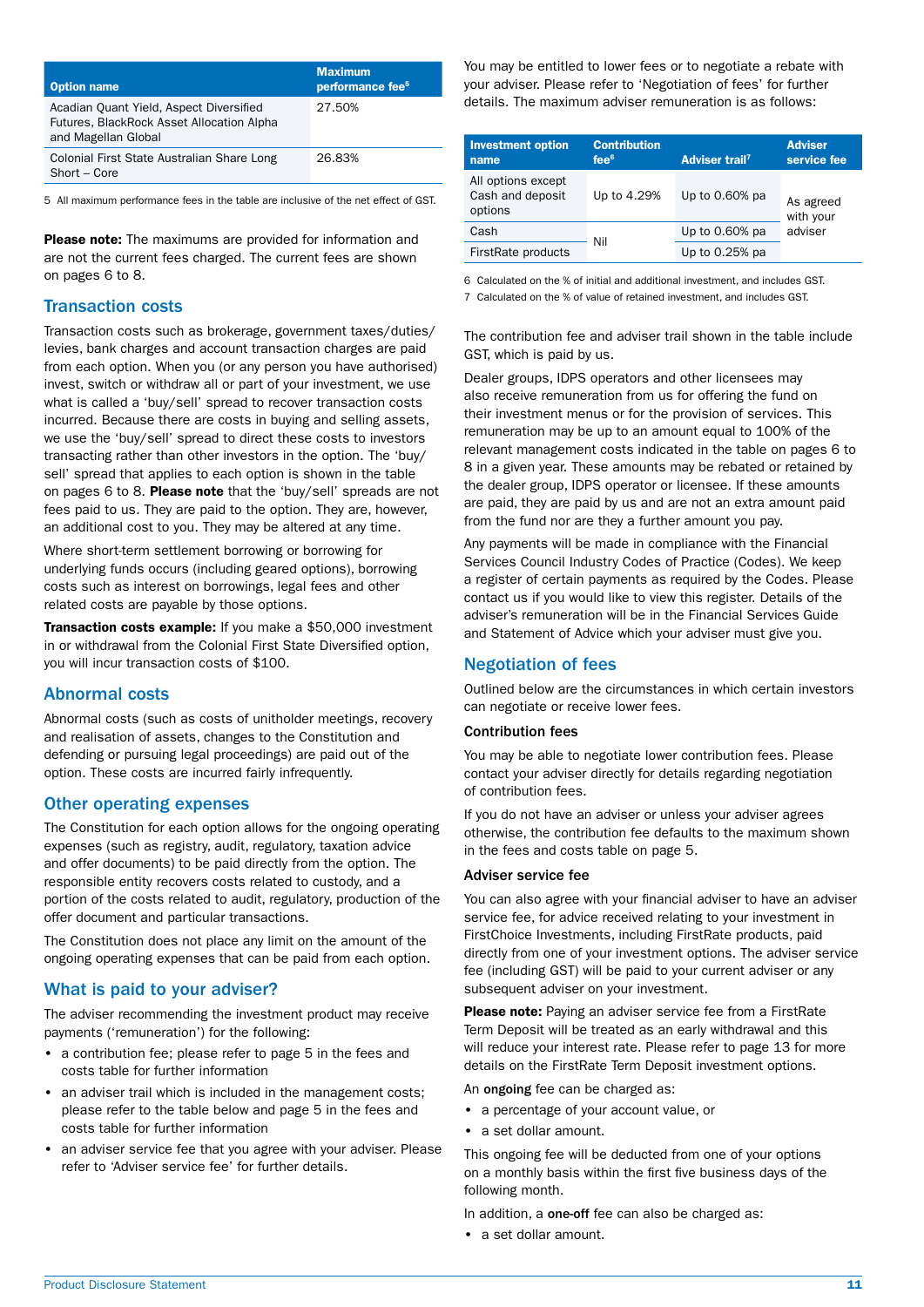[This one-off fee](http://www.fundsfocus.com.au/managed-funds/colonial-firstchoice/) will be deducted from one of your options within the first five business days of the following month.

Colonial First State may at its discretion refuse to deduct an adviser service fee or refuse to record or deal with your adviser at any time. Please contact your adviser directly regarding the negotiation of the adviser service fee.

#### Management cost rebates

You may be entitled to a rebate of part of the management costs on investment options other than FirstRate products.

Management cost rebates are calculated and paid before income tax. You may be assessable for income tax on the rebate amount so you should ensure that this amount is included in your annual tax return. You should speak to your financial adviser or accountant for more information.

Management cost rebates are calculated monthly using your account balances and the rebate rate that applied on the last day of the month. If you close your account, your redemption will only include a rebate calculated to the end of month prior to the redemption. Management cost rebates will be credited to your account in the form of additional units as follows:

| <b>Frequency of payment</b>        |
|------------------------------------|
| Monthly                            |
| Six-monthly in September and March |
|                                    |

Unless you nominate a particular investment option, the management cost rebates will be paid to your investment options as outlined on page A2 in the application forms section.

#### Adviser trail rebates

For options except FirstRate products, the adviser trail is part of the management costs included in the unit prices of your investments and is not an additional cost to you.

If you do not have an adviser or unless your adviser agrees otherwise, the full management cost will apply, including the adviser trail amount shown under the heading 'What is paid to your adviser?'. You may be able to negotiate a rebate of all or part of this adviser trail with your adviser. An adviser trail rebate will reduce the total fees and costs that apply to your investment.

Please note: For FirstRate products, adviser trail rebate payments are paid by us and are not a further amount you pay. However, if you negotiate a rebate of all or part of the adviser trail, this rebate payment will effectively increase the interest you earn.

Your adviser may change the level of your adviser trail rebate at any time up to the maximum adviser trail included in the management costs. We will inform you of any changes to the calculation of your adviser trail rebate. Please contact your adviser directly for details regarding negotiation of an adviser trail rebate.

#### Portfolio rebate

You may be entitled to a portfolio rebate depending on the size of your portfolio invested in eligible FirstChoice products. Eligible FirstChoice products included in the calculation of your portfolio rebate are:

- FirstChoice Investments
- FirstChoice Personal Super
- FirstChoice Pension, and
- FirstChoice Employer Super.

Investments which you may hold in the FirstChoice Wholesale range of products are not eligible for the portfolio rebate which you may receive in relation to any of the investments described above. Additionally, although your investments in FirstChoice Employer Super, the Colonial First State Cash and FirstRate products

investment options in any of the eligible FirstChoice products count towards whether you are eligible for the portfolio rebate, no rebate is payable on amounts invested in those options.

FirstChoice accounts held under the same Online Identity Number (OIN) are automatically eligible and are counted towards your portfolio rebate. If you have more than one OIN, please contact us to ensure that your portfolio rebate is calculated correctly. You can also nominate investments held in joint names or as trustee for a trust or superannuation fund to be included in your portfolio rebate. Each account can only be linked to one OIN for portfolio rebate purposes. We do not allow the linking of nominee company accounts.

If you have more than one eligible FirstChoice product, the portfolio rebate will be paid to each eligible product in proportion to your total portfolio.

The following table details the level of portfolio rebate you may be entitled to:

| <b>Value of eligible FirstChoice products</b><br>and investment options | Portfolio rebate (pa) |
|-------------------------------------------------------------------------|-----------------------|
| First \$400,000                                                         | Nil                   |
| Next \$600,000                                                          | 0.20%                 |
| Over \$1,000,000                                                        | 0.40%                 |

Please note: Cash, deposit and Employer Super amounts are counted first in each tier amount.

Example calculation: A FirstChoice Investments investor has the following investments:

| • Colonial First State Cash | \$500,000   |
|-----------------------------|-------------|
| • FirstChoice Growth        | \$700,000   |
| • TOTAL PORTFOLIO           | \$1,200,000 |

| <b>Portfolio balance</b>                                                              | Rate                     | <b>Management</b><br>fee rebate |
|---------------------------------------------------------------------------------------|--------------------------|---------------------------------|
| First \$400,000                                                                       | $$400.000 \times 0.00\%$ | \$0                             |
| (Cash option counted first)                                                           |                          |                                 |
| Next \$600,000                                                                        | $$500.000 \times 0.20\%$ | \$1,000                         |
| (Cash option - \$100,000<br>remaining $\times$ 0.00%<br>plus $$500,000 \times 0.20\%$ |                          |                                 |
| Over \$1,000,000                                                                      | $$200.000 \times 0.40\%$ | \$800                           |
| <b>TOTAL</b>                                                                          |                          | \$1.800                         |

We may change the portfolio rebate level or eligibility criteria at any time. If you require any clarification, please refer to our website, colonialfirststate.com.au, contact Investor Services on 13 13 36 or speak to your financial adviser.

#### Tax implications

Please note that this portfolio rebate will have income tax and may have GST implications. Please discuss this with your financial adviser.

#### Differential fees

We may issue units to certain investors such as sophisticated, professional, wholesale investors or Bank employees with reduced contribution and/or management costs. Such arrangements would be subject to individual negotiation, compliance with legal requirements and any applicable ASIC class orders.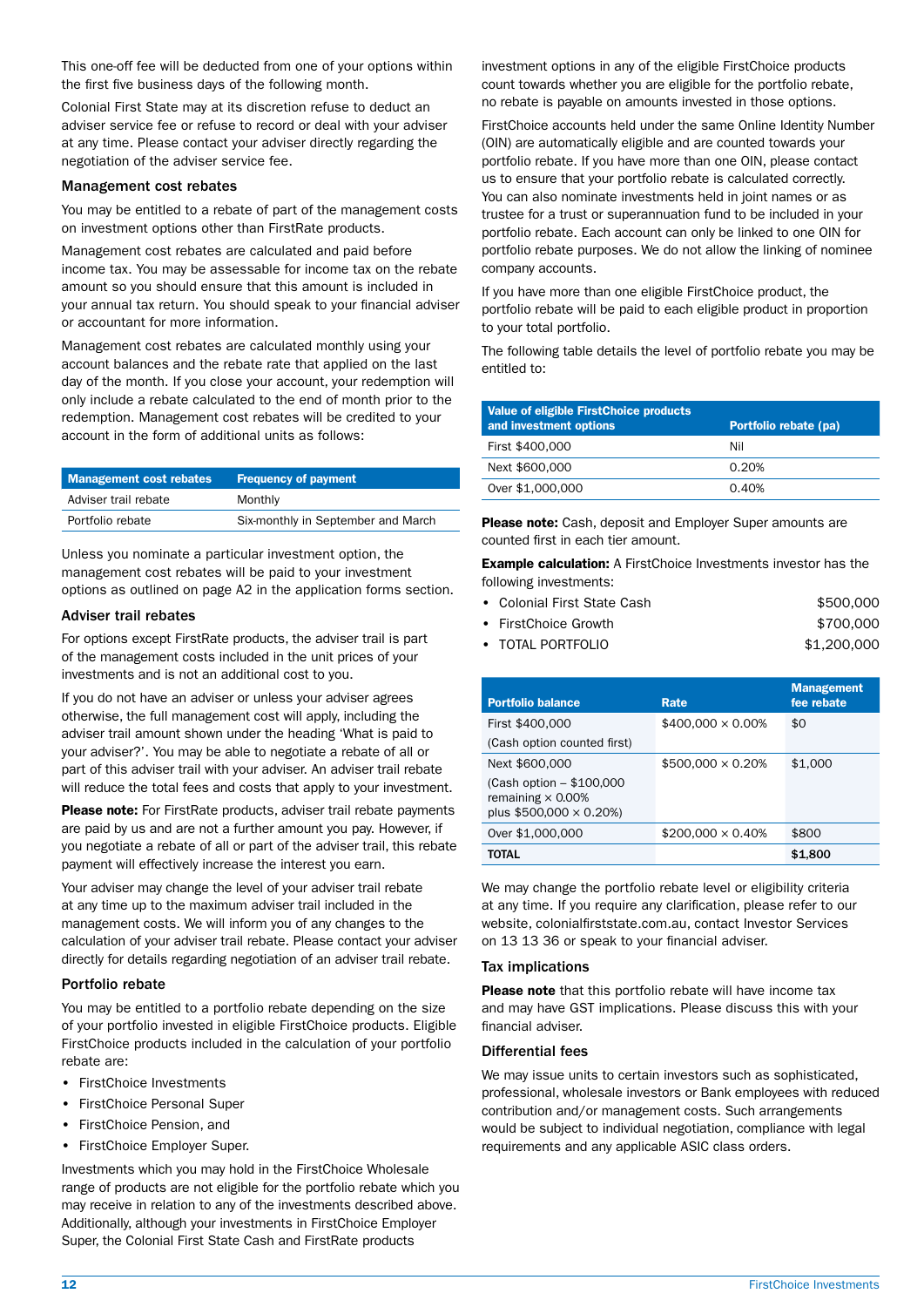## **6** [How mana](http://www.fundsfocus.com.au/managed-funds/colonial-firstchoice/)ged investment schemes are taxed

General taxation information has been provided for you in this PDS. However, because the Australian taxation system is complex and different investors have different circumstances, you should consider seeking professional taxation advice before investing in FirstChoice options.

You may be required to pay tax in relation to your investment in an option (generally income or capital gains tax); however, you may be able to claim some tax credits or receive the benefit of some tax concessions.

Some tax information has been provided for you below. However, although every care is taken, it is never possible to rule out the risk that on a subsequent review, taxation liabilities of each option could be increased or the benefit of concessions reduced.

Because investors can move into and out of an option at different points in time, there is a risk that taxation liabilities in respect of gains that have benefited past investors may have to be met by subsequent investors.

This tax information is current as at 28 May 2012.

The levels and basis of tax may change in the future. We will send you all the information you need each year in order for you to complete your tax return.

## Will you be liable to pay tax on income distributions you receive from an option?

You may, depending on your total level of taxable income and your income tax rate. This is the case regardless of whether the money is actually paid to you or reinvested. Any tax you pay depends on what makes up the distributions. Distributions could comprise:

- income (such as dividends and interest)
- net capital gains (from the sale of the option's investments), and
- tax credits (such as franking credits attached to dividend income and credits for tax paid on foreign income).

## Will you be liable for tax when you switch or withdraw money from an option?

You may, depending on your total level of taxable income and your income tax rate. Australian residents are generally subject to capital gains tax on gains when they switch or withdraw from an option or transfer units to another person or entity. Depending on the type of taxpayer you are defined as and how long you have held your units, you may be entitled to a capital gains tax concession which can reduce the liability by up to 50% if you are an individual, or 33.33% if the investment is by a complying superannuation entity.

## Do you have to quote a Tax File Number (TFN) or an Australian Business Number (ABN)?

#### (Australian residents only)

You are not required by law to quote your TFN. However, without your TFN or appropriate exemption information, we are required to withhold tax at the highest marginal tax rate (plus Medicare levy) from income distributions and interest payments made to you.

## Non-residents

Non-residents may be subject to withholding tax on distributions. The exact amount cannot be determined in advance because it varies depending upon the type of income. Generally, for the options offered in this document (with the exception of the property securities options), non-residents will not be subject to Australian tax on capital gains arising at redemption. However, non-residents seeking to invest should obtain tax advice on their specific circumstances.

## 7 FirstRate Saver and FirstRate Term Deposits

## What are FirstRate Saver and FirstRate Term Deposits?

FirstRate Saver can provide you with an easy to use, low risk deposit account with a competitive variable interest rate.

FirstRate Term Deposits provide the certainty of an interest rate, fixed until the maturity date, with a choice of three, six, nine or 12-month investment term options.

## Who are the parties involved?

FirstRate Saver and FirstRate Term Deposits are deposit products of Commonwealth Bank of Australia ('the Bank'), one of Australia's leading financial institutions. When you or a person you authorise makes or requests a deposit to FirstRate Saver or FirstRate Term Deposits, you enter into an agreement with the Bank on the terms and conditions (incorporated by reference) in the Reference Guide – Transacting on your account, available online at colonialfirststate.com.au/fcinv.

The Bank has appointed Colonial First State Investments Limited to collect information, administer and otherwise deal with matters relating to FirstRate Saver and FirstRate Term Deposits.

## How do you establish and operate FirstRate Saver and FirstRate Term Deposits?

FirstRate Saver and FirstRate Term Deposits work together with your FirstChoice Investments account. This provides you and your financial adviser the convenience and ease of establishing and managing the different investments in your portfolio in the one place.

## Benefits of FirstRate Saver and FirstRate Term Deposits

- No fees There are no transaction or account keeping fees.
- **Peace of mind –** Knowing at the time what interest you will earn and that your money is on deposit with a leading Australian bank.
- **Easy set-up -** Simply use the same application form as FirstChoice Investments.
- Ask us once You can transact on FirstRate Saver and FirstRate Term Deposits at the same time as your other FirstChoice investments.
- Your investments at a glance One consolidated and easy to understand statement and you can view your account through the FirstNet secure online service.
- Switch with ease Move your money between the FirstRate deposit products and other FirstChoice Investments options with ease.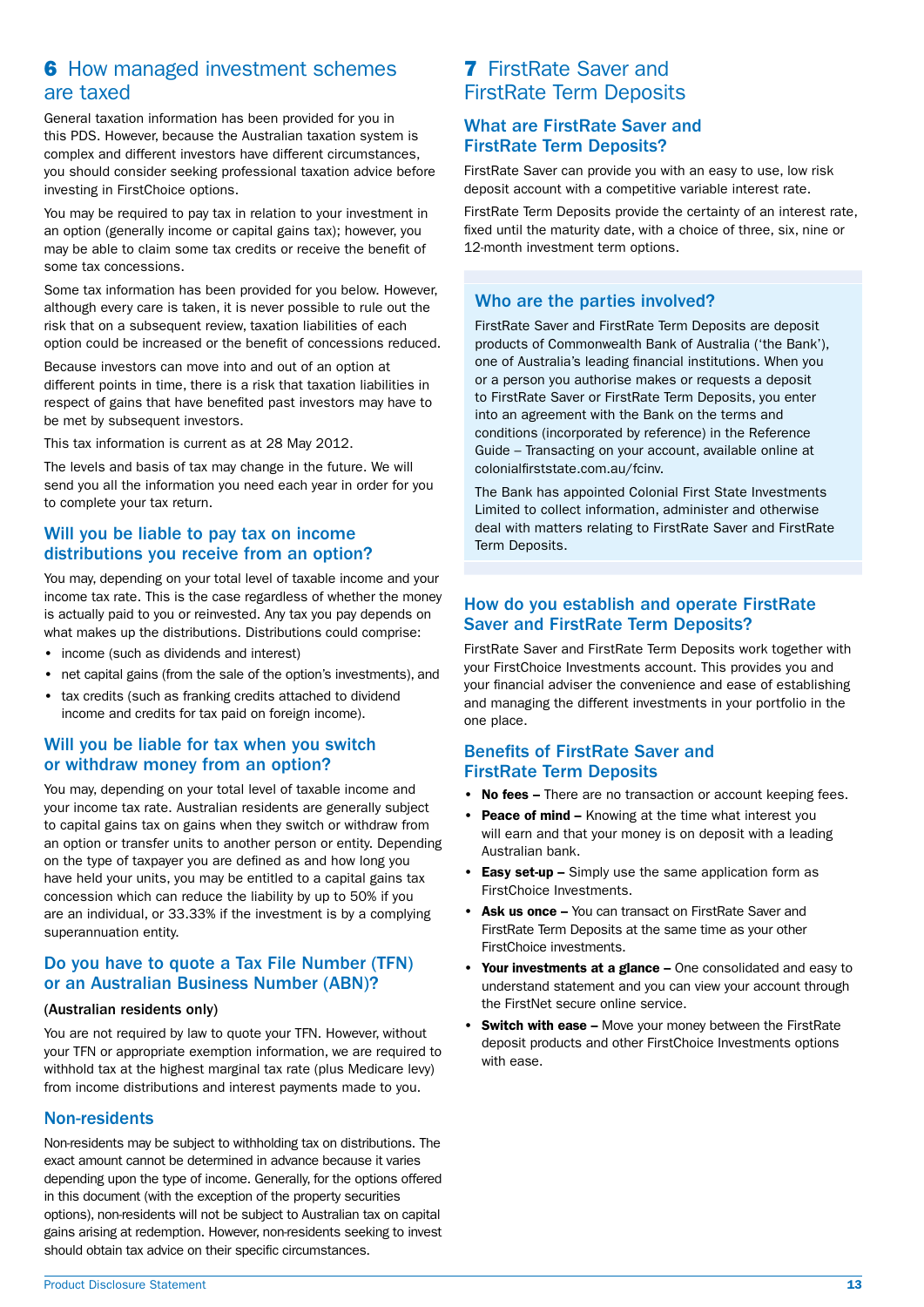## [Risks of inve](http://www.fundsfocus.com.au/managed-funds/colonial-firstchoice/)sting in FirstRate Term Deposits

FirstRate Term Deposit products are considered to be a relatively low risk product offered by Commonwealth Bank of Australia. Specific risks that apply to FirstRate Term Deposit products are listed below:

- Market risk FirstRate Term Deposit products provide a fixed interest rate. This means you are protected from decreases in interest rates during the term of your investment. However, you may not be able to take advantage of interest rate increases should interest rates rise during the term of your investment.
- **Early withdrawal risk Should you need to withdraw or switch** out from FirstRate Term Deposit products prior to the maturity date, the interest rate applying on the amount withdrawn is reduced.

| At a glance                  |                                                                                                                                                                                                          |
|------------------------------|----------------------------------------------------------------------------------------------------------------------------------------------------------------------------------------------------------|
| Who can<br>apply?            | FirstRate Saver and FirstRate Term Deposits<br>are available with a new or existing First Choice<br>Investments account (including joint account<br>holders).                                            |
| <b>Features</b>              | <b>FirstRate Saver</b>                                                                                                                                                                                   |
|                              | Competitive variable interest rate.                                                                                                                                                                      |
|                              | Interest calculated on your account balance daily and<br>paid effective on the last calendar day of each month.                                                                                          |
|                              | <b>FirstRate Term Deposits</b>                                                                                                                                                                           |
|                              | Competitive interest rates, fixed until the maturity<br>date of the term deposit.                                                                                                                        |
|                              | Interest calculated daily and paid effective on the<br>maturity date.                                                                                                                                    |
| Fees                         | No transaction or account keeping fees on FirstRate<br>Saver or FirstRate Term Deposits.                                                                                                                 |
| <b>Minimum</b><br>balance    | No minimum balance is required to be held in<br>FirstRate Saver or FirstRate Term Deposits.                                                                                                              |
|                              | You must maintain the FirstChoice Investments<br>minimum account balance. FirstRate Saver and<br>FirstRate Term Deposit balances count toward<br>this minimum.                                           |
| Interest rate                | Current interest rates are available at<br>colonialfirststate.com.au or by contacting<br>us on 13 13 36.                                                                                                 |
| <b>Access</b><br>information | View and transact 24/7 through FirstNet, Colonial<br>First State's secure online service. Or contact us on<br>13 13 36 (8am to 7pm Monday to Friday (Sydney<br>time)) or contact your financial adviser. |

Further details about and terms and conditions for FirstRate Saver and FirstRate Term Deposits (incorporated by reference) are contained in the Reference Guide – Transacting on your account, available online at

colonialfirststate.com.au/fcinv.

## 8 How to open an account

## Read this PDS

You should read all parts of the PDS or contact Colonial First State on 13 13 36 or email us at contactus@colonialfirststate. com.au if you would like a paper copy to be sent to you free of charge. You should assess whether the product is appropriate for you and speak to your financial adviser before making a decision to invest in the product.

If you decide to invest in the product, you should always check that you are completing an application form from the most up-to-date version of the PDS.

By completing the application, you agree to the content of the PDS available at the date you first become an investor in FirstChoice Investments. Thereafter, we will notify you of changes to the PDS in accordance with our legal obligations.

## Complete the forms required in the application forms section

Complete the application form included with or accompanied by the PDS and send it to us. Alternatively, you can complete the application online and send it to us. Please refer to the application form checklist to help you determine which forms to complete.

Units in FirstChoice cannot be issued to you unless you use the application form attached to or accompanied by either a paper or an electronic copy of the PDS.

## Is there a cooling-off period?

A 14-day 'cooling-off period' will apply to your initial investment in FirstChoice Investments in certain circumstances. If, during the 14-day cooling-off period, you decide that the investment does not meet your needs, then contact your financial adviser and advise us in writing.

The 14 days start when your transaction confirmation is received by you or five days after your units are issued, whichever is earlier.

We will refund your investment, reduced or increased for market movements (and, where relevant, once we have established your identity). We will also deduct any tax or duty incurred and an amount for reasonable transaction and administration costs we incur in relation to your investment in the fund, including determining your application. As a result, the amount returned to you may be less than your original investment.

Please note: The cooling-off period does not apply to FirstRate products. FirstRate products terms and conditions deal with the withdrawal of your investment, together with accrued interest. Refer to the Reference Guide – Transacting on your account, available online at colonialfirststate.com.au/fcinv or the separate FirstChoice Investment Deposits PDS (whichever is applicable).

## How is your personal information dealt with?

The privacy of your personal information is important to us. Information about how your personal information is dealt with is set out in the Reference Guide – Transacting on your account. You should read this information before you apply. You may be contacted by telephone unless you ask us not to do so. To stop receiving telemarketing, please call 13 13 36. You will be taken to agree to the collection, use and disclosure of your personal information as set out in the Reference Guide above when you apply to make an investment.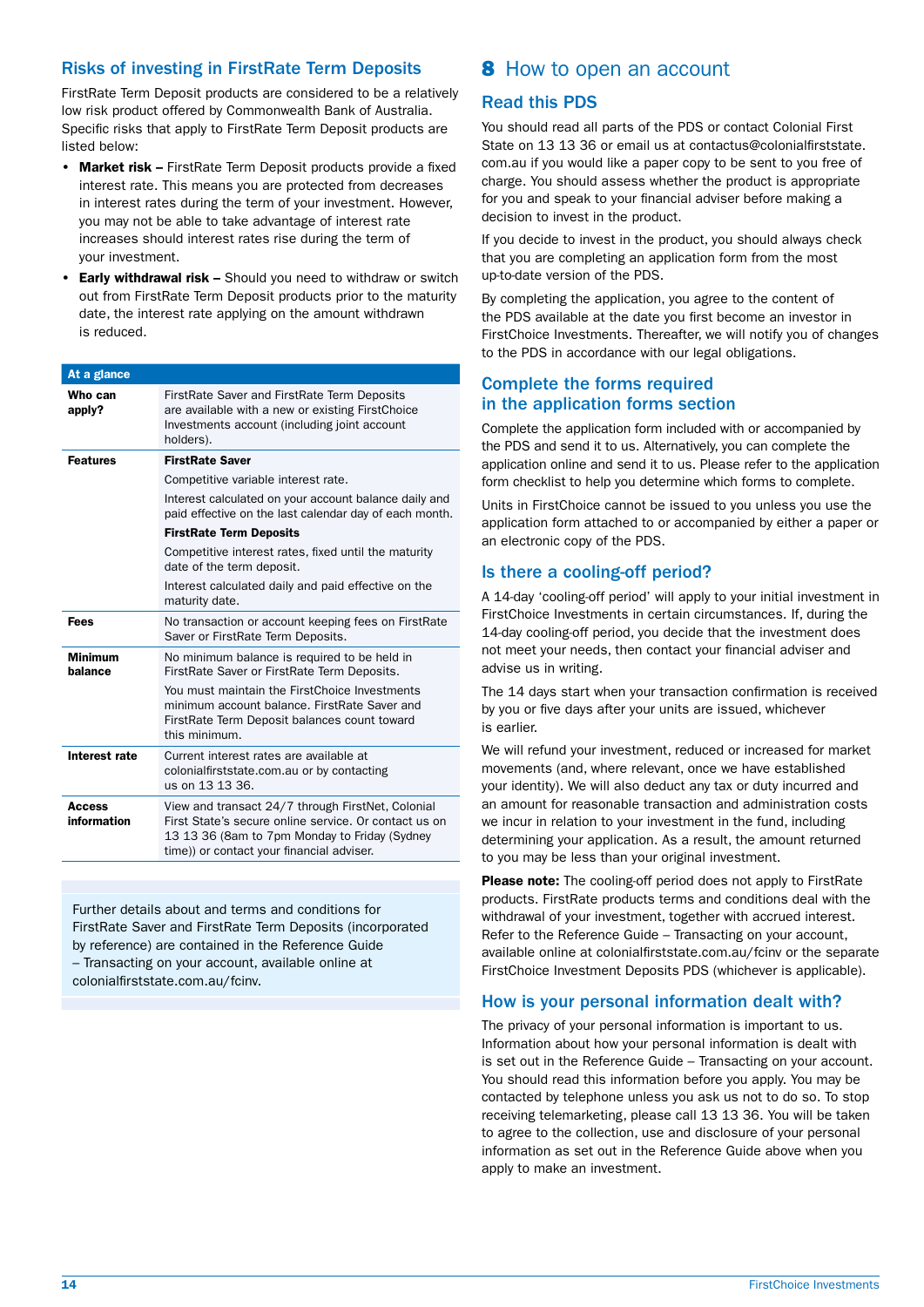## [What to do if y](http://www.fundsfocus.com.au/managed-funds/colonial-firstchoice/)ou have a complaint

We accept that sometimes we can get things wrong, and when this happens we're determined to make them right again.

## Talk to us

Most problems can be resolved quickly and simply by talking with us. You can call our Customer Service team on 13 13 36 from 8am to 7pm (Sydney time) Monday to Friday.

If you need further assistance after your initial enquiries, you can contact Customer Relations.

| <b>Customer Service</b>       | 13 13 36<br>contactus@colonialfirststate.com.au                                         |
|-------------------------------|-----------------------------------------------------------------------------------------|
| <b>Customer Relations</b>     | 1800 805 605<br>CustomerRelations@cba.com.au                                            |
| <b>National Relay Service</b> | <b>TTY/Voice: 133 677</b><br>SSR: 1300 555 727<br>http://www.relayservice.com.au/       |
| You can also contact us       | • by writing to: CBA Group Customer<br>Relations, GPO Box 41, Sydney<br><b>NSW 2001</b> |
|                               | $\bullet$ through a third narty providing you                                           |

• through a third party, providing you give us written authority to deal with them about the complaint

When you make a complaint to us, we will:

- acknowledge your complaint and make sure we understand the issues
- do everything we can to fix the problem
- keep you informed of our progress
- keep a record of your complaint
- give you our name, a reference number and contact details so that you can follow up if you want to, and
- provide a final response within 45 days.

If we are unable to provide a final response to your complaint within 45 days, we will:

- inform you of the reasons for the delay
- advise of your right to complain to the Financial Ombudsman Service (FOS), and
- provide you with the FOS contact details.

## External dispute resolution

If you are not happy with the response we provide, you may refer your complaint to an external dispute resolution service.

The FOS offers a free, independent dispute resolution service for the Australian banking, insurance and investment industries. You can contact the FOS on 1300 780 808, or by writing to Financial Ombudsman Service, GPO Box 3, Melbourne VIC 3001, or online at www.fos.org.au. Our membership number is 10318.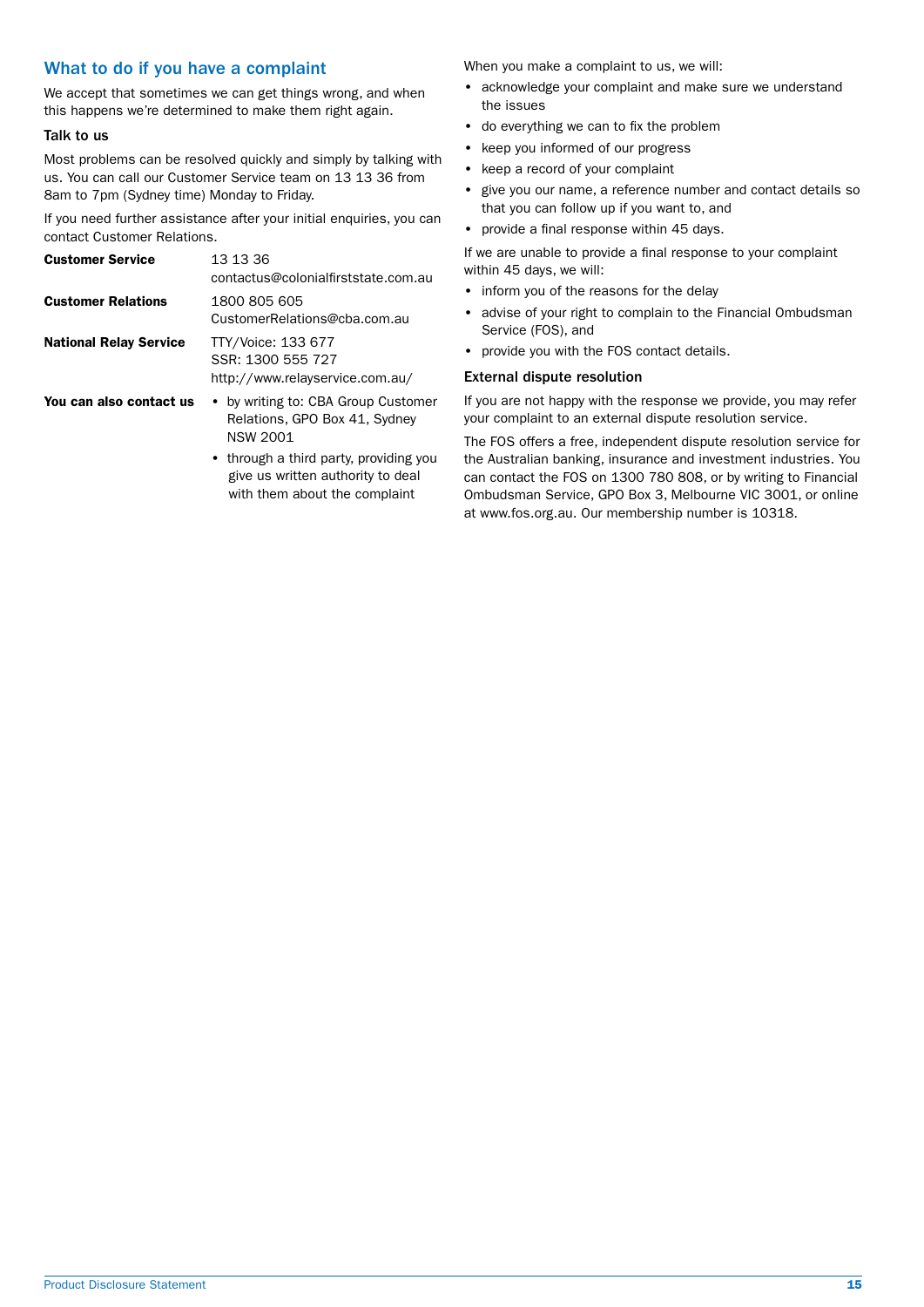This page has been left blank intentionally.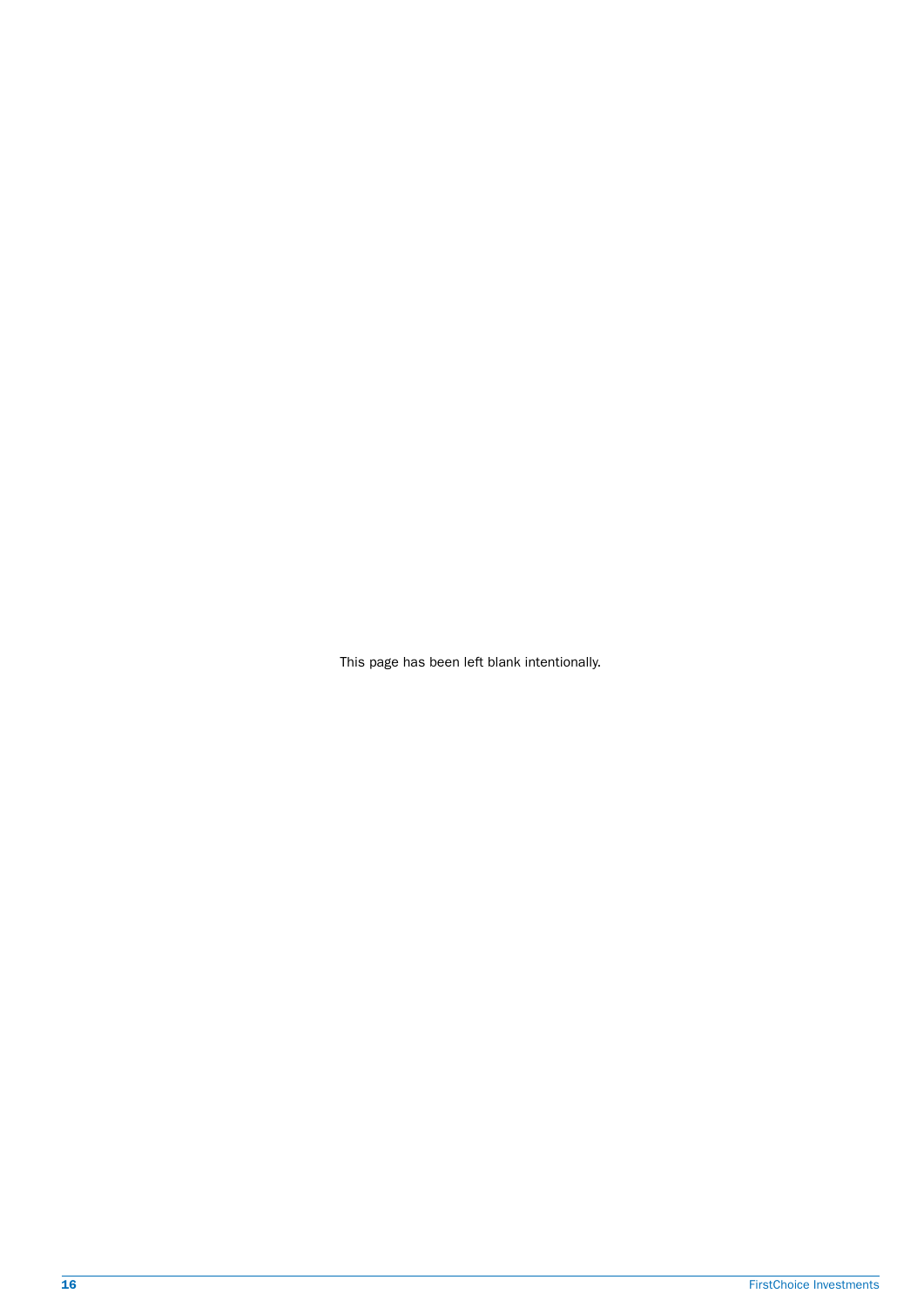## [Applica](http://www.fundsfocus.com.au/managed-funds/colonial-firstchoice/)tion form checklist

## Send your completed application form and cheque (if required) to:

Colonial First State, Reply Paid 27, Sydney NSW 2001

## FirstChoice Investments application form (refer to page A3)

To ensure that we are able to process your application quickly and efficiently, please check that you have completed the following steps:

| Step 1 - Part A                                                                | <b>Your details</b> - Complete sections 1-4                                                                                                                                                                                                                              |
|--------------------------------------------------------------------------------|--------------------------------------------------------------------------------------------------------------------------------------------------------------------------------------------------------------------------------------------------------------------------|
| <b>Account details</b>                                                         | Nominate to open a new account or link to an existing account                                                                                                                                                                                                            |
| <b>Investor details</b>                                                        | Provide your full name, date of birth and Tax File Number (TFN) or exemption (refer to alternative codes in<br>bold below):                                                                                                                                              |
|                                                                                | <b>E</b> Exemption – please write the full name of the benefit that you receive (eg 'Age Pension')                                                                                                                                                                       |
|                                                                                | N Non-resident $-$ please write the full name of your country of residence                                                                                                                                                                                               |
|                                                                                | <b>O</b> Not for profit organisations – who are not required to lodge a TFN                                                                                                                                                                                              |
|                                                                                | <b>D</b> No TFN or do not wish to quote a TFN – please refer to the PDS for further information                                                                                                                                                                          |
| Portfolio fee rebate<br>(Joint/Trust accounts only)                            | Complete portfolio fee rebate account nomination if applicable (refer to the PDS, page 12)                                                                                                                                                                               |
| <b>Contact details</b>                                                         | Provide your contact details, including residential address                                                                                                                                                                                                              |
| Income distribution                                                            | Nominate your distribution payment instructions                                                                                                                                                                                                                          |
| Step 2 - Part B                                                                | <b>Your investment</b> – Complete sections 5–6                                                                                                                                                                                                                           |
| <b>Payment details</b>                                                         | Indicate your method of payment. If investing by direct debit, please complete your bank details. If investing via<br>cheque, please cross your cheque 'Not Negotiable' and make payable to:                                                                             |
|                                                                                | 'FirstChoice Investments, <investor name="">'</investor>                                                                                                                                                                                                                 |
| Investment allocation                                                          | Complete your investment allocation details including:                                                                                                                                                                                                                   |
|                                                                                | • The option(s) you wish to invest in                                                                                                                                                                                                                                    |
|                                                                                | • The percentage to be attributed to each option for initial investments                                                                                                                                                                                                 |
|                                                                                | • The percentage to be attributed to each option for your regular investment plan (if applicable)                                                                                                                                                                        |
| Step 3 - Parts C & D                                                           | Other information and declaration - Complete sections 7-11                                                                                                                                                                                                               |
| Auto-rebalancing facility                                                      | This facility allows you to rebalance the percentage amounts across each of your investment options, back in<br>line with your preferred investment strategy. Please refer to the Reference Guide - Transacting on your account<br>for further details of this facility  |
| <b>Online services</b>                                                         | You are automatically provided with access to online services. Do not cross the box if you want online access                                                                                                                                                            |
| Adviser service fee                                                            | You only need to complete this section if you have agreed with your financial adviser to have an ongoing and/or<br>one-off adviser service fee deducted from your investment                                                                                             |
| Management cost rebate                                                         | Select the investment option to which any management cost rebate that may be applicable is to be credited.<br>Refer to the PDS, page 12 to see if you are eligible and for further details on management cost rebates                                                    |
| Declaration and signature                                                      | Sign the declaration. If you are signing under a Power of Attorney, please comply with the following:                                                                                                                                                                    |
|                                                                                | • Attach a certified copy of the Power of Attorney document                                                                                                                                                                                                              |
|                                                                                | • Each page of the Power of Attorney document must be certified by a Justice of the Peace, Notary Public<br>or Solicitor                                                                                                                                                 |
|                                                                                | • Should the Power of Attorney document NOT contain a sample of the Attorney's signature, please also supply<br>a certified copy of the identification documents for the Attorney, containing a sample of their signature,<br>eg Driver's Licence, Passport, etc         |
|                                                                                | • The Attorney will also need to complete a power of attorney identification form (to enable us to establish<br>the identity of the Attorney) which can be obtained from our forms library at colonial first state.com.au<br>or by phoning Investor Services on 13 13 36 |
| Step 4                                                                         | <b>Identification and verification</b>                                                                                                                                                                                                                                   |
| For individual/joint accounts<br>(including sole traders)                      | You or your adviser must also complete the identification and verification form on page A17 so that we can<br>establish your identity or the identity of other people associated with your account                                                                       |
| For companies, partnerships,<br>superannuation funds and other<br>entity types | You or your adviser must also complete the appropriate identification form which can be found in our forms<br>library at colonialfirststate.com.au, so that we can establish your identity or the identity of other people<br>associated with your account               |
| For your agent                                                                 | If you are appointing an agent, the appointment of agent form (which includes the identification form)<br>must be completed so that we can establish their identity. This form can be found in our forms library<br>at colonialfirststate.com.au                         |
| For verifying officers                                                         | If you are appointing a verifying officer (for non-individual investors), then the verifying officer form<br>must be completed so that we can establish their identity. This form can be found in our forms library<br>at colonialfirststate.com.au                      |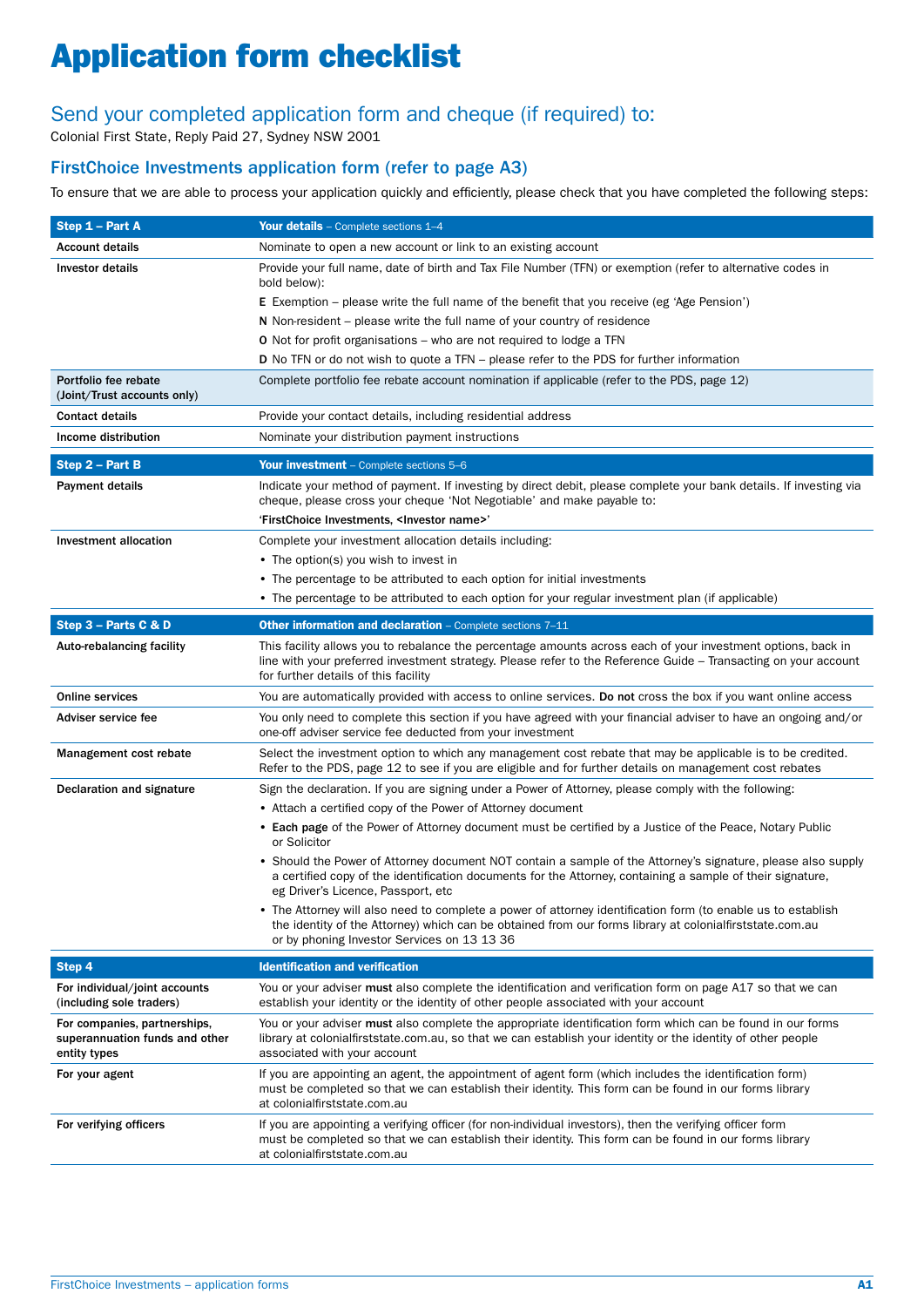## [Additional in](http://www.fundsfocus.com.au/managed-funds/colonial-firstchoice/)formation on setting up alternative account types

## Accounts on behalf of a minor

We do not accept any investments in the name of a minor (under 18 years of age); however, the investment may be held 'as designation' for the minor. In order to set up an account as designation for a minor, please insert the minor's name in the 'Account designation' field under section 2. It is important that you also complete Investor 1 and/or Investor 2 as owners of the account, and provide the TFN(s) of the investor(s) rather than the minor.

## Superannuation fund or trust

Please insert the entity's name under 'Superannuation fund/ trust'. We will also require information of the trustees. To supply this trustee information, please complete Investor 1 and/or Investor 2 if trustees are individuals. If the trustee is a company, please complete the 'Company name' field.

## Default order for deduction of fees and management cost rebates

Please note: Where amounts are to be deducted from or credited to your investment, for example, adviser service fees or management cost rebates and no option or an invalid option has been nominated by you, a default order exists. Generally, the default order draws from or credits to your more conservative option first. Special rules may apply where you hold FirstRate Term Deposit or FirstRate Investment Deposit options. Please call Investor Services on 13 13 36 should you require further information.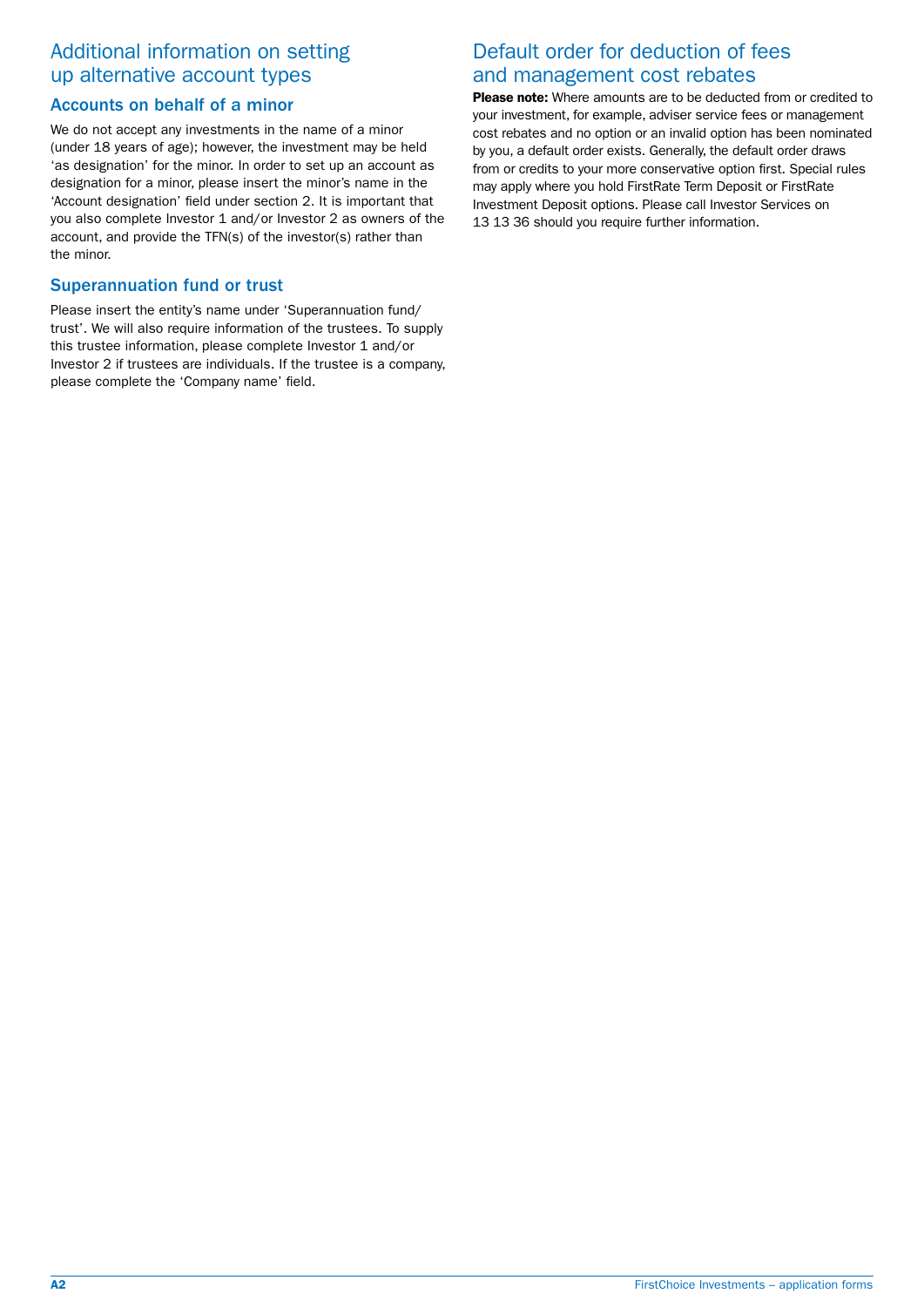## [FirstChoic](http://www.fundsfocus.com.au/managed-funds/colonial-firstchoice/)e Investments Application Form

## 

#### 28 May 2012

Units in FirstChoice Investments will only be issued on receipt of this completed application form and any documents required to be attached, issued together with the PDS dated 28 May 2012. You should read all parts of the PDS before applying. Refer to pages A1 to A2 for instructions on how to complete this form. Please phone Colonial First State Investor Services on 13 13 36 with any enquiries

Please complete this form using BLACK INK and print well within the boxes in CAPITAL LETTERS. Mark appropriate answer boxes with a cross like the following  $X$ . Start at the left of each answer space and leave a gap between words.

Fields marked with an asterisk  $(*)$  must be completed for the purposes of anti-money laundering laws.

| <b>PART A - YOUR DETAILS</b> |  |  |  |  |
|------------------------------|--|--|--|--|
|                              |  |  |  |  |

|  |  | <b>1 ACCOUNT DETAILS</b> |  |
|--|--|--------------------------|--|
|  |  |                          |  |

I am a new investor

Link to my existing account, my account number is

## 2 INVESTOR DETAILS

| <b>INVESTOR 1</b><br>(individual accounts/sole trader/super fund trustee) |                         |                                                                                             | <b>INVESTOR 2</b><br>(joint accounts/super fund trustee) |                                                   |                                                                      |  |  |
|---------------------------------------------------------------------------|-------------------------|---------------------------------------------------------------------------------------------|----------------------------------------------------------|---------------------------------------------------|----------------------------------------------------------------------|--|--|
| <b>Title</b>                                                              |                         |                                                                                             | Title                                                    |                                                   |                                                                      |  |  |
| Mr<br><b>Mrs</b><br><b>Miss</b><br>Full given name(s)*                    | Ms<br>Other             |                                                                                             | Mr<br><b>Mrs</b><br>Full given name(s)*                  | Ms<br><b>Miss</b>                                 | Other                                                                |  |  |
| Surname*                                                                  |                         |                                                                                             | Surname*                                                 |                                                   |                                                                      |  |  |
| Date of birth*                                                            | Gender<br>Male          | Female                                                                                      | Date of birth*                                           |                                                   | Gender<br>Male<br>Female                                             |  |  |
| Occupation and industry*                                                  |                         |                                                                                             | Occupation and industry*                                 |                                                   |                                                                      |  |  |
| Your main country of residence, if not Australia*                         |                         |                                                                                             |                                                          | Your main country of residence, if not Australia* |                                                                      |  |  |
| Tax File Number or reason for exemption (refer to page A1)                |                         |                                                                                             |                                                          |                                                   | Tax File Number or reason for exemption (refer to page A1)           |  |  |
|                                                                           | or code                 |                                                                                             |                                                          |                                                   | or code                                                              |  |  |
|                                                                           |                         | If a foreign resident for tax purposes, specify country of residence                        |                                                          |                                                   | If a foreign resident for tax purposes, specify country of residence |  |  |
| Full business name of sole trader*                                        |                         |                                                                                             |                                                          |                                                   |                                                                      |  |  |
|                                                                           |                         | Full address of principal place of business (PO Box is NOT acceptable) (sole traders only)* |                                                          |                                                   |                                                                      |  |  |
| Unit<br>number                                                            | <b>Street</b><br>number | <b>Street</b><br>name                                                                       |                                                          |                                                   |                                                                      |  |  |
| Suburb                                                                    |                         |                                                                                             |                                                          | <b>State</b>                                      | Postcode                                                             |  |  |
| Country                                                                   |                         |                                                                                             |                                                          |                                                   |                                                                      |  |  |
| ABN (if any) of sole trader*                                              |                         |                                                                                             |                                                          |                                                   |                                                                      |  |  |
|                                                                           |                         |                                                                                             |                                                          |                                                   |                                                                      |  |  |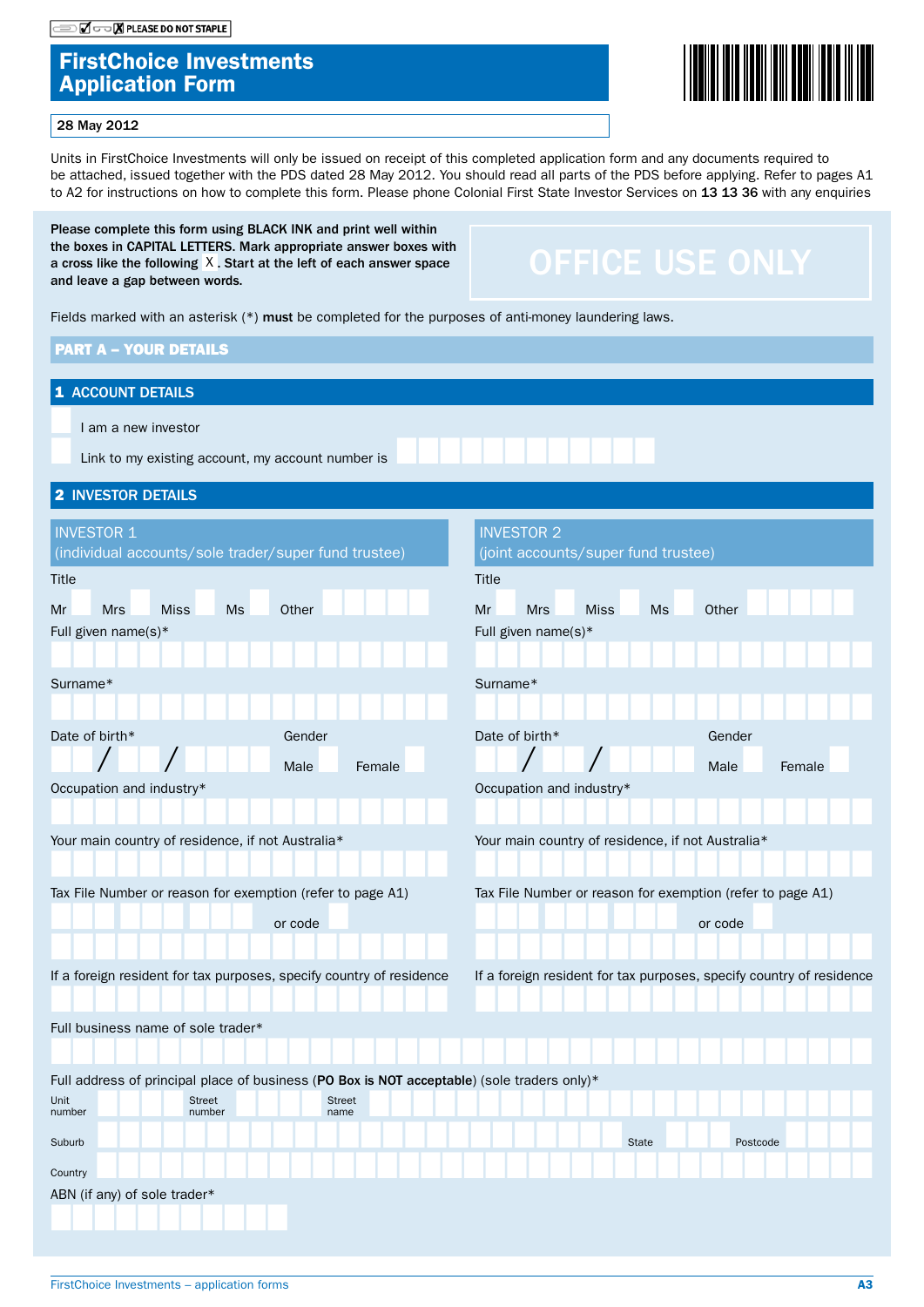| <b>2 INVESTOR DETAILS (CONTINUED)</b>                                              |                                                                                                                                                                                                                                                                              |               |                                                                     |                     |  |  |  |
|------------------------------------------------------------------------------------|------------------------------------------------------------------------------------------------------------------------------------------------------------------------------------------------------------------------------------------------------------------------------|---------------|---------------------------------------------------------------------|---------------------|--|--|--|
| <b>ACCOUNT DESIGNATION</b>                                                         |                                                                                                                                                                                                                                                                              |               |                                                                     |                     |  |  |  |
| Only use to indicate a minor's name for an account designation (refer to page A2)  |                                                                                                                                                                                                                                                                              |               |                                                                     |                     |  |  |  |
| PORTFOLIO FEE REBATE - JOINT/TRUST ACCOUNTS ONLY                                   |                                                                                                                                                                                                                                                                              |               |                                                                     |                     |  |  |  |
|                                                                                    | Please nominate whose portfolio you wish this account to be included in for the purposes of portfolio rebate calculation. If no nomination<br>is made, this account will not be linked. Please refer to the PDS, page 12 for further details and to see if you are eligible. |               |                                                                     |                     |  |  |  |
| Investor 1 portfolio                                                               | Investor 2 portfolio<br>Do not link this account                                                                                                                                                                                                                             |               |                                                                     |                     |  |  |  |
| NON-INDIVIDUAL INVESTORS - COMPANY/PARTNERSHIP/SUPERANNUATION FUND OR OTHER ENTITY |                                                                                                                                                                                                                                                                              |               |                                                                     |                     |  |  |  |
| Cross (X) the appropriate box to indicate the type of investor you are:            |                                                                                                                                                                                                                                                                              |               |                                                                     |                     |  |  |  |
| Self Managed Super Fund                                                            | Trust<br>Company                                                                                                                                                                                                                                                             | Partnership   | Other, please specify                                               |                     |  |  |  |
| Full name of company/partnership/trustee/other entity*                             |                                                                                                                                                                                                                                                                              |               |                                                                     |                     |  |  |  |
|                                                                                    |                                                                                                                                                                                                                                                                              |               |                                                                     |                     |  |  |  |
| Full name of superannuation fund/trust*                                            |                                                                                                                                                                                                                                                                              |               |                                                                     |                     |  |  |  |
|                                                                                    |                                                                                                                                                                                                                                                                              |               |                                                                     |                     |  |  |  |
| Principal business/trust activity*                                                 |                                                                                                                                                                                                                                                                              |               |                                                                     | Are you a charity?* |  |  |  |
|                                                                                    |                                                                                                                                                                                                                                                                              |               |                                                                     | Yes<br><b>No</b>    |  |  |  |
| Country established, if not Australia*                                             |                                                                                                                                                                                                                                                                              |               |                                                                     |                     |  |  |  |
|                                                                                    |                                                                                                                                                                                                                                                                              |               |                                                                     |                     |  |  |  |
| ABN/ARBN/ARSN                                                                      |                                                                                                                                                                                                                                                                              |               | Tax File Number (superannuation fund/trust/company - if applicable) |                     |  |  |  |
|                                                                                    |                                                                                                                                                                                                                                                                              |               |                                                                     |                     |  |  |  |
| <b>3 CONTACT DETAILS</b>                                                           |                                                                                                                                                                                                                                                                              |               |                                                                     |                     |  |  |  |
| <b>INVESTOR 1</b>                                                                  |                                                                                                                                                                                                                                                                              |               |                                                                     |                     |  |  |  |
| Residential address (PO Box is NOT acceptable)*                                    |                                                                                                                                                                                                                                                                              |               |                                                                     |                     |  |  |  |
| Street<br>Unit<br>number<br>number                                                 | Street<br>name                                                                                                                                                                                                                                                               |               |                                                                     |                     |  |  |  |
|                                                                                    |                                                                                                                                                                                                                                                                              |               |                                                                     |                     |  |  |  |
| Suburb                                                                             |                                                                                                                                                                                                                                                                              |               | <b>State</b>                                                        | Postcode            |  |  |  |
| Country<br>Postal address (if different to above)                                  |                                                                                                                                                                                                                                                                              |               |                                                                     |                     |  |  |  |
| Unit<br>Street                                                                     |                                                                                                                                                                                                                                                                              | <b>Street</b> |                                                                     |                     |  |  |  |
| number<br>number                                                                   | PO Box                                                                                                                                                                                                                                                                       | name          |                                                                     |                     |  |  |  |
| Suburb                                                                             |                                                                                                                                                                                                                                                                              |               | <b>State</b>                                                        | Postcode            |  |  |  |
| Country                                                                            |                                                                                                                                                                                                                                                                              |               |                                                                     |                     |  |  |  |
| Work phone number                                                                  | Home phone number                                                                                                                                                                                                                                                            | Fax number    |                                                                     | Mobile phone number |  |  |  |
|                                                                                    |                                                                                                                                                                                                                                                                              |               |                                                                     |                     |  |  |  |
| Email address for investor 1                                                       |                                                                                                                                                                                                                                                                              |               |                                                                     |                     |  |  |  |
|                                                                                    |                                                                                                                                                                                                                                                                              |               |                                                                     |                     |  |  |  |

Please note: If you provide your email address, you agree that we may provide you with information including statements, transaction confirmations, promotions and our quarterly e-iQ newsletter by email. From time to time we may still need to send you letters in the post. If you wish to change your communication preferences you can do so by logging on to FirstNet or contacting us on 13 13 36.

|                | INVESTOR 2 – IF APPLICABLE AND DIFFERENT TO ABOVE |                         |  |                       |  |  |  |  |              |          |  |
|----------------|---------------------------------------------------|-------------------------|--|-----------------------|--|--|--|--|--------------|----------|--|
|                | Residential address (PO Box is NOT acceptable)*   |                         |  |                       |  |  |  |  |              |          |  |
| Unit<br>number |                                                   | <b>Street</b><br>number |  | <b>Street</b><br>name |  |  |  |  |              |          |  |
| Suburb         |                                                   |                         |  |                       |  |  |  |  | <b>State</b> | Postcode |  |
| Country        |                                                   |                         |  |                       |  |  |  |  |              |          |  |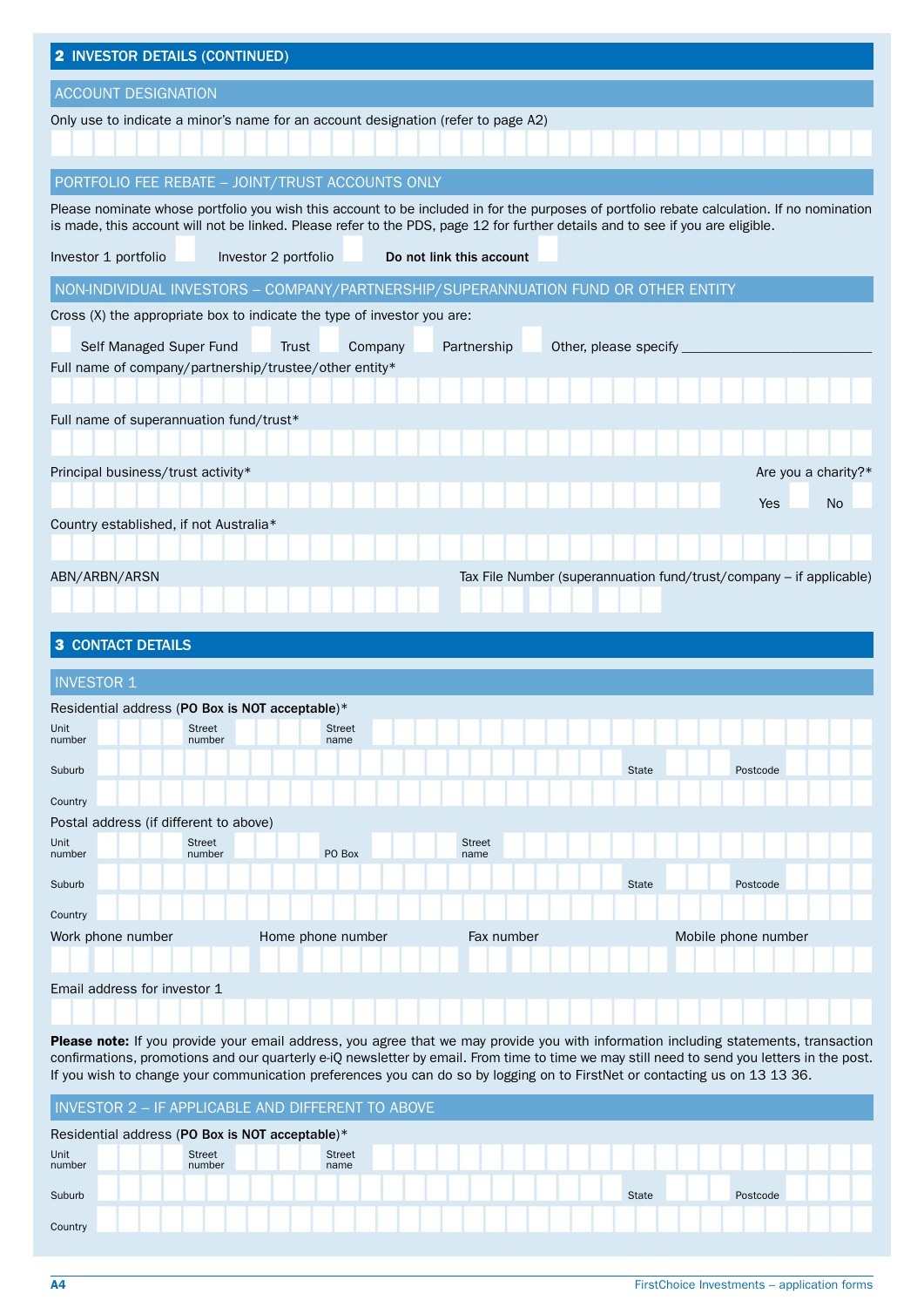| 3 CONTACT DETAILS (CONTINUED)          |                  |                   |                |       |                     |
|----------------------------------------|------------------|-------------------|----------------|-------|---------------------|
| Postal address (if different to above) |                  |                   |                |       |                     |
| Unit<br>number                         | Street<br>number | PO Box            | Street<br>name |       |                     |
| Suburb                                 |                  |                   |                | State | Postcode            |
| Country                                |                  |                   |                |       |                     |
| Work phone number                      |                  | Home phone number | Fax number     |       | Mobile phone number |
|                                        |                  |                   |                |       |                     |
| Email address for investor 2           |                  |                   |                |       |                     |
|                                        |                  |                   |                |       |                     |

Please note: If you provide your email address, you agree that we may provide you with information including statements, transaction confirmations, promotions and our quarterly e-iQ newsletter by email. From time to time we may still need to send you letters in the post. If you wish to change your communication preferences you can do so by logging on to FirstNet or contacting us on 13 13 36.

## Non-individual investors – if applicable

| Registered office address/principal place of business (PO Box is NOT acceptable) |                  |            |                |  |                       |  |  |       |  |          |  |  |
|----------------------------------------------------------------------------------|------------------|------------|----------------|--|-----------------------|--|--|-------|--|----------|--|--|
| Unit<br>number                                                                   | Street<br>number |            | Street<br>name |  |                       |  |  |       |  |          |  |  |
| Suburb                                                                           |                  |            |                |  |                       |  |  | State |  | Postcode |  |  |
| Country                                                                          |                  |            |                |  |                       |  |  |       |  |          |  |  |
| Postal address (if different to above)                                           |                  |            |                |  |                       |  |  |       |  |          |  |  |
| Unit<br>number                                                                   | Street<br>number |            | PO Box         |  | <b>Street</b><br>name |  |  |       |  |          |  |  |
| Suburb                                                                           |                  |            |                |  |                       |  |  | State |  | Postcode |  |  |
| Country                                                                          |                  |            |                |  |                       |  |  |       |  |          |  |  |
| Work phone number                                                                |                  | Fax number |                |  |                       |  |  |       |  |          |  |  |
| Email address for non-individual investor                                        |                  |            |                |  |                       |  |  |       |  |          |  |  |
|                                                                                  |                  |            |                |  |                       |  |  |       |  |          |  |  |

Please note: If you provide your email address, you agree that we may provide you with information including statements, transaction confirmations, promotions and our quarterly e-iQ newsletter by email. From time to time we may still need to send you letters in the post. If you wish to change your communication preferences you can do so by logging on to FirstNet or contacting us on 13 13 36.

## 4 INCOME DISTRIBUTION

A nomination in this section overrides any previous nominations. Distributions will be reinvested unless otherwise stated. Cross (X) one box only.

How would you like your income distributions to be paid?

Reinvested in the option

Credit to my/our bank account  $\blacksquare$  Make sure you also complete your bank account details in section 5.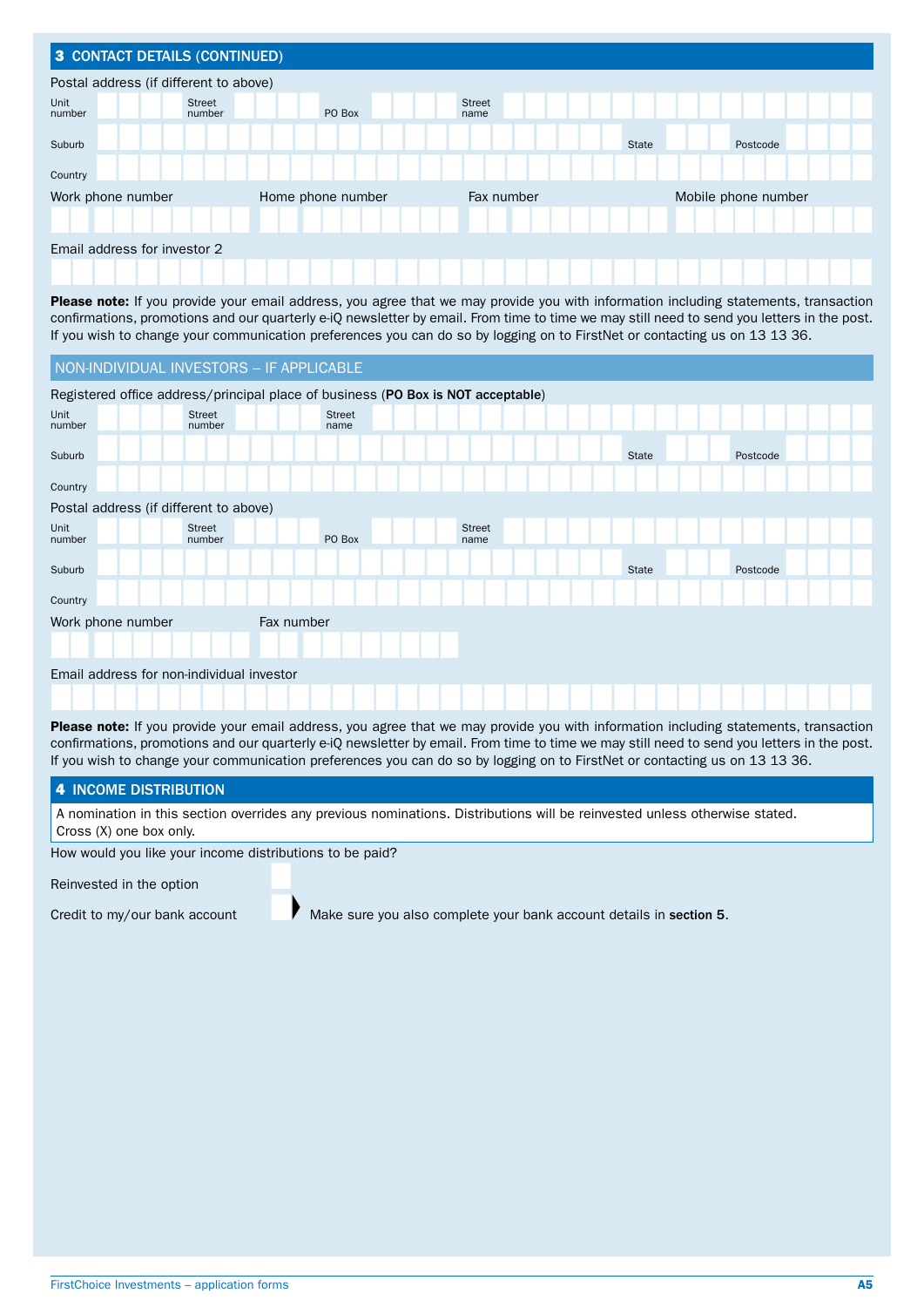| <b>PART B – YOUR INVESTMENT</b>                                                                                                                                                                                                                                                                                                                                                                                                 |                                                                                                                                                                                                                        |                                                                                                                                                                                         |                                                                                                         |  |  |  |
|---------------------------------------------------------------------------------------------------------------------------------------------------------------------------------------------------------------------------------------------------------------------------------------------------------------------------------------------------------------------------------------------------------------------------------|------------------------------------------------------------------------------------------------------------------------------------------------------------------------------------------------------------------------|-----------------------------------------------------------------------------------------------------------------------------------------------------------------------------------------|---------------------------------------------------------------------------------------------------------|--|--|--|
| <b>5 PAYMENT DETAILS</b>                                                                                                                                                                                                                                                                                                                                                                                                        |                                                                                                                                                                                                                        |                                                                                                                                                                                         |                                                                                                         |  |  |  |
| How will this investment be made? NOTE: Cash is not accepted.                                                                                                                                                                                                                                                                                                                                                                   |                                                                                                                                                                                                                        |                                                                                                                                                                                         |                                                                                                         |  |  |  |
| A minimum total investment of \$5,000 is required to establish an account in FirstChoice Investments. A \$1,000 minimum initial balance<br>is required if a regular investment plan is set up at commencement of the account. The minimum regular investment plan amount is<br>\$100 per month.                                                                                                                                 |                                                                                                                                                                                                                        |                                                                                                                                                                                         |                                                                                                         |  |  |  |
| \$<br>Total amount to be invested                                                                                                                                                                                                                                                                                                                                                                                               |                                                                                                                                                                                                                        | including any internal transfers shown below.                                                                                                                                           |                                                                                                         |  |  |  |
| Make sure you also complete your bank account details below.<br>Direct debit<br>Earliest date funds are to be direct debited<br>(leave blank if we can direct debit when your application is processed)                                                                                                                                                                                                                         |                                                                                                                                                                                                                        |                                                                                                                                                                                         |                                                                                                         |  |  |  |
|                                                                                                                                                                                                                                                                                                                                                                                                                                 |                                                                                                                                                                                                                        |                                                                                                                                                                                         |                                                                                                         |  |  |  |
| You can only nominate a bank account that is held in the name(s) on this application. If you wish to nominate a bank account that<br>is held in different name(s), you will have to complete the separate direct debit authority form on page A19. By providing your<br>bank account details in this section, you authorise Colonial First State to use these details for all future transaction requests that<br>you nominate. |                                                                                                                                                                                                                        |                                                                                                                                                                                         |                                                                                                         |  |  |  |
| <b>BANK ACCOUNT 1</b>                                                                                                                                                                                                                                                                                                                                                                                                           |                                                                                                                                                                                                                        | <b>BANK ACCOUNT 2</b>                                                                                                                                                                   |                                                                                                         |  |  |  |
| Please provide your account details in this section if you have<br>requested us to debit or credit your bank account.<br>Name of Australian financial institution                                                                                                                                                                                                                                                               |                                                                                                                                                                                                                        | Only complete your account details in this section if you would like<br>your regular investment plan debited from a different bank account.<br>Name of Australian financial institution |                                                                                                         |  |  |  |
| Branch name                                                                                                                                                                                                                                                                                                                                                                                                                     |                                                                                                                                                                                                                        | Branch name                                                                                                                                                                             |                                                                                                         |  |  |  |
| Branch number (BSB)<br>Account number                                                                                                                                                                                                                                                                                                                                                                                           |                                                                                                                                                                                                                        | Branch number (BSB)                                                                                                                                                                     | Account number                                                                                          |  |  |  |
| Name of account holder                                                                                                                                                                                                                                                                                                                                                                                                          |                                                                                                                                                                                                                        | Name of account holder                                                                                                                                                                  |                                                                                                         |  |  |  |
|                                                                                                                                                                                                                                                                                                                                                                                                                                 |                                                                                                                                                                                                                        |                                                                                                                                                                                         |                                                                                                         |  |  |  |
| <b>BPAY</b>                                                                                                                                                                                                                                                                                                                                                                                                                     | how to make a BPAY payment to your account.                                                                                                                                                                            |                                                                                                                                                                                         | More info: www.bpay.com.au. Please see the Reference Guide – Transacting on your account for details on |  |  |  |
| Direct credit                                                                                                                                                                                                                                                                                                                                                                                                                   | Contact your bank or financial institution to make this payment from your account. Please see the Reference<br>Guide - Transacting on your account for details on how to make a direct credit payment to your account. |                                                                                                                                                                                         |                                                                                                         |  |  |  |
| Internal<br>transfer                                                                                                                                                                                                                                                                                                                                                                                                            | Funds coming from a Colonial First State account<br>Please attach a redemption request.                                                                                                                                |                                                                                                                                                                                         |                                                                                                         |  |  |  |
| transaction account.                                                                                                                                                                                                                                                                                                                                                                                                            |                                                                                                                                                                                                                        | Contact your bank or financial institution to make this payment from your cheque, savings, debit or                                                                                     |                                                                                                         |  |  |  |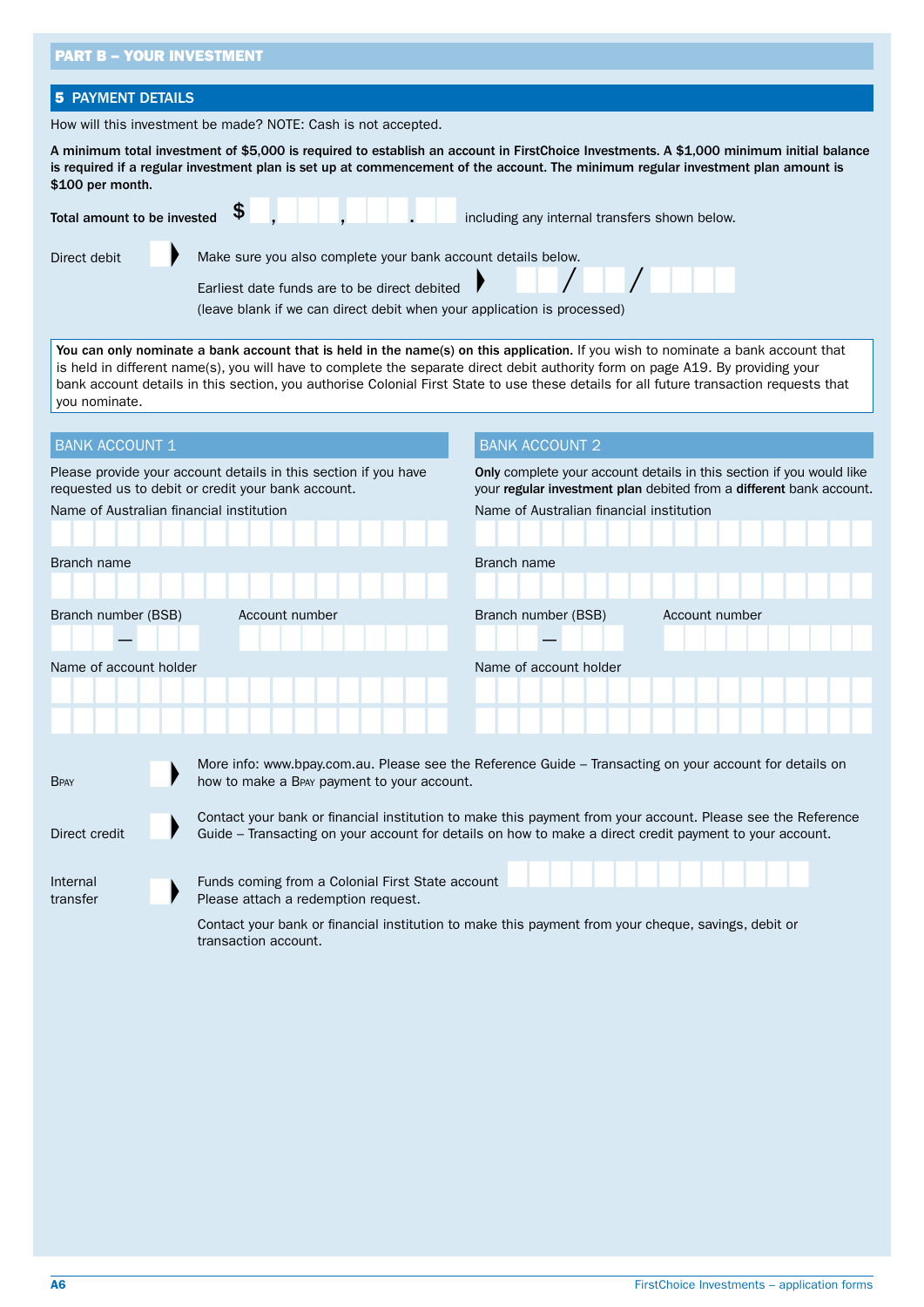| <b>5 PAYMENT DETAILS (CONTINUED)</b>                                                                                   |
|------------------------------------------------------------------------------------------------------------------------|
| <b>INTERNAL TRANSFER DETAILS</b>                                                                                       |
| I would like to transfer funds from my existing Colonial First State account number                                    |
| I would like to transfer the entire balance. I understand that doing this will close my existing account.<br><b>OR</b> |
| I would like to retain a balance in my existing Colonial First State account                                           |
| Please transfer exactly $\$\,$ , $\ \,\ $ , $\ \,\ $ to open this new account<br><b>OR</b>                             |
| Please transfer the balance leaving exactly $\$$<br>in my above mentioned existing account                             |
| Please leave the remaining funds invested in the following investment allocation:                                      |
|                                                                                                                        |
| If no investment allocation is indicated, we will leave the balance in your current weightings.                        |

Cheque<br>(attached)

(attachedue payable to 'FirstChoice Investments, <Investor name>'.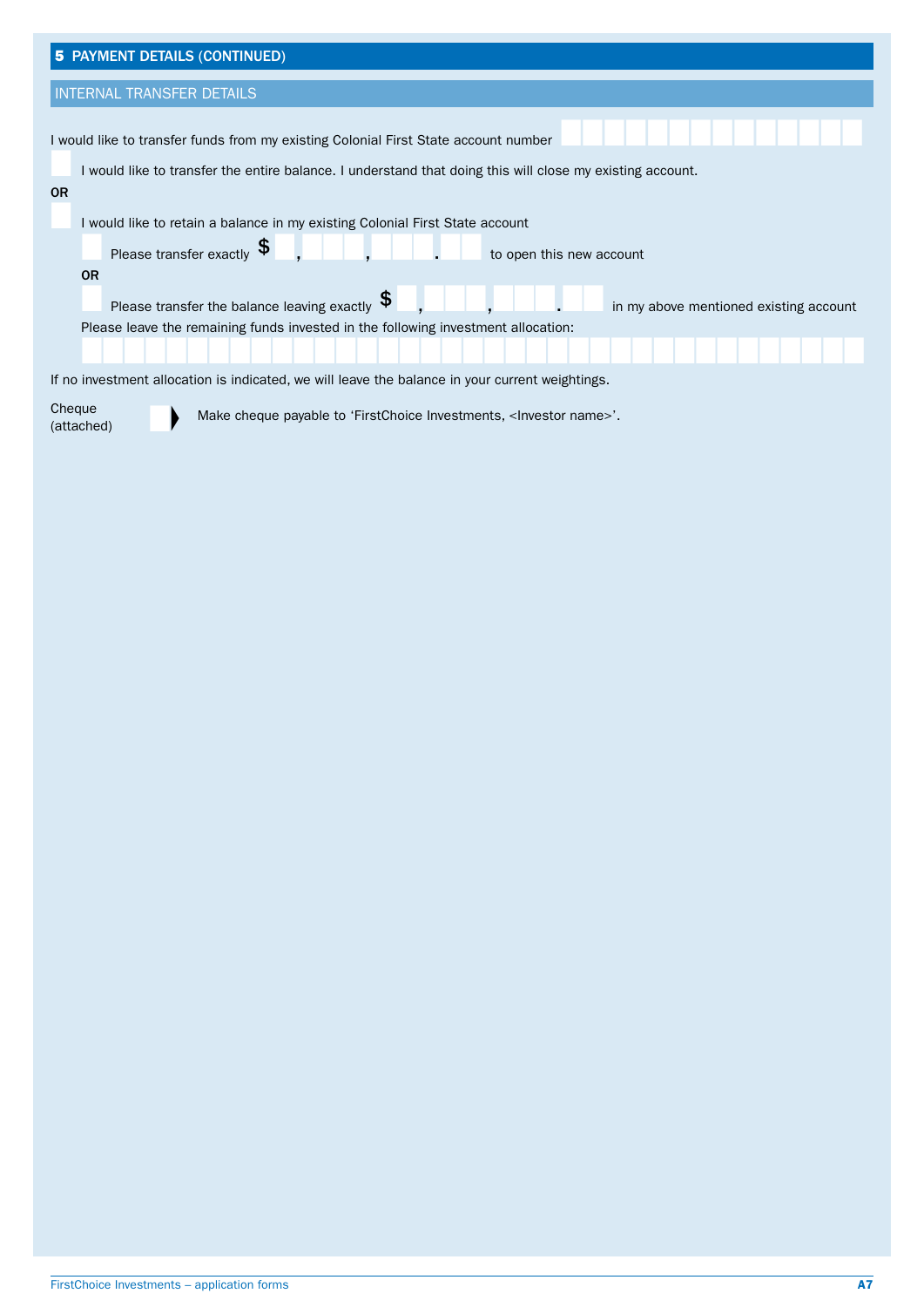## **6 [INVESTMENT](http://www.fundsfocus.com.au/managed-funds/colonial-firstchoice/) ALLOCATION**

Please specify the percentage you wish to invest in each option. Total must equal 100%.

Cross (X) this box if you would like to increase your regular investment plan amount in line with inflation (CPI) each year.

|                                               | <b>Option</b> | <b>Initial or</b><br><b>additional</b><br>investments | Regular investment plan (per month)<br>\$ |
|-----------------------------------------------|---------------|-------------------------------------------------------|-------------------------------------------|
| <b>Option name</b>                            | <b>CODE</b>   | %                                                     | (minimum \$100 per month)                 |
| <b>FIRSTCHOICE OPTIONS</b>                    |               |                                                       |                                           |
| <b>FirstChoice Defensive</b>                  | 001           | %                                                     | %                                         |
| <b>FirstChoice Conservative</b>               | 007           | %                                                     | %                                         |
| <b>FirstChoice Moderate</b>                   | 011           | %                                                     | %                                         |
| <b>FirstChoice Balanced</b>                   | 251           | %                                                     | %                                         |
| <b>FirstChoice Growth</b>                     | 015           | %                                                     | %                                         |
| FirstChoice High Growth                       | 020           | %                                                     | %                                         |
| FirstChoice Geared Growth Plus                | 240           | %                                                     | %                                         |
| <b>FirstChoice Fixed Interest</b>             | 002           | %                                                     | %                                         |
| <b>FirstChoice Property Securities</b>        | 022           | %                                                     | %                                         |
| <b>FirstChoice Global Property Securities</b> | 204           | %                                                     | %                                         |
| FirstChoice Global Infrastructure Securities  | 205           | %                                                     | %                                         |
| <b>FirstChoice Australian Share</b>           | 021           | %                                                     | %                                         |
| FirstChoice Boutique Australian Share         | 063           | %                                                     | %                                         |
| FirstChoice Australian Small Companies        | 051           | %                                                     | %                                         |
| <b>FirstChoice Global Share</b>               | 023           | %                                                     | %                                         |
| FirstChoice Global Share - Hedged             | 082           | %                                                     | %                                         |
| FirstChoice Asian Share                       | 202           | %                                                     | %                                         |
| <b>FirstChoice Emerging Markets</b>           | 233           | $\%$                                                  | %                                         |
| FirstChoice Geared Boutique Australian Share  | 206           | %                                                     | %                                         |
| <b>FirstChoice Multi-Index Series</b>         |               |                                                       |                                           |
| FirstChoice Multi-Index Conservative          | 009           | %                                                     | %                                         |
| FirstChoice Multi-Index Diversified           | 013           | %                                                     | %                                         |
| FirstChoice Multi-Index Balanced              | 017           | %                                                     | %                                         |
| <b>SINGLE MANAGER OPTIONS</b>                 |               |                                                       |                                           |
| <b>Conservative</b>                           |               |                                                       |                                           |
| <b>Colonial First State Conservative</b>      | 008           | %                                                     | %                                         |
| Perpetual Conservative Growth                 | 010           | %                                                     | %                                         |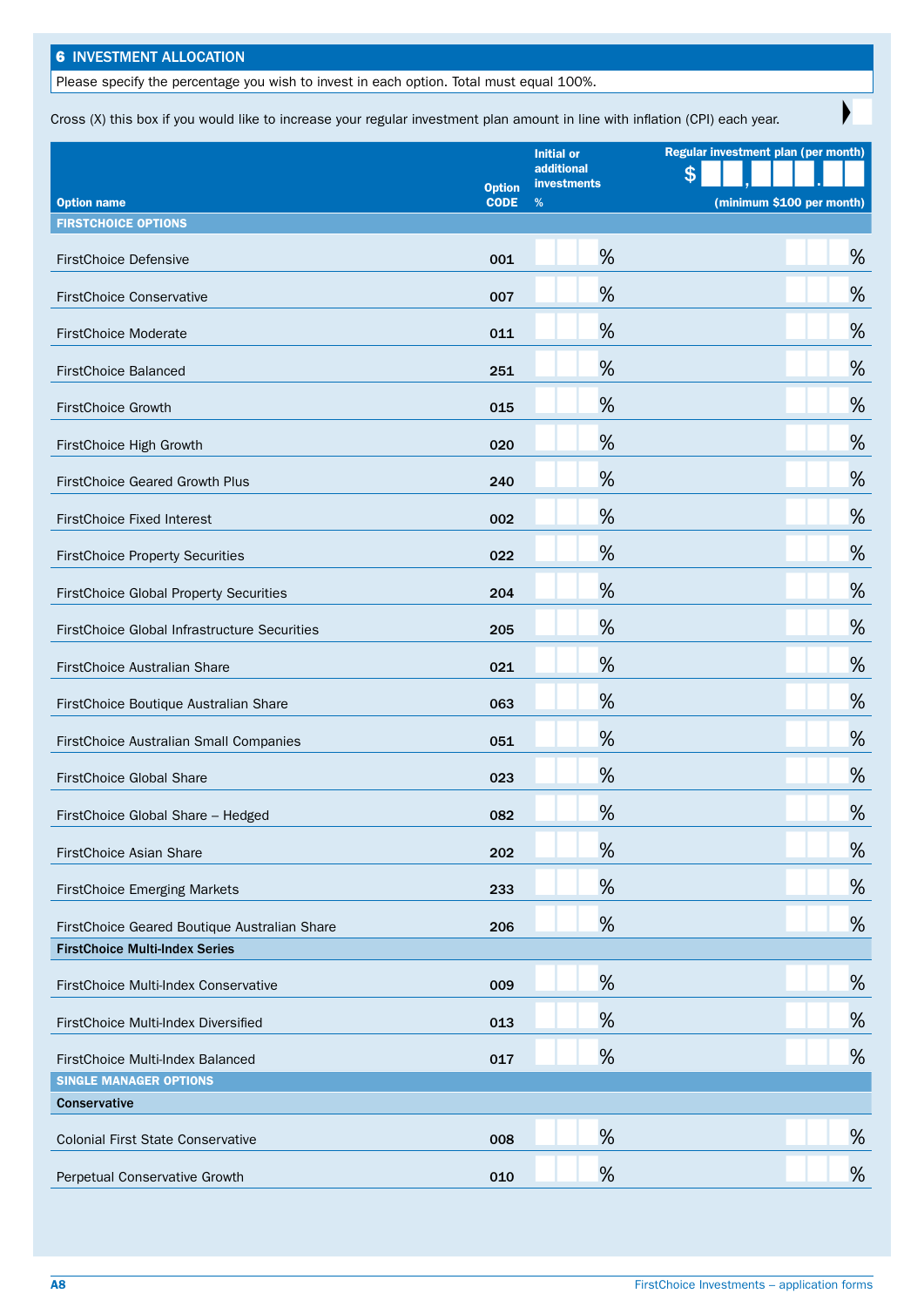| <b>6 INVESTMENT ALLOCATION (CONTINUED)</b>               |                              |                                                            |                                |
|----------------------------------------------------------|------------------------------|------------------------------------------------------------|--------------------------------|
| <b>Option name</b>                                       | <b>Option</b><br><b>CODE</b> | <b>Initial or</b><br>additional<br><b>investments</b><br>% | <b>Regular investment plan</b> |
| <b>Moderate</b>                                          |                              |                                                            |                                |
| <b>Colonial First State Balanced</b>                     | 012                          | %                                                          | %                              |
| Perpetual Diversified Growth                             | 014                          | %                                                          | %                              |
| Growth                                                   |                              |                                                            |                                |
| <b>BT Active Balanced</b>                                | 018                          | %                                                          | %                              |
| <b>Colonial First State Diversified</b>                  | 016                          | %                                                          | %                              |
| Perpetual Balanced Growth                                | 019                          | %                                                          | %                              |
| High growth                                              |                              |                                                            |                                |
| Colonial First State High Growth                         | 024                          | %                                                          | %                              |
| Perpetual Split Growth                                   | 025                          | %                                                          | %                              |
| Cash and deposits                                        |                              |                                                            |                                |
| <b>Colonial First State Cash</b>                         | 003                          | %                                                          | %                              |
| Maturity date                                            |                              |                                                            |                                |
| M M Y Y Y Y<br>FirstRate Investment Deposit <sup>1</sup> |                              | %                                                          |                                |
| FirstRate Saver <sup>1</sup>                             | 800                          | %                                                          | %                              |
| FirstRate Term Deposit - 3 month <sup>1</sup>            | 810                          | %                                                          |                                |
| FirstRate Term Deposit - 6 month <sup>1</sup>            | 811                          | %                                                          |                                |
| FirstRate Term Deposit - 9 month <sup>1</sup>            | 812                          | %                                                          |                                |
| FirstRate Term Deposit - 12 month <sup>1</sup>           | 813                          | %                                                          |                                |
| <b>Fixed interest and income</b>                         |                              |                                                            |                                |
| Aberdeen Australian Fixed Income                         | 006                          | %                                                          | %                              |
| Colonial First State Diversified Fixed Interest          | 004                          | %                                                          | %                              |
| Colonial First State Global Credit Income                | 056                          | %                                                          | %                              |
| Macquarie Income Opportunities                           | 252                          | %                                                          | %                              |
| Perpetual Diversified Income                             | 103                          | %                                                          | %                              |
| <b>Schroder Credit Securities</b>                        | 057                          | %                                                          | %                              |
| <b>UBS Diversified Fixed Income</b>                      | 254                          | %                                                          | %                              |
| <b>Enhanced yield</b>                                    |                              |                                                            |                                |
| Acadian Quant Yield                                      | 236                          | %                                                          | %                              |
| Colonial First State Enhanced Yield                      | 073                          | %                                                          | %                              |
| Goldman Sachs Income Plus                                | 072                          | %                                                          | %                              |

1 FirstRate Saver, FirstRate Investment Deposits and FirstRate Term Deposits are deposit products of Commonwealth Bank of Australia, refer to section 7 – FirstRate Saver and FirstRate Term Deposits in the PDS or the FirstRate Investment Deposits PDS (whichever is applicable).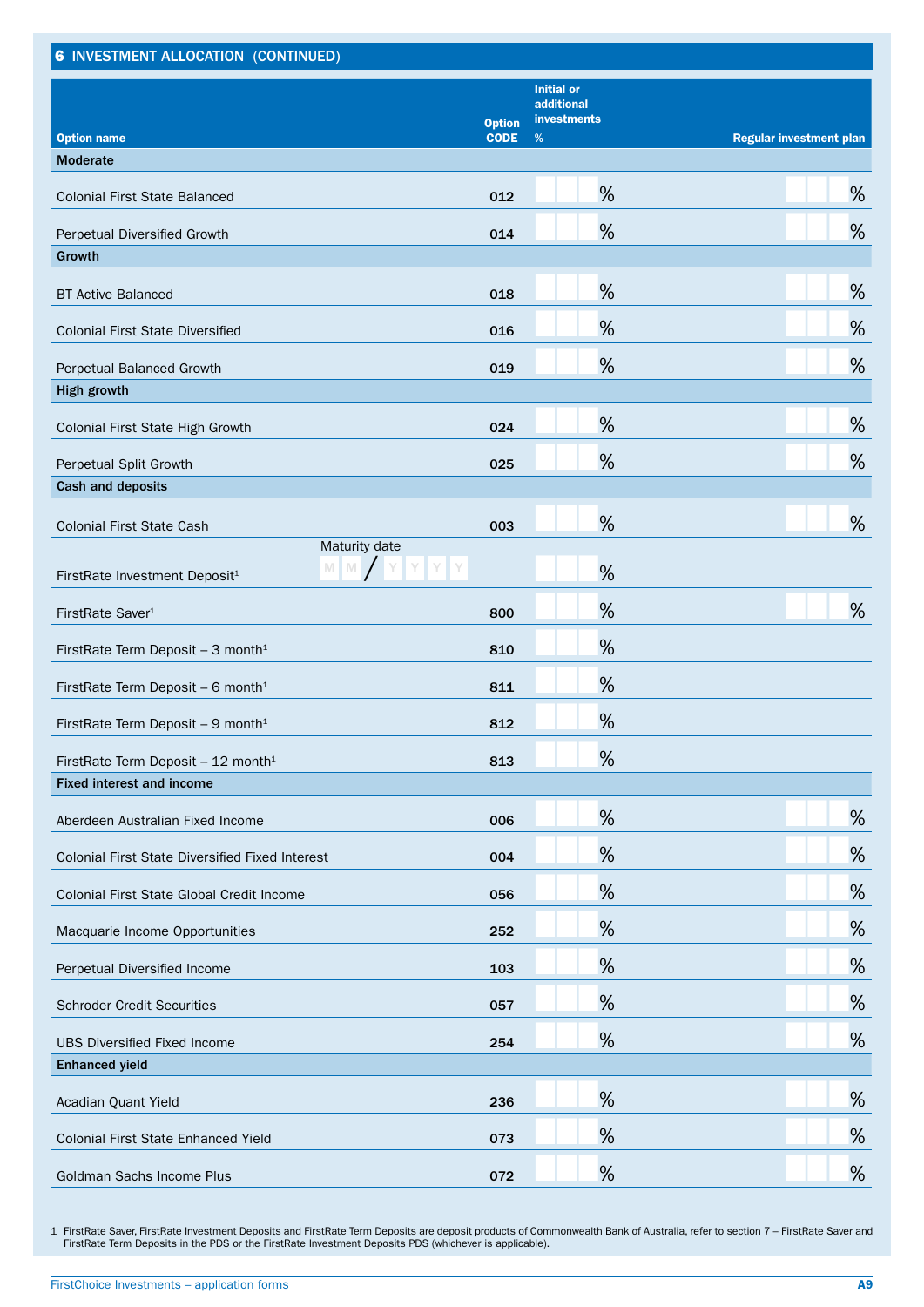| <b>6 INVESTMENT ALLOCATION (CONTINUED)</b>                   |                              |                                                            |                                |
|--------------------------------------------------------------|------------------------------|------------------------------------------------------------|--------------------------------|
| <b>Option name</b>                                           | <b>Option</b><br><b>CODE</b> | <b>Initial or</b><br>additional<br><b>investments</b><br>% | <b>Regular investment plan</b> |
| PM Capital Enhanced Yield                                    | 064                          | %                                                          | %                              |
| Property and infrastructure securities                       |                              |                                                            |                                |
| <b>BT Property Investment</b>                                | 045                          | %                                                          | %                              |
| <b>Challenger Property Securities</b>                        | 212                          | %                                                          | %                              |
| Colonial First State Index Property Securities               | 067                          | %                                                          | %                              |
| <b>Colonial First State Property Securities</b>              | 043                          | %                                                          | %                              |
| Goldman Sachs Australian Infrastructure                      | 235                          | %                                                          | %                              |
| <b>Principal Property Securities</b>                         | 066                          | %                                                          | %                              |
| <b>RREEF Property Securities</b>                             | 044                          | %                                                          | %                              |
| Global property and infrastructure securities                |                              |                                                            |                                |
| AMP Capital Global Property Securities                       | 271                          | %                                                          | %                              |
| Colonial First State Colliers Global Property Securities     | 068                          | %                                                          | %                              |
| Colonial First State Global Listed Infrastructure Securities | 226                          | %                                                          | %                              |
| <b>Australian share</b>                                      |                              |                                                            |                                |
| <b>BT Core Australian Share</b>                              | 034                          | %                                                          | %                              |
| Colonial First State Australian Share - Core                 | 026                          | %                                                          | %                              |
| Colonial First State Australian Share Long Short - Core      | 231                          | %                                                          | %                              |
| Colonial First State Equity Income                           | 232                          | %                                                          | %                              |
| <b>Colonial First State Imputation</b>                       | 027                          | %                                                          | %                              |
| Colonial First State Index Australian Share                  | 028                          | %                                                          | %                              |
| <b>Fidelity Australian Equities</b>                          | 078                          | %                                                          | %                              |
| Maple-Brown Abbott Imputation                                | 031                          | %                                                          | %                              |
| Perpetual Australian Share                                   | 111                          | %                                                          | %                              |
| Perpetual Industrial Share                                   | 033                          | %                                                          | %                              |
| Realindex Australian Share                                   | 241                          | %                                                          | %                              |
| Schroder Australian Equity                                   | 035                          | %                                                          | %                              |
| <b>UBS Australian Share</b>                                  | 030                          | %                                                          | %                              |
| Australian share - boutique                                  |                              |                                                            |                                |
| Acadian Australian Equity                                    | 077                          | %                                                          | %                              |
| Acadian Australian Equity Long Short                         | 075                          | %                                                          | %                              |
| Ausbil Australian Active Equity                              | 029                          | %                                                          | %                              |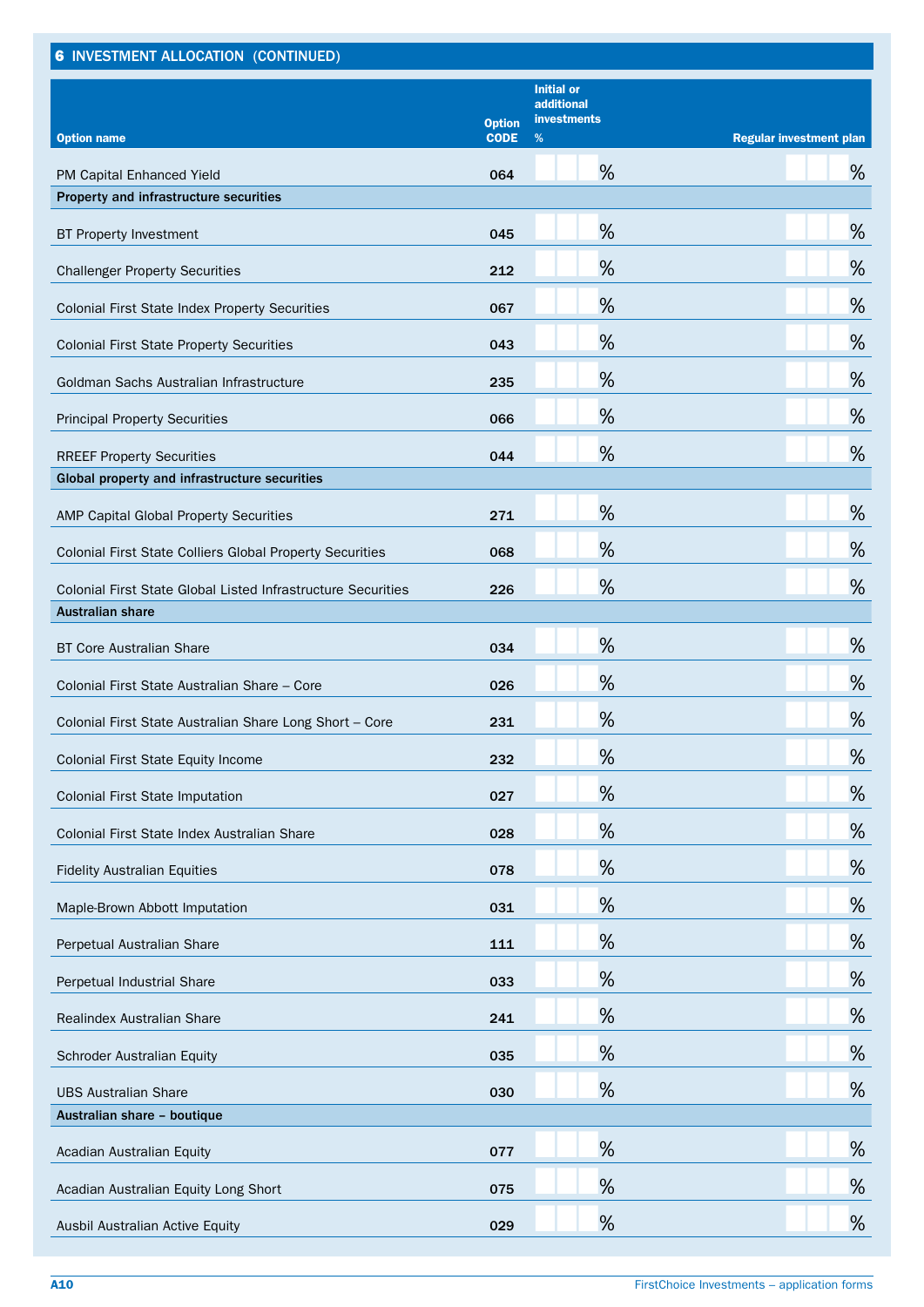| <b>6 INVESTMENT ALLOCATION (CONTINUED)</b>          |               |                                                |                                |
|-----------------------------------------------------|---------------|------------------------------------------------|--------------------------------|
|                                                     | <b>Option</b> | <b>Initial or</b><br>additional<br>investments |                                |
| <b>Option name</b>                                  | <b>CODE</b>   | %                                              | <b>Regular investment plan</b> |
| Integrity Australian Share                          | 048           | %                                              | %                              |
| <b>Investors Mutual Australian Share</b>            | 054           | %                                              | %                              |
| Ironbark Karara Australian Share                    | 065           | %                                              | %                              |
| Merlon Australian Share Income                      | 234           | %                                              | %                              |
| Perennial Value Australian Share                    | 055           | %                                              | %                              |
| PM Capital Australian Share                         | 053           | %                                              | %                              |
| Solaris Core Australian Equity                      | 052           | %                                              | %                              |
| Australian share - small companies                  |               |                                                |                                |
| Ausbil Australian Emerging Leaders                  | 211           | %                                              | %                              |
| Celeste Australian Small Companies                  | 070           | %                                              | %                              |
| <b>Colonial First State Future Leaders</b>          | 061           | %                                              | %                              |
| Realindex Australian Small Companies                | 242           | %                                              | %                              |
| <b>Global share</b>                                 |               |                                                |                                |
| Acadian Global Equity                               | 069           | %                                              | %                              |
| AXA Global Equity - Value                           | 058           | %                                              | %                              |
| <b>BT Core Global Share</b>                         | 042           | %                                              | %                              |
| Capital International Global Share                  | 040           | %                                              | %                              |
| Colonial First State Global Share                   | 037           | %                                              | %                              |
| Colonial First State Index Global Share             | 038           | %                                              | %                              |
| Colonial First State Index Global Share - Hedged    | 071           | %                                              | %                              |
| <b>DWS Global Equity Thematic</b>                   | 238           | %                                              | %                              |
| <b>MFS Global Equity</b>                            | 039           | %                                              | %                              |
| Perpetual International                             | 041           | %                                              | %                              |
| Realindex Global Share                              | 243           | %                                              | %                              |
| Realindex Global Share Hedged                       | 244           | %                                              | %                              |
| Zurich Investments Global Thematic Share            | 270           | %                                              | %                              |
| <b>Global specialist</b>                            |               |                                                |                                |
| Acadian Global Equity Long Short                    | 203           | %                                              | %                              |
| Colonial First State Global Emerging Markets Select | 260           | %                                              | %                              |
| <b>Colonial First State Global Resources</b>        | 036           | %                                              | %                              |
| Colonial First State Global Soft Commodity          | 268           | $\%$                                           | %                              |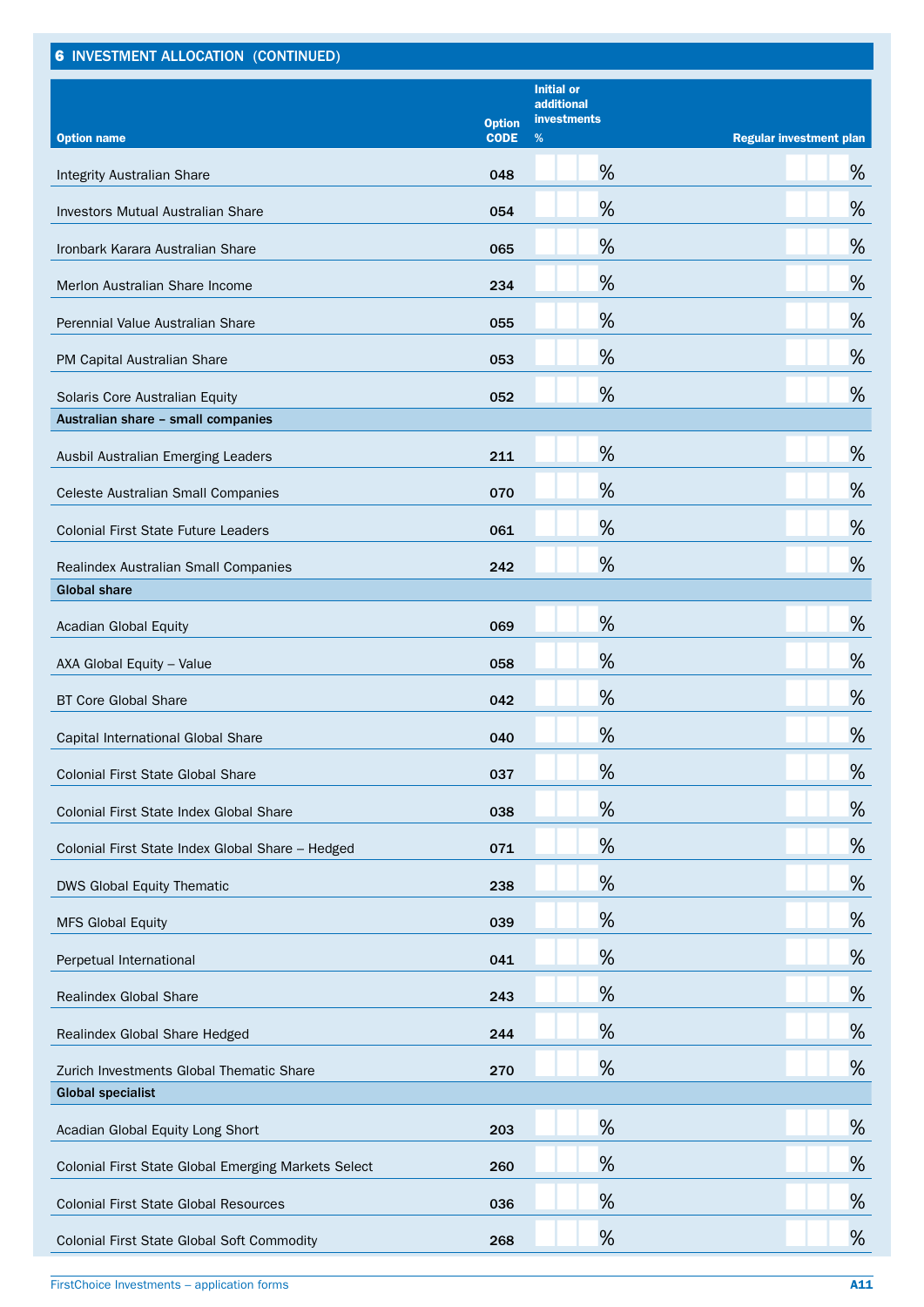| <b>6 INVESTMENT ALLOCATION (CONTINUED)</b>                      |                              |   |                                                |         |  |                                |
|-----------------------------------------------------------------|------------------------------|---|------------------------------------------------|---------|--|--------------------------------|
| <b>Option name</b>                                              | <b>Option</b><br><b>CODE</b> | % | <b>Initial or</b><br>additional<br>investments |         |  | <b>Regular investment plan</b> |
| <b>Generation Global Share</b>                                  | 230                          |   |                                                | %       |  | %                              |
|                                                                 |                              |   |                                                |         |  |                                |
| Goldman Sachs Global Small Companies                            | 059                          |   |                                                | %       |  | %                              |
| Magellan Global                                                 | 267                          |   |                                                | %       |  | %                              |
| <b>Platinum Asia</b>                                            | 258                          |   |                                                | %       |  | %                              |
| Platinum International                                          | 050                          |   |                                                | %       |  | %                              |
| PM Capital Absolute Performance                                 | 081                          |   |                                                | %       |  | %                              |
| <b>Realindex Emerging Markets</b>                               | 263                          |   |                                                | %       |  | %                              |
| <b>Alternatives</b>                                             |                              |   |                                                |         |  |                                |
| <b>Aspect Diversified Futures</b>                               | 261                          |   |                                                | %       |  | %                              |
| <b>BlackRock Asset Allocation Alpha</b>                         | 269                          |   |                                                | %       |  | %                              |
| Geared                                                          |                              |   |                                                |         |  |                                |
| Acadian Geared Global Equity                                    | 207                          |   |                                                | %       |  | %                              |
| Colonial First State Colliers Geared Global Property Securities | 208                          |   |                                                | %       |  | %                              |
| Colonial First State Geared Australian Share - Core             | 062                          |   |                                                | %       |  | %                              |
| Colonial First State Geared Global Share                        | 047                          |   |                                                | %       |  | %                              |
| <b>Colonial First State Geared Share</b>                        | 046                          |   |                                                | %       |  | %                              |
| <b>TOTAL</b>                                                    |                              |   |                                                | $100\%$ |  | $100\%$                        |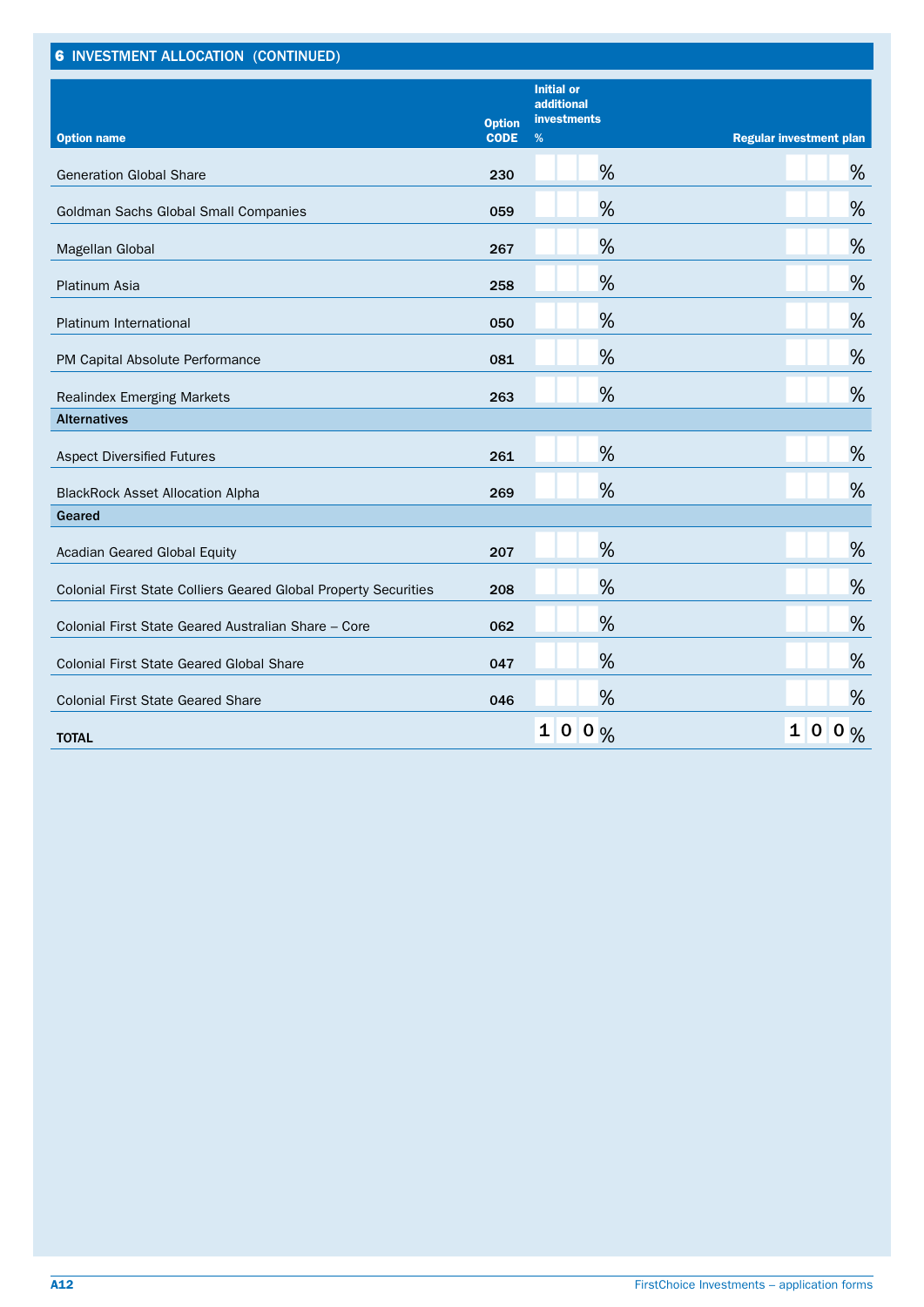#### [part c – othe](http://www.fundsfocus.com.au/managed-funds/colonial-firstchoice/)r information

#### 7 auto-rebalancing facility

Please cross (X) the boxes below to indicate if you want your investment selection above to be applied to auto-rebalance your account (excluding FirstRate Term Deposits and FirstRate Investment Deposits). Before taking up this facility, refer to the Reference Guide – Transacting on your account.

Establish auto-rebalancing facility  $\blacksquare$  Please complete the frequency for your account. If you make no  $\blacksquare$  Annually

frequency selection, we will rebalance your portfolio annually. Quarterly

## 8 ONLINE SERVICES

Please note that you will be automatically granted access to manage your investment over the internet through FirstNet and by telephone through FirstLink. Online access is provided under the terms and conditions provided in the Reference Guide – Transacting on your account.

Please cross  $(X)$  this box if you do not wish to have online access to your investment.

Please note: If you want your adviser to transact on your behalf, you will be automatically updated to full transaction access on your account via FirstNet, if you do not already have this level of access.

#### 9 adviser service fee

If no option, more than one option, an invalid option or an option with an insufficient balance is nominated, we will deduct this fee from the first option invested in, as outlined on page A2.

We recommend you do not nominate FirstRate Term Deposits or FirstRate Investment Deposits for deduction of any adviser service fees, as that will create early withdrawals.

#### ONGOING FEE

Complete this section only if you have agreed with your financial adviser to have an ongoing adviser service fee deducted. Refer to the PDS, page 11 for details.

Investment option from which the fee is to be deducted. Indicate one option only.

Option CODE (refer to pages A8 to A12)

Adviser service fee including GST

| % per annum OR |  |  | per month |
|----------------|--|--|-----------|
|----------------|--|--|-----------|

## ONe-off FEE

nnn

nnn

nnn

Complete this section only if you have agreed with your financial adviser to have a one-off adviser service fee deducted. Refer to the PDS, page 11 for details.

Investment option from which the fee is to be deducted. Indicate one option only.

Option CODE (refer to pages A8 to A12)

Adviser service fee including GST

 $\begin{array}{c|c|c|c|c} \mathsf{s} & , & \mathsf{l} & \mathsf{l} & \mathsf{l} \end{array}$ 

## 10 MANAGEMENT COST REBATE

Select the investment option to which any management cost rebate (adviser trail rebate and portfolio rebate) that may be applicable is to be credited. Indicate one option only.

Option CODE (refer to pages A8 to A12)

If no option or more than one option or an invalid option is nominated, we will credit this rebate to the first non-cash option invested in, as outlined on page A2.



Frequency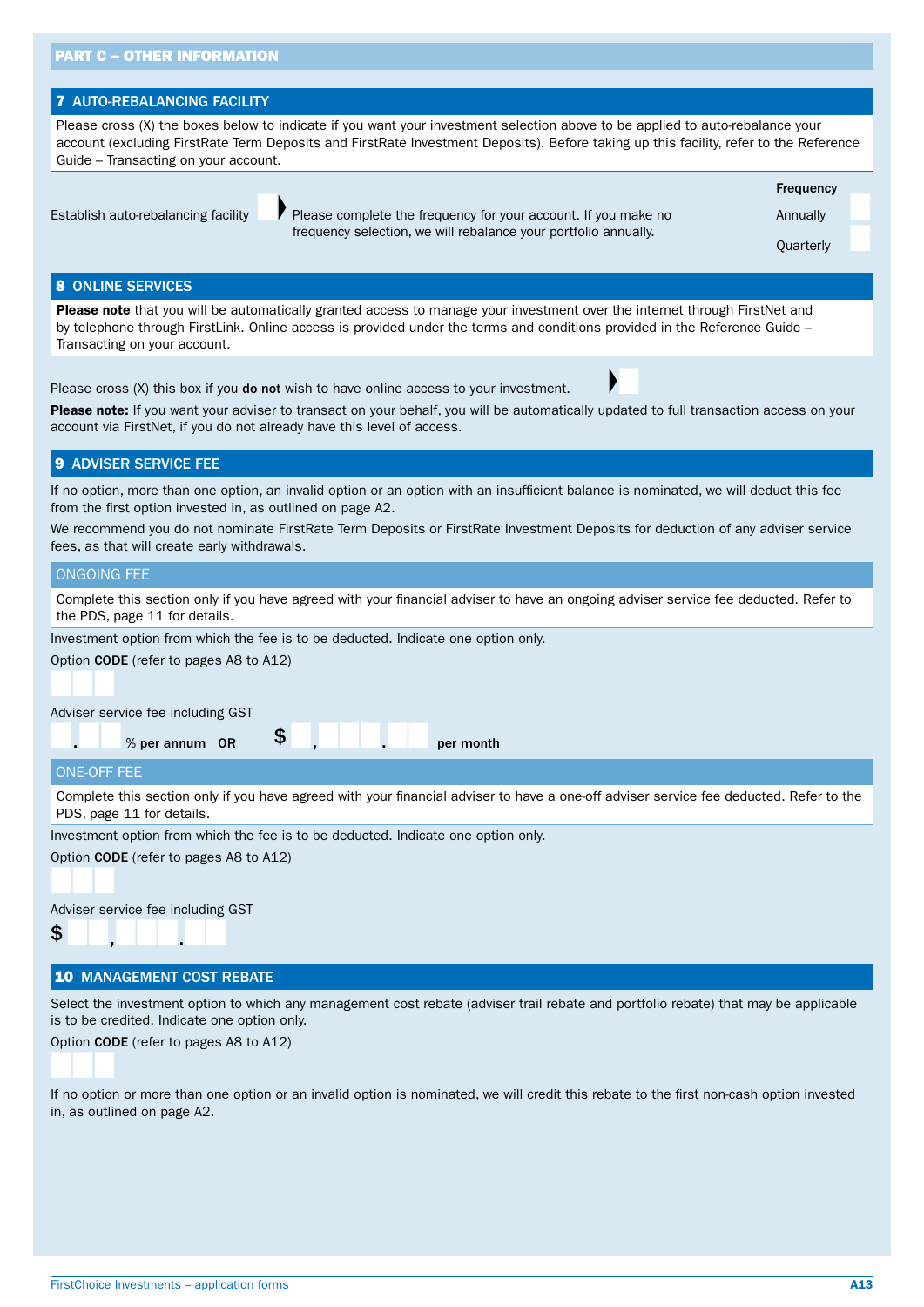## 11 DECLARATION AND SIGNATURE

I/We acknowledge that if my/our application to become a unitholder is accepted, my/our unitholding will be subject to the terms of the Constitution.

I/We declare and agree that:

- I/we have received and read the PDS and I/we acknowledge I/we have access to all statements and information that are incorporated by reference, together referred to below as 'the PDS', and have received and accepted the offer in it in Australia
- my/our application is true and correct. Where I am/we are applying for one or more of FirstRate Saver, FirstRate Term Deposits and FirstRate Investment Deposits, I/we have received and read all relevant terms and conditions and the Product Disclosure Statement for the FirstRate Investment Deposits to the extent applicable to the nominated product(s)
- this application form is included in or accompanied by the PDS
- for each option that is selected or in which I am/we are invested:
	- I/we acknowledge I am/we are bound by the relevant Constitution's provisions (including consents, acknowledgements and declarations), terms and conditions contained in and related to a right, power, authority, discretion or obligation in the relevant Constitution (as amended from time to time)
	- I am/we are bound as a separate commitment by the relevant product provider's provisions (including consents, acknowledgements and declarations), terms and conditions in the PDS, and
	- where the option selected is a FirstRate Investment Deposit option, I/we confirm that I/we have received the relevant FirstRate Investment Deposits PDS and the offer term sheet

and I/we acknowledge those documents are amended from time to time and I am/we are bound by those changes, including any changes to the PDS and the FirstRate Investment Deposits PDS (to the extent applicable) between the date of signing my/our application and the date I/we first become a member(s) of FirstChoice Investments

- I/we have legal power to invest
- my/our adviser will receive the payments detailed in the PDS and this application form including via redemption of units from my/our investment
- if I/we have received the PDS or the FirstRate Investment Deposits PDS from the internet or other electronic means that I/we received it personally or a printout of it, accompanied by or attached to this application form
- if this is a joint application, each of us agrees, unless otherwise indicated on this application or relevant option's terms and conditions, our investment is as joint tenants. Each of us is able to operate the account and bind the other(s) to any transaction including investments, switches or withdrawals by any available method
- this application is not because of an unsolicited meeting with or telephone call from another person
- future investments will be made in line with the most recent transaction (excluding FirstRate Term Deposits, FirstRate Investment Deposits and/or regular investment plan) unless I/we instruct you otherwise
- if investing as trustee, on behalf of a superannuation fund or trust I/we confirm that I am/we are acting in accordance with my/our designated powers and authority under the trust deed. In the case of superannuation funds, I/we also confirm that it is a complying fund under the Superannuation Industry (Supervision) Act 1993
- by investing (and remaining invested) with Colonial First State, I/we give my/our consent to the collection, use and disclosure of personal information as set out in the current PDS
- I am/we are not in the United States or a 'US Person' (as defined in Regulation S under the US Securities Act 1933, as amended) ('US Person'), nor am I/are we acting for the account or benefit of a US Person
- I/we will not make a copy of this document available to, or distribute a copy of such documents to, of for the account or benefit of, any US Person or any person in the United States or in any other place in which, or to any other person to whom, it would be unlawful to do so.

I/We acknowledge and agree that Colonial First State and/or its related entities ('the Group') will not be liable to me/us or other persons for any loss suffered (including consequential loss) where transactions are delayed, blocked, frozen or where the Group refuses to process a transaction or ceases to provide me/ us with a product or service, including in circumstances where the Group reasonably believes that I am/we are a Proscribed Person. A 'Proscribed Person' means any person or entity who the Group reasonably believes to be (i) in breach of the laws of any jurisdiction prohibiting money laundering or terrorism financing, or (ii) on a list of persons with whom dealings are proscribed by Australian laws or the laws of another recognised jurisdiction. A 'Proscribed Person' includes any person or entity who the Group reasonably believes to act on behalf, or for the benefit of, a person or entity referred to in (i) and/or (ii).

I/We acknowledge that:

- other than FirstRate Saver, FirstRate Term Deposits and FirstRate Investment Deposits, which are deposit products of Commonwealth Bank of Australia, investments in the options are not investments, deposits or other liabilities of Commonwealth Bank of Australia or its subsidiaries and are subject to investment and other risks, including possible delays in repayment and the loss of income and principal invested
- neither Colonial First State nor Commonwealth Bank of Australia or its subsidiaries guarantee the repayment of capital or the performance of the options or any particular rate of return from the options.

## Direct Debit Request Authorisation

- I/We authorise Colonial First State Investments Limited (User ID 011802) to arrange for funds to be debited from my/our account at the financial institution identified in section 5 above and in accordance with the Bulk Electronic Clearing System (BECS).
- I/We have read the 'Direct Debit Customer Service Agreement' provided with this PDS and agree with its terms and conditions.
- I/We request this arrangement to remain in force in accordance with details set out in section 5 and in compliance with the 'Direct Debit Customer Service Agreement'.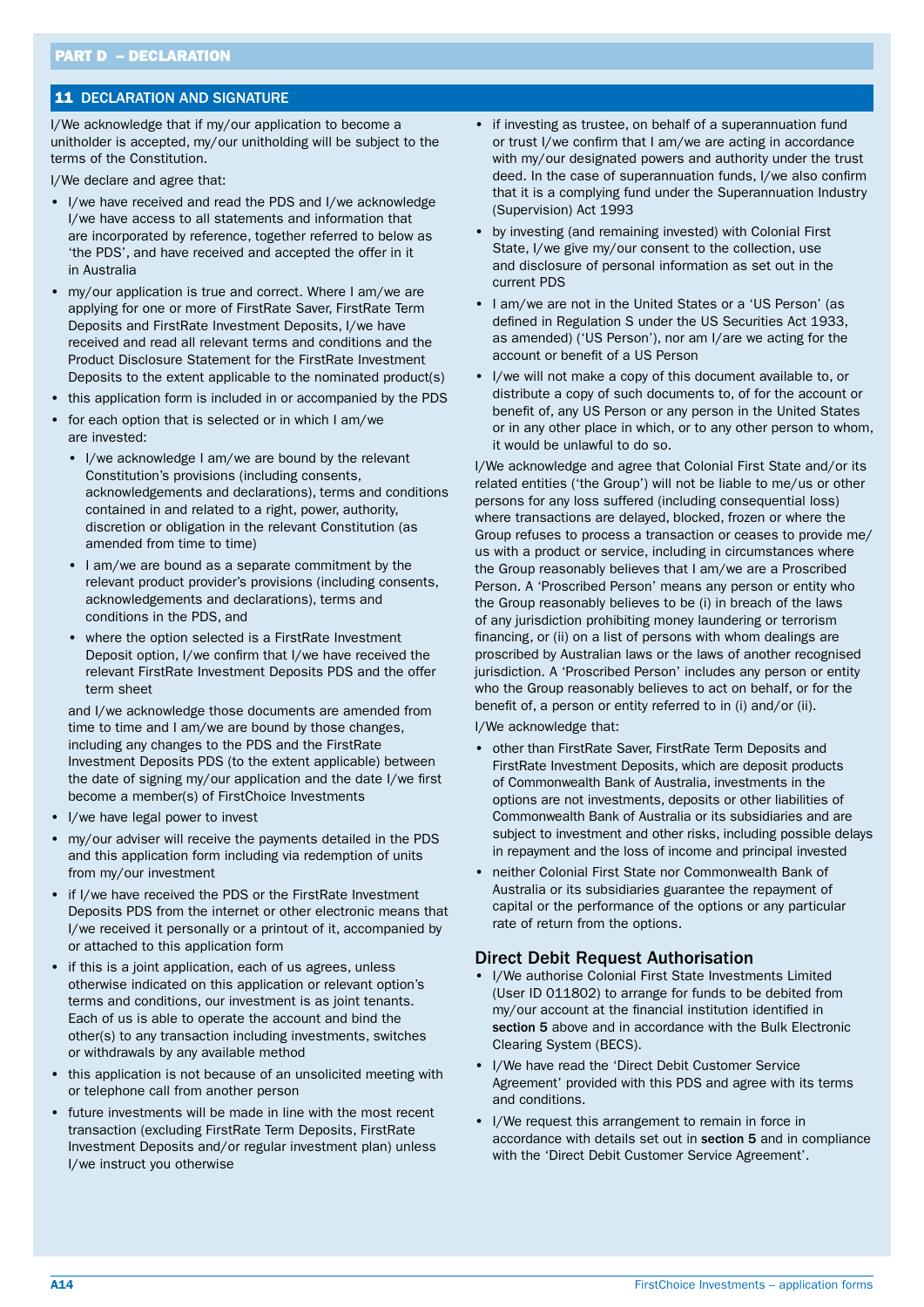## [11](http://www.fundsfocus.com.au/managed-funds/colonial-firstchoice/) DECLARATION AND SIGNATURE (CONTINUED)

Prior to its completion and signing, this application must not be handed to any person unless accompanied by the PDS. Colonial First State – FirstChoice Investments is offered by Colonial First State Investments Limited ABN 98 002 348 352 AFS Licence 232468. Joint applicants must both sign.

| Signature of investor 1 or company officer                                                                                                                                                                                                                                                                                                                           | Signature of investor 2 or company officer |  |  |  |
|----------------------------------------------------------------------------------------------------------------------------------------------------------------------------------------------------------------------------------------------------------------------------------------------------------------------------------------------------------------------|--------------------------------------------|--|--|--|
|                                                                                                                                                                                                                                                                                                                                                                      |                                            |  |  |  |
|                                                                                                                                                                                                                                                                                                                                                                      |                                            |  |  |  |
|                                                                                                                                                                                                                                                                                                                                                                      |                                            |  |  |  |
| Print name                                                                                                                                                                                                                                                                                                                                                           | Print name                                 |  |  |  |
|                                                                                                                                                                                                                                                                                                                                                                      |                                            |  |  |  |
|                                                                                                                                                                                                                                                                                                                                                                      |                                            |  |  |  |
| Date                                                                                                                                                                                                                                                                                                                                                                 | Date                                       |  |  |  |
|                                                                                                                                                                                                                                                                                                                                                                      |                                            |  |  |  |
| • If this application is signed under a Power of Attorney, the Attorney declares that he/she has not received notice of revocation<br>of the trace of the could call comparison to the comparison of the collection of the theory of the comparison of the comparison of the comparison of the comparison of the comparison of the comparison of the comparison of t |                                            |  |  |  |

of that power (a certified copy of the Power of Attorney should be submitted with this application unless we have already sighted it). The Attorney will also need to complete a power of attorney identification form (to enable us to establish the identity of the Attorney) which can be obtained from our forms library at colonialfirststate.com.au or by phoning Investor Services on 13 13 36.

• Sole signatories signing on behalf of a company confirm that they are signing as sole director and sole secretary of the company.

Please send the completed form to: Colonial First State Reply Paid 27, Sydney NSW 2001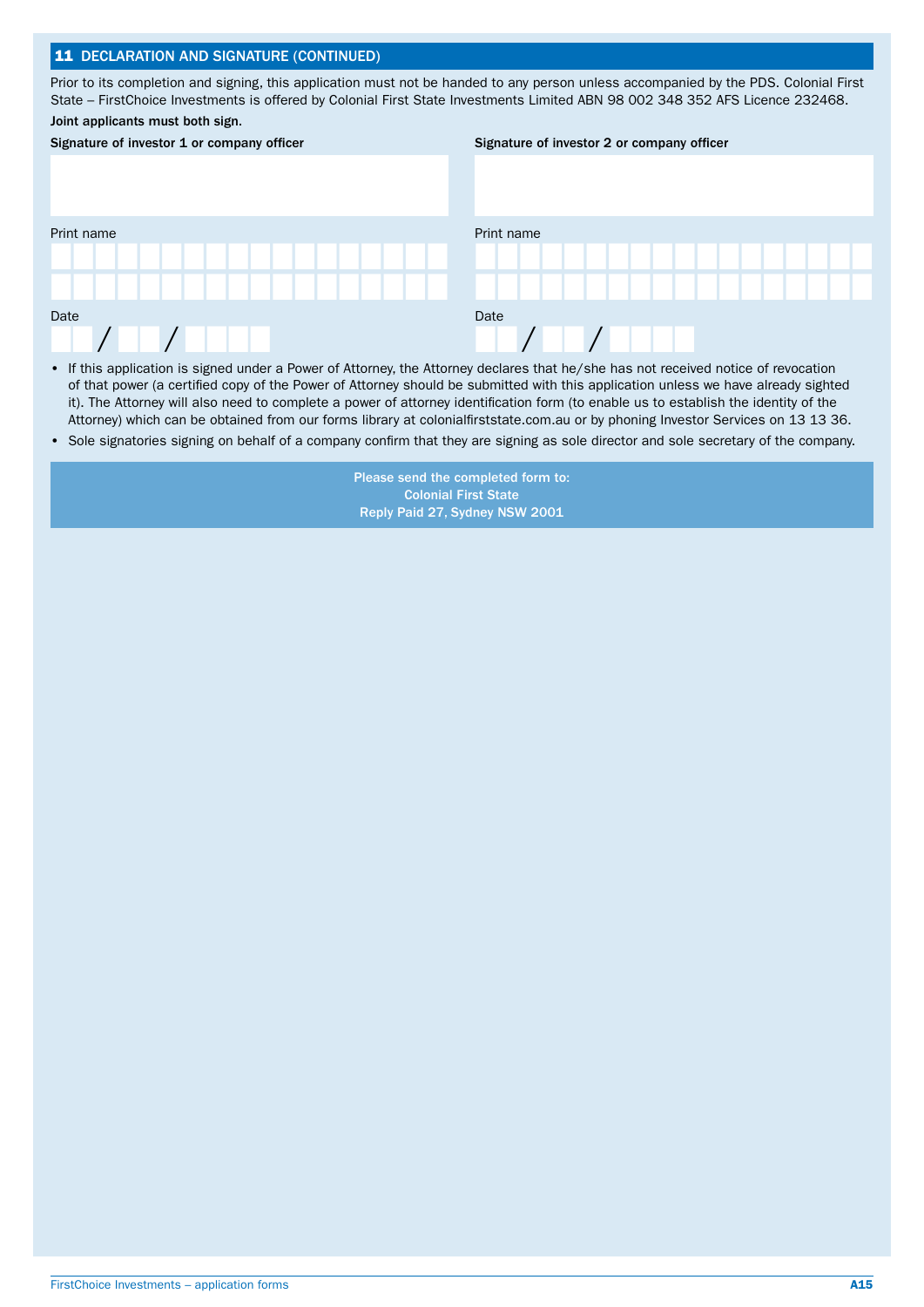| <b>PART E - ADVISER DETAILS AND FEES</b> |            |             |  |                                                  |  |  |
|------------------------------------------|------------|-------------|--|--------------------------------------------------|--|--|
| <b>ADVISER USE ONLY</b>                  |            |             |  |                                                  |  |  |
| Adviser name                             |            |             |  | Dealer/Adviser stamp (please use black ink only) |  |  |
| Contact phone number                     |            |             |  |                                                  |  |  |
| Dealer ID                                | Adviser ID | <b>ILAN</b> |  |                                                  |  |  |
| <b>ILCN</b>                              |            | <b>ILGN</b> |  |                                                  |  |  |

Are you a discount broker?

```
Yes No
```
By providing your (adviser) details, you certify that you are appropriately authorised to provide financial services in relation to this product and that you have read and understood the Dealer Terms and Conditions applicable to your Dealer group. Additional comments/instructions

nnnnnnnnnnnnnnnnnnnnnnnnnnnnnnnnnnnnnn nnnnnnnnnnnnnnnnnnnnnnnnnnnnnnnnnnnnnn

#### contribution fee

Please indicate the total contribution fee percentage to be charged (refer to the PDS).

If you do not nominate a fee, the maximum fee of 4% will be charged. If nominating a fee different from the maximum fee, please indicate the fee to be charged to the investor.

| Maximum (4%)            | Minimum (0%) | Other<br>Give details below       |                                                              |
|-------------------------|--------------|-----------------------------------|--------------------------------------------------------------|
|                         |              | Fee to be charged to the investor | <b>Standard fee (excluding cash)</b><br>and deposit options) |
| Initial investment      |              | %                                 | 0 <br>$0\%$<br>$\overline{4}$                                |
| Internal transfer       |              | %                                 | 40 L<br>$0\%$<br>4 <sub>l</sub>                              |
| Additional investment   |              | %                                 | $00\%$<br>4 <sub>l</sub>                                     |
| Regular investment plan |              | %                                 | 4<br>O<br>%                                                  |

Please note: The fee above is the fee which will be deducted from your client's investment. The remuneration paid to you includes the gross GST and will be 107.25% of this amount. For example: 4% – fee charged to the investor (including the net effect of GST), 4.29% – your remuneration (including GST), 3.90% – your remuneration (excluding GST). The Government has recently introduced legislative amendments to the GST Regulations which, when passed, may reduce the fund's access to claim input tax credits and as a result these amounts are subject to change. Please contact us for further information.

#### Adviser Trail

Please select the adviser trail you have agreed to receive up to the maximum stated below (inclusive of GST). The difference will be paid to your client. If you do not nominate an adviser trail, the maximum stated below will apply. Refer to section 10 of the application form to select the investment option to which any rebates are to be credited.

| <b>Investment options</b>                                                       | <b>Maximum (%)</b> | <b>Required (%)</b>              |                                                                        |
|---------------------------------------------------------------------------------|--------------------|----------------------------------|------------------------------------------------------------------------|
| FirstRate Saver/FirstRate Term Deposits/FirstRate<br><b>Investment Deposits</b> | 0.25%              | for FirstRate<br>0<br>%<br>Saver | for FirstRate<br>Term Deposits<br>$\mathbf 0$<br>and Inv Deposits<br>% |
| Investment options excluding FirstRate products                                 | 0.60%              | %                                |                                                                        |
| <b>COLONIAL FIRST STATE USE ONLY</b>                                            |                    |                                  |                                                                        |
| Campaign code                                                                   |                    |                                  |                                                                        |
|                                                                                 |                    |                                  |                                                                        |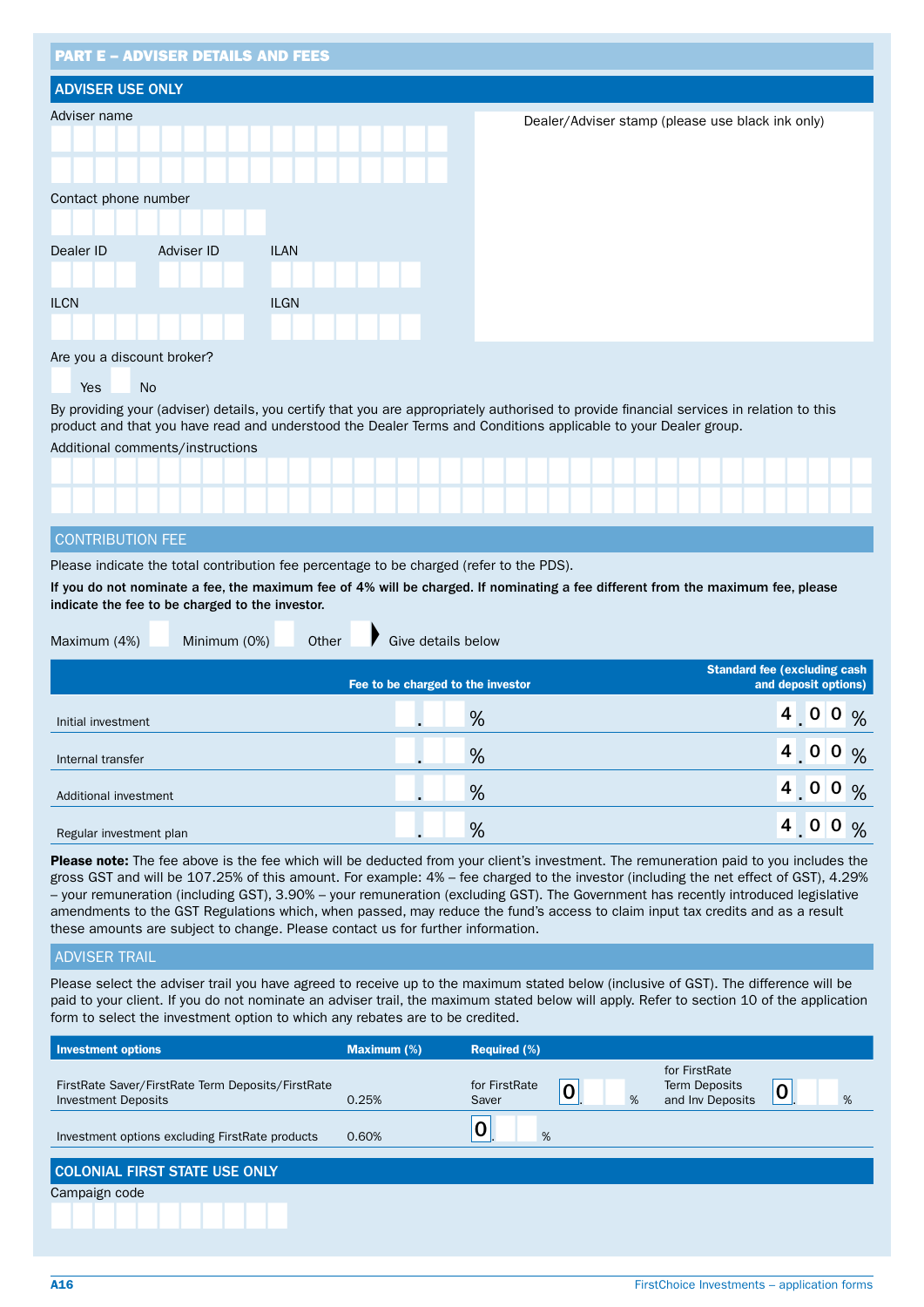## Identification and Verification Form – **Individuals and sole traders Exercise Application Formation Formation Formation Formation Formation Formation Formation Formation Formation Formation Formation Formation Formation Formation Formation Formation Formation**

Please complete a separate form for each investor.

#### Full name of investor

All clients applying for a new FirstChoice Investments account (including FirstRate products) must complete the identification procedures (for the purposes of Anti-Money Laundering and Counter-Terrorism Financing laws). This form is to assist with those procedures for individuals and sole traders. If you are making an application for a non-individual account (for example, a company or trust) you or your adviser will be required to complete different forms to establish your identity, which can be obtained from our forms library at colonialfirststate.com.au or by phoning Investor Services on 13 13 36.

Please complete this form using BLACK INK and print well within the boxes in CAPITAL LETTERS. Start at the left of each answer space

Financial advisers undertake identification and verification procedures by completing sections A to C of this form or by using other industry standard forms.

If you do not have a financial adviser, you are required to complete section A of this form and provide certified copies of the ID documents (do not send original documents). Please note: For joint accounts a separate form is required for each investor.

The list of the parties who can certify copies of the documents is set out below. To be correctly certified we need the ID documents to be clearly noted 'True copy of the original document'. The party certifying the ID documents will also need to state what position they hold and sign and date the certified documents. If this certification does not appear, you may be asked to send in new certified documents.

List of persons who can certify documents\* (for the purposes of Anti-Money Laundering and Counter-Terrorism Financing laws):

- Justice of the Peace
- Solicitor
- Police Officer
- Magistrate
- Notary Public (for the purposes of the Statutory Declaration Regulations 1993)
- Employee of Australia Post (with two or more years of continuous service)
- Your financial adviser (provided they have two or more years of continuous service)
- Your accountant (provided they hold a current membership to a professional accounting body)
- Australian consular officer or an Australian diplomatic officer (within the meaning of the Consular Fees Act 1955)
- An officer of a bank, building society, credit union or finance company provided they have two or more years of continuous service.
- \* There are additional persons who can certify documents. A full list of the persons who can certify documents is available from our forms library at colonialfirststate.com.au.

#### Section a: verification procedure

Complete Part 1 (or if the individual does not own a document from Part 1, then complete either Part 2 or Part 3).

| Part 1  | <b>Acceptable primary ID documents</b>                                                                                 |
|---------|------------------------------------------------------------------------------------------------------------------------|
| Cross X | Select ONE valid option from this section only                                                                         |
|         | Australian State/Territory driver's licence containing a photograph of the person                                      |
|         |                                                                                                                        |
|         | Australian passport (a passport that has expired within the preceding two years is acceptable)                         |
|         | Card issued under a State or Territory for the purpose of proving a person's age containing a photograph of the person |
|         | Foreign passport or similar travel document containing a photograph and the signature of the person <sup>1</sup>       |

Continued over the page…

1 Documents that are written in a language that is not English must be accompanied by an English translation prepared by an accredited translator. An accredited translator is any person who is currently accredited by the National Accreditation Authority for Translators and Interpreters Ltd (NAATI) at the level of Professional Translator or above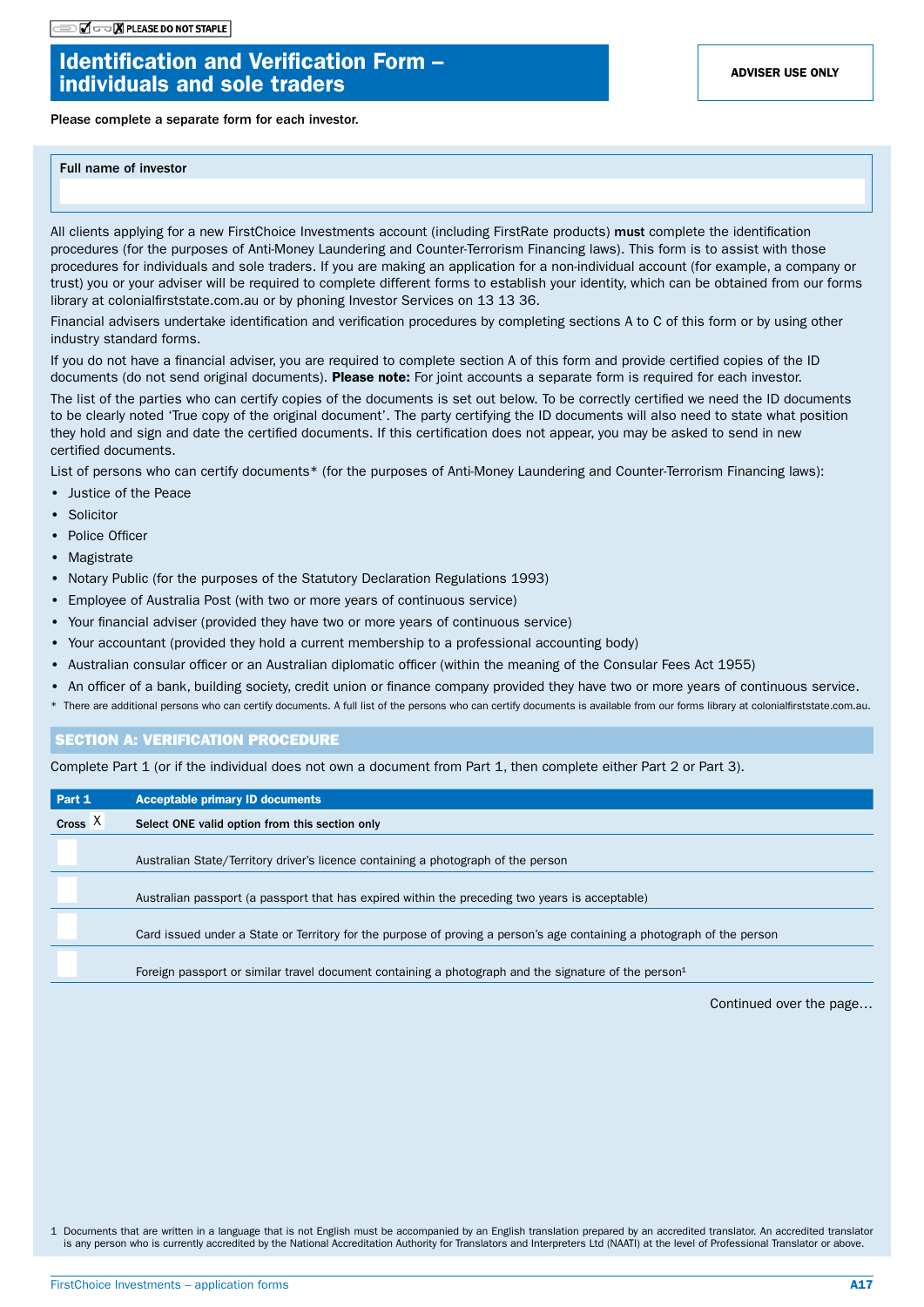| Part 2             | Acceptable secondary ID documents - should only be completed if the individual does not own a document from Part 1                                                                                                                                          |
|--------------------|-------------------------------------------------------------------------------------------------------------------------------------------------------------------------------------------------------------------------------------------------------------|
| Cross X            | Select ONE valid option from this section                                                                                                                                                                                                                   |
|                    | Australian birth certificate                                                                                                                                                                                                                                |
|                    | Australian citizenship certificate                                                                                                                                                                                                                          |
|                    | Pension card issued by Centrelink                                                                                                                                                                                                                           |
|                    | Health card issued by Centrelink                                                                                                                                                                                                                            |
| Cross X            | AND ONE valid option from this section                                                                                                                                                                                                                      |
|                    | A document issued by the Commonwealth or a State or Territory within the preceding 12 months that records the provision of financial<br>benefits to the individual and which contains the individual's name and residential address                         |
|                    | A Notice of Assessment issued by the Australian Taxation Office within the preceding 12 months which contains the individual's name<br>and residential address                                                                                              |
|                    | A document issued by a local government body or utilities provider within the preceding three months which records the provision<br>of services to that address or to that person (the document must contain the individual's name and residential address) |
|                    | If under the age of 18, a notice that was issued to the individual by a school principal within the preceding three months; and contains<br>the name and residential address; and records the period of time that the individual attended that school       |
|                    |                                                                                                                                                                                                                                                             |
| Part 3             | Acceptable foreign ID documents - should only be completed if the individual does not own a document from Part 1                                                                                                                                            |
| Cross <sub>X</sub> | BOTH documents from this section must be presented                                                                                                                                                                                                          |
|                    |                                                                                                                                                                                                                                                             |
|                    | Foreign driver's licence that contains a photograph of the person in whose name it is issued and the individual's date of birth <sup>1</sup>                                                                                                                |
|                    | National ID card issued by a foreign government containing a photograph and a signature of the person in whose name the card<br>was issued $1$                                                                                                              |

## Section B: RECORD OF VERIFICATION PROCEDURE

#### FINANCIAL ADVISER USE ONLY

Verify the individual's full name and date of birth OR residential address.

Receipt of a completed form will constitute your agreement as a reporting entity that you have completed the identification and verification of the investor for the purposes of Anti-Money Laundering and Counter-Terrorism Financing laws.

| <b>ID document details</b>     | <b>Document 1</b> |                | <b>Document 2</b>          |
|--------------------------------|-------------------|----------------|----------------------------|
| Verified from                  | Original          | Certified copy | Original<br>Certified copy |
| Document issuer                |                   |                |                            |
| Issue date                     |                   |                |                            |
| Expiry date                    |                   |                |                            |
| Document number                |                   |                |                            |
| Accredited English translation | N/A               | Sighted        | N/A<br>Sighted             |

## Section C: FINANCIAL PLANNER DETAILS – identification and verification conducted by:

| Date verified (dd/mm/yyyy) |  |  |  |  |  |  |   |  |  |  |  |  |  |  |  |
|----------------------------|--|--|--|--|--|--|---|--|--|--|--|--|--|--|--|
| Financial planner's name   |  |  |  |  |  |  | . |  |  |  |  |  |  |  |  |
| Phone number               |  |  |  |  |  |  |   |  |  |  |  |  |  |  |  |
| AFS licensee name          |  |  |  |  |  |  |   |  |  |  |  |  |  |  |  |
| AFS Licence number         |  |  |  |  |  |  |   |  |  |  |  |  |  |  |  |

1 Documents that are written in a language that is not English must be accompanied by an English translation prepared by an accredited translator. An accredited translator is any person who is currently accredited by the National Accreditation Authority for Translators and Interpreters Ltd (NAATI) at the level of Professional Translator or above.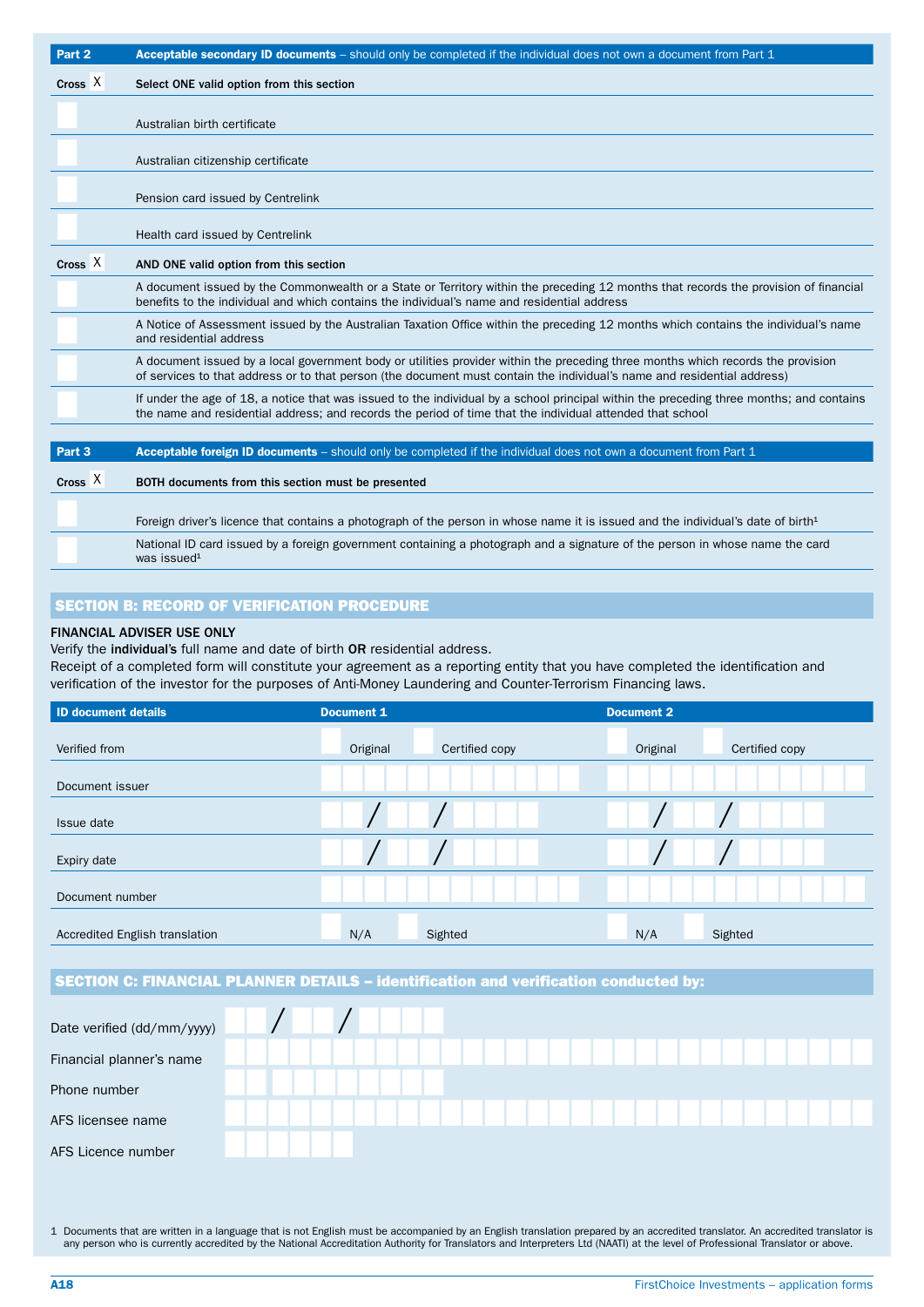**O DISPLEASE DO NOT STAPLE** 

## **[Colonial F](http://www.fundsfocus.com.au/managed-funds/colonial-firstchoice/)irst State – First Superior Superior Superior Superior Superior Superior Superior Superior Superior Direct Debit Authority Form Application Form Application Form Application Form Application Form Application Fo**



Please phone Colonial First State Investor Services on 13 13 36 with any enquiries.

Please complete this form using BLACK INK and print well within the boxes in CAPITAL LETTERS. Mark appropriate answer boxes with a cross like the following  $X$ . Start at the left of each answer

space and leave a gap between words. The boxes in CAPITAL LETTERS in CAPITAL LETTERS. START AND PRINT WELL LETTERS. START AND LETTERS. START AND LETTERS. START AND LETTERS. START AND LETTERS. START AND LETTERS. START AND L and leave a gap between words. Please cross X appropriate answer boxes. All account holders must complete sections 1 and 2. If a third party is authorising the account holder(s) (shown in section 1) to debit their bank account, the third party must complete section 2 and sign below.

## 1 ACCOUNT HOLDER(S)

| Please provide your name(s) and/or account number below: |  |  |
|----------------------------------------------------------|--|--|
|                                                          |  |  |

azo III n

| <b>INVESTOR 2 (joint accounts)</b><br><b>INVESTOR 1 (individual accounts)</b> |
|-------------------------------------------------------------------------------|
| Title                                                                         |
| <b>Ms</b><br>Other<br><b>Miss</b><br>Ms<br>Mr<br><b>Mrs</b><br>Other          |
| Given name(s)                                                                 |
|                                                                               |
| Surname                                                                       |
|                                                                               |
| Contact phone number                                                          |
|                                                                               |
|                                                                               |
|                                                                               |
|                                                                               |
|                                                                               |
|                                                                               |
| COMPANY/PARTNERSHIP (if applicable)<br>Name of company or partnership         |

## Name of contact person

## 2 ACCOUNT HOLDER(S) OR THIRD PARTY

I/We authorise Colonial First State Investments Limited (User ID 011802), until further notice in writing to arrange for funds to be debited from my/our account, at the financial institution identified as described in the schedule below, any amounts which Colonial First State may debit or charge me/us through the Direct Debit System and in accordance with the Bulk Electronic Clearing System (BECS). Please note: Third party bank accounts cannot be used for transacting online without authorisation and signatures from all account holders.

nnnnnnnnnnnnnnnnnnnnnnnnnnnnnnnnnnnnnn

| THE SCHEDULE (ACCOUNT TO BE DEBITED)                                                                                                                                                                                                                                |  |  |  |  |  |  |
|---------------------------------------------------------------------------------------------------------------------------------------------------------------------------------------------------------------------------------------------------------------------|--|--|--|--|--|--|
| Name of Australian financial institution                                                                                                                                                                                                                            |  |  |  |  |  |  |
|                                                                                                                                                                                                                                                                     |  |  |  |  |  |  |
| Branch name or address                                                                                                                                                                                                                                              |  |  |  |  |  |  |
|                                                                                                                                                                                                                                                                     |  |  |  |  |  |  |
|                                                                                                                                                                                                                                                                     |  |  |  |  |  |  |
| Branch number (BSB)<br>Account number                                                                                                                                                                                                                               |  |  |  |  |  |  |
|                                                                                                                                                                                                                                                                     |  |  |  |  |  |  |
| Name of account holder                                                                                                                                                                                                                                              |  |  |  |  |  |  |
|                                                                                                                                                                                                                                                                     |  |  |  |  |  |  |
| Please update the following services with my new bank account details. Please tick the appropriate box(es):                                                                                                                                                         |  |  |  |  |  |  |
| <b>Online Services</b><br>Regular Investment Plan<br>Regular Withdrawal Plan                                                                                                                                                                                        |  |  |  |  |  |  |
| <b>Please note:</b> By providing bank details in this section you authorise Colonial First State to retain these details for all future transaction<br>requests that you nominate. Please see the terms and conditions in the current Product Disclosure Statement. |  |  |  |  |  |  |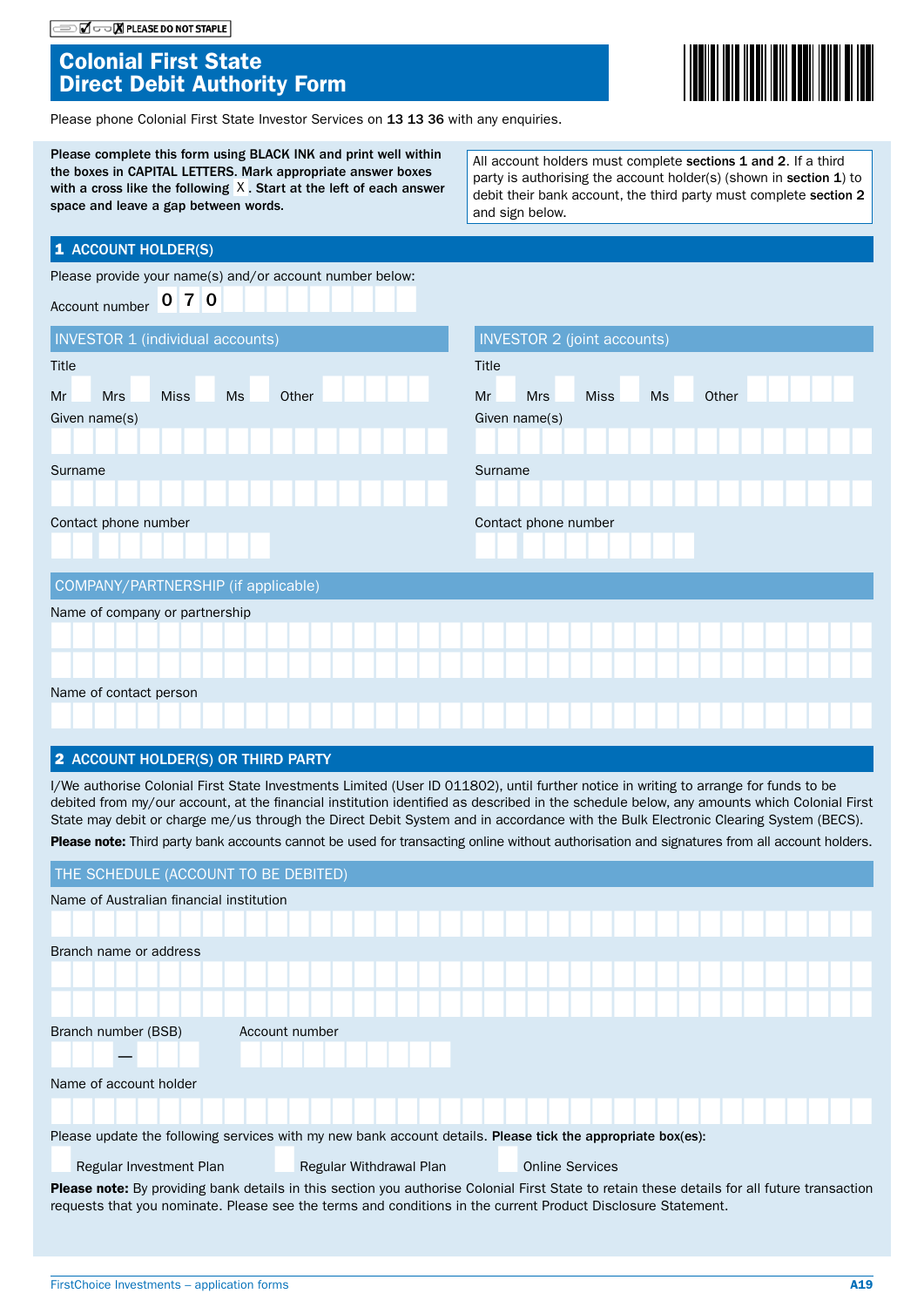## 2 [account](http://www.fundsfocus.com.au/managed-funds/colonial-firstchoice/) holder(S) or third party (continued)

#### direct debit request authorisation

- I/We have read the 'Direct Debit Customer Service Agreement' provided below and agree with its terms and conditions.
- I/We request this arrangement to remain in force in accordance with details set out in the schedule and in compliance with the 'Direct Debit Customer Service Agreement'.

Colonial First State Investments Limited ABN 98 002 348 352 AFS Licence 232468 (Colonial First State) is the issuer of a range of investment, pension and superannuation products. Interests in the superannuation and pension products are issued from the Colonial First State FirstChoice Superannuation Trust ABN 26 458 298 557 or the Colonial First State Rollover & Superannuation Fund ABN 88 854 638 840.



Faxed copies cannot be accepted.

## Direct debit customer service agreement

#### Our commitment to you

- We will send you regular transaction statements in addition to the initial confirmation of your drawings.
- Where the due date for a drawing falls on a non-business day, we will draw the amount on the next business day.
- We will provide written notice of any proposed changes to your drawing arrangement, providing no less than 14 days notice. If you are unhappy with any changes we make, you may cancel your direct debit arrangement without fee or charge by providing us with written notice as outlined under the heading 'Your rights'.
- We may terminate your direct debit arrangement if drawings are returned unpaid, or if debit is unsuccessful three times in any 12-month period.
- We will keep all information provided by you, and details of your nominated account at the financial institution, private and confidential.
- We will investigate and deal promptly with any queries, claims or complaints regarding debits, providing a response within 20 business days.

#### Your commitment to us

- It is your responsibility to check with your financial institution prior to completing the direct debit request, that direct debiting is available on that account.
- It is your responsibility to ensure that the authorisation on the direct debit request is identical to the account signing instruction held by the financial institution of the nominated account.
- It is your responsibility to ensure at all times that sufficient funds are available in the nominated account to meet a drawing on the due date for payment.
- It is your responsibility to advise us if the account nominated by you to receive the drawings is altered, transferred or closed.
- It is your responsibility to arrange with us a suitable alternative payment method if the drawing arrangements are stopped either by you or by the nominated financial institution.
- It is your responsibility to meet any charges resulting from the use of the direct debit system. This may include fees charged by us as a result of drawings returned unpaid, such fees being equal to actual costs we incur.

## Your rights

- You may request to defer or alter the agreed drawing schedule by giving written notice to us. Such notice should be received by us at least five business days prior to the due date for the next drawing.
- You may cancel the direct debit arrangement at any time by giving written notice to us. Such notice should be received by us at least five business days prior to the due date for the next drawing. Your nominated financial institution may also accept a request to cancel your direct debit arrangement with us.
- All transaction disputes, queries and claims should be raised directly with us. We will provide a verbal or written response within 20 business days from the date of the notice. If the claim/dispute is successful, we will reimburse you by way of cheque or electronic credit to your nominated account.

Please phone Colonial First State Investor Services on 13 13 36 with any enquiries or send an email to contactus@colonialfirststate.com.au.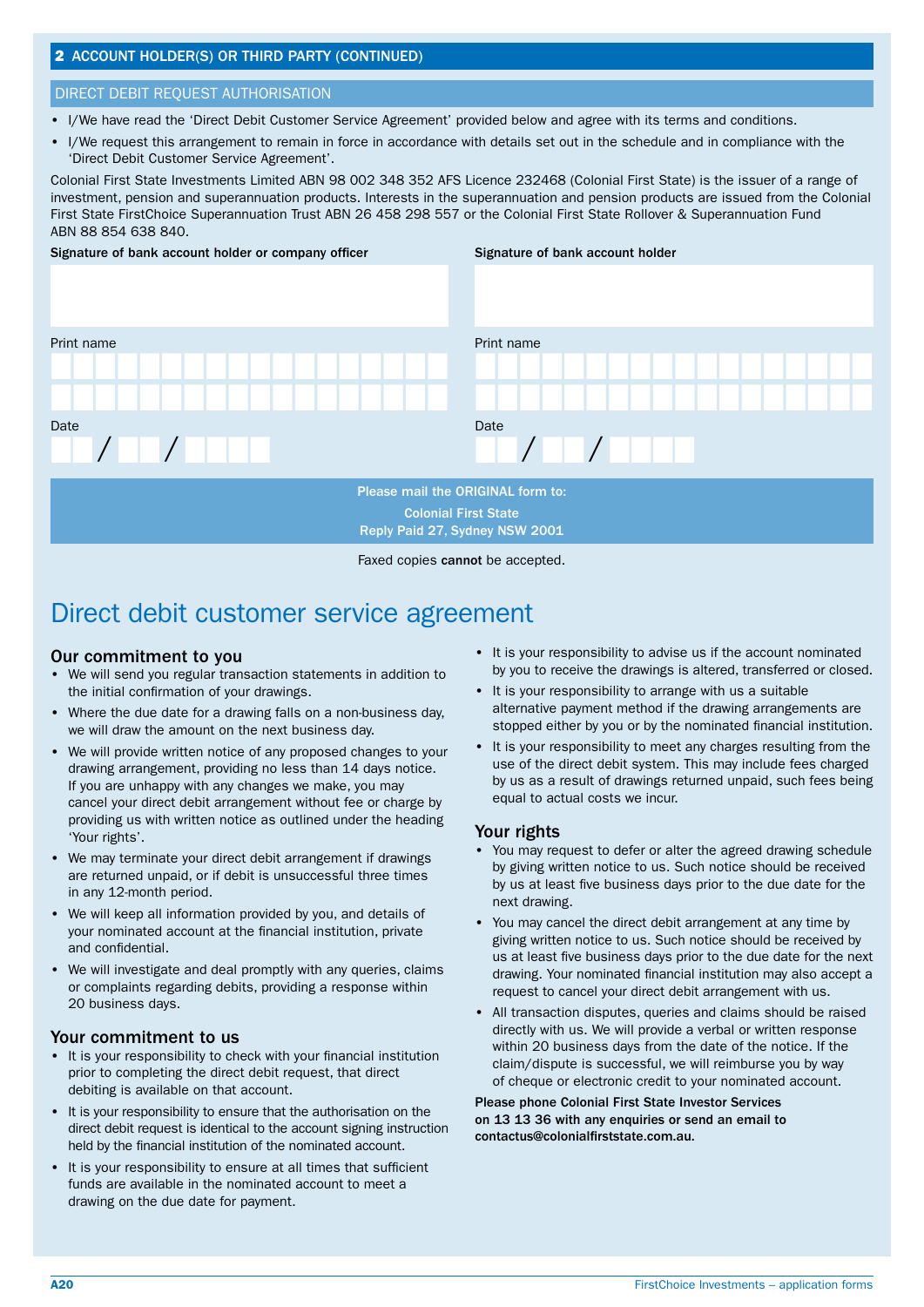## **[Colonial F](http://www.fundsfocus.com.au/managed-funds/colonial-firstchoice/)irst State – First Superior Superior Superior Superior Superior Superior Superior Superior Superior Adviser Online Transaction Authority** and the **Authority**

![](_page_38_Picture_2.jpeg)

Please phone Colonial First State Investor Services on 13 13 36 with any enquiries.

Please complete this form using BLACK INK and print well within the boxes in CAPITAL LETTERS. Mark appropriate answer boxes with a cross like the following X . Start at the left of each answer space and leave a gap between words.

#### **1 INVESTOR DETAILS**. Start at the boxes in CAPITAL LETTERS in CAPITAL LETTERS in CAPITAL LETTERS. Start at the left of each answer space space space space space space space space space space space space space space space

**Please nominate the accounts to which the authority should be applied.** 

nnnnnnnnnnnnnnnnnnn nnnnnnnnnnnnnnnnnnn nnnnnnnnnnnnnnnnnnn

All accounts I hold with Colonial First State

OR

Only the following accounts (if for this account now being applied for write 'this account')

This authority can only be applied to accounts currently advised by the adviser named in section 2 (below).

| <b>INVESTOR 1 (individual accounts)</b>               | <b>INVESTOR 2 (joint accounts)</b>                    |  |  |  |  |  |  |  |  |  |
|-------------------------------------------------------|-------------------------------------------------------|--|--|--|--|--|--|--|--|--|
| Title                                                 | Title                                                 |  |  |  |  |  |  |  |  |  |
| <b>Ms</b><br><b>Mrs</b><br><b>Miss</b><br>Other<br>Mr | Mr<br><b>Miss</b><br><b>Ms</b><br>Other<br><b>Mrs</b> |  |  |  |  |  |  |  |  |  |
| Given name(s)                                         | Given name(s)                                         |  |  |  |  |  |  |  |  |  |
|                                                       |                                                       |  |  |  |  |  |  |  |  |  |
| Surname/Company/Partnership name                      | Surname/Company/Partnership name                      |  |  |  |  |  |  |  |  |  |
|                                                       |                                                       |  |  |  |  |  |  |  |  |  |
| Contact phone number                                  | Contact phone number                                  |  |  |  |  |  |  |  |  |  |
|                                                       |                                                       |  |  |  |  |  |  |  |  |  |
| Date of birth                                         | Date of birth                                         |  |  |  |  |  |  |  |  |  |
|                                                       |                                                       |  |  |  |  |  |  |  |  |  |

## 2 ADVISER DETAILS

| Adviser name      |                                                |             | Dealer/Adviser stamp (please use black ink only) |  |  |  |  |
|-------------------|------------------------------------------------|-------------|--------------------------------------------------|--|--|--|--|
| Phone number      |                                                | Fax number  |                                                  |  |  |  |  |
| Work phone number |                                                |             |                                                  |  |  |  |  |
| Dealer ID         | Adviser ID                                     |             |                                                  |  |  |  |  |
| <b>ILCN</b>       |                                                | <b>ILAN</b> |                                                  |  |  |  |  |
| <b>ILGN</b>       |                                                |             |                                                  |  |  |  |  |
|                   | INVESTOR(S) MUST SIGN THIS FORM OVER THE PAGE. |             |                                                  |  |  |  |  |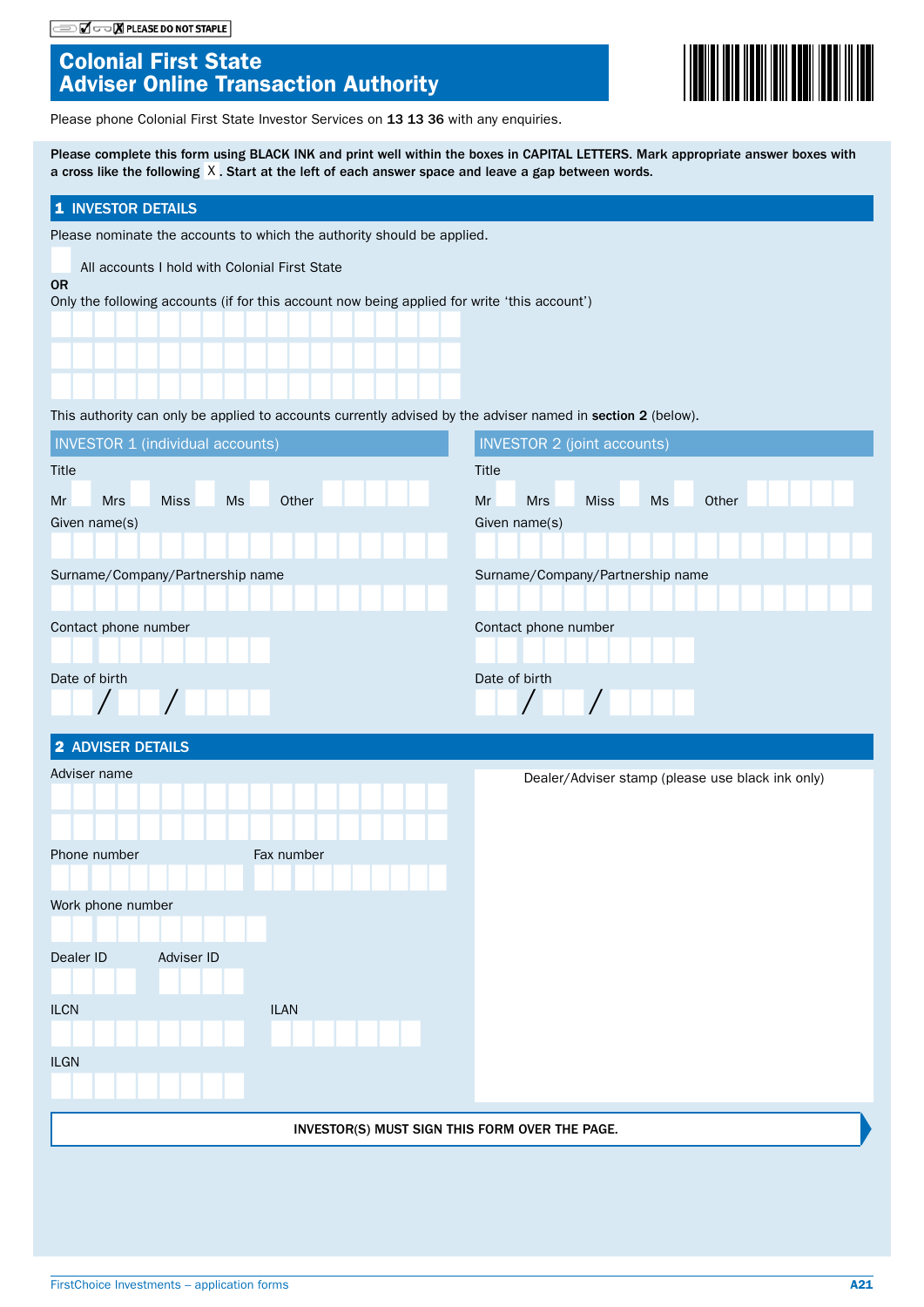## 3 [DECLARATIO](http://www.fundsfocus.com.au/managed-funds/colonial-firstchoice/)N

#### CONDITIONS FOR AUTHORISING AN ADVISER TO TRANSACT ON YOUR BEHALF

By signing this authority you authorise the named adviser, and any other person authorised by that adviser, to perform the following activities on your account online (if available) on your behalf:

- make an additional investment, set up or modify a regular investment plan (including modifying the adviser fees as agreed by you and your adviser from time to time), switch between investment options and modify account details (excluding bank account details)
- modify investment selection and frequency (including auto-rebalancing)
- withdraw an investment (does not apply to superannuation or pension accounts)
- transact on FirstRate products (including managing maturity instructions).

This adviser transaction authority is subject to the following:

- You agree that the named adviser remains authorised, even if this adviser transfers to a new dealer group (with the current dealer's release) and changes to new arrangements without notice to you.
- If the dealer group's Australian Financial Services Licence is suspended or cancelled by the Australian Securities and Investments Commission, we have the discretion to switch off the adviser authority.
- If we reasonably believe that a person is your authorised adviser or their authorised delegate, then anything they do on your behalf will be treated as if you have done it personally.
- Once you sign this authority, then we will treat your adviser (or their delegate) as being properly appointed unless you tell us otherwise. We will not accept or be on notice of any restrictions on their authority.
- At our complete discretion we can refuse to accept an authority, permit a person to transact or carry out a transaction.
- You agree to release, discharge and indemnify us from and against any liability, cost or loss that is incurred by us or you as a result of our acting on this authority except if we have acted fraudulently or have wilfully defaulted in our obligations to you and you acknowledge we will process transactions under this authority until we receive a valid written notification, signed by you, amending or revoking this authority.
- You also agree that neither you, nor any person claiming through you, has any claim against us for a transaction done in accordance with this authority.
- This authority continues until the second business day after we receive written notice from you of cancellation of the authority.
- Use of Colonial First State's online facilities is subject to specific terms and conditions. These are available on our internet site.
- We can cancel or vary these conditions by giving you not less than seven (7) days written notice.
- If during our normal business hours FirstNet is unavailable or online transactions are not being processed (as determined by us), then this authority will permit your adviser (or their delegate) to transact on your behalf using fax instructions. The terms of fax usage which will then apply are set out in the Reference Guide – Transacting on your account.

#### Investments and withdrawals can only be made to and from a bank account pre-nominated by you.

Please note: By providing this authority to your adviser you will also be automatically updated to full transaction access on your account via FirstNet, if you do not already have this level of access.

The adviser and any other person authorised by that adviser will be authorised to carry out these activities online only.

Please note that the adviser may also delegate this authority to third parties, such as others in their office. Therefore you should carefully consider the implications of giving this authority before proceeding.

#### Joint applicants must both sign.

PLEASE NOTE THAT BY APPOINTING AN ADVISER TO TRANSACT ON YOUR BEHALF, YOU ARE GIVING THAT ADVISER, AND ANY PERSON ACTING ON BEHALF OF THE ADVISER, AUTHORITY TO TRANSACT AND MODIFY DETAILS ON YOUR ACCOUNT(S), UNTIL WE RECEIVE A VALID WRITTEN NOTIFICATION, SIGNED BY YOU, AMENDING OR REVOKING THIS AUTHORITY.

| Signature of investor 1 or company officer | Signature of investor 2 or company officer (if applicable)    |  |  |  |  |  |  |  |  |
|--------------------------------------------|---------------------------------------------------------------|--|--|--|--|--|--|--|--|
|                                            |                                                               |  |  |  |  |  |  |  |  |
|                                            |                                                               |  |  |  |  |  |  |  |  |
| Print name                                 | Print name                                                    |  |  |  |  |  |  |  |  |
|                                            |                                                               |  |  |  |  |  |  |  |  |
|                                            |                                                               |  |  |  |  |  |  |  |  |
| Date                                       | Date                                                          |  |  |  |  |  |  |  |  |
| $\sqrt{1}$                                 | $\sqrt{2}$                                                    |  |  |  |  |  |  |  |  |
|                                            |                                                               |  |  |  |  |  |  |  |  |
|                                            | Please send the completed form to:                            |  |  |  |  |  |  |  |  |
|                                            | <b>Colonial First State</b><br>Reply Paid 27, Sydney NSW 2001 |  |  |  |  |  |  |  |  |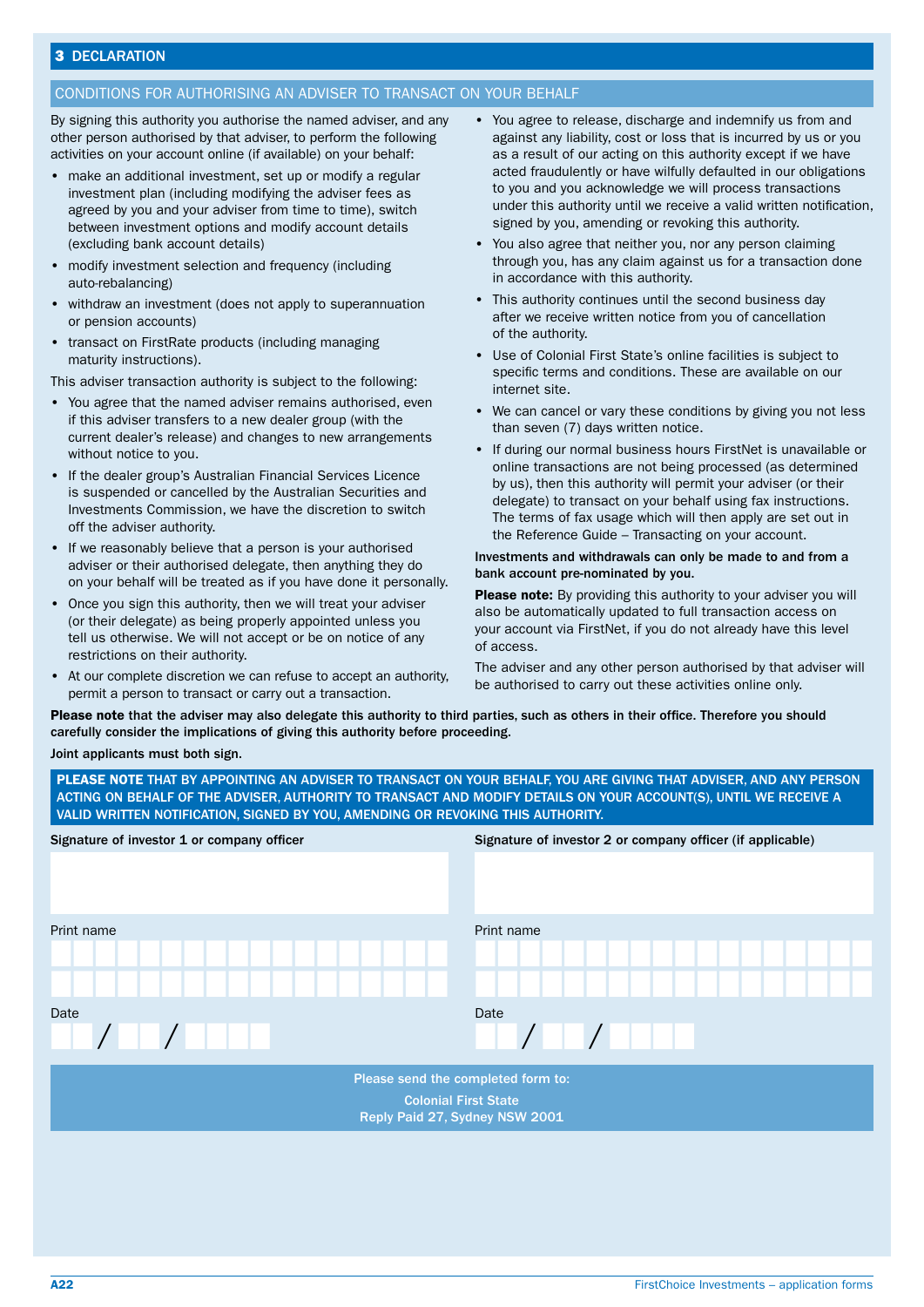## [Financial](http://www.fundsfocus.com.au/managed-funds/colonial-firstchoice/) Services Guide

Dated 28 May 2012

This Financial Services Guide (FSG) is an important document which we are required to give to you under the requirements of our Australian Financial Services Licence. It provides you with information about Colonial First State Investments Limited ABN 98 002 348 352 ('Colonial First State', 'we', 'our', or 'us') to help you decide whether to use the financial services we provide. This FSG outlines the types of services and products we can offer to you. It also explains how we (and other relevant persons) are remunerated for these services and includes details of our internal and external complaints handling procedures and how you can access them. To invest in any of our financial products you must complete the application form attached to or accompanying the relevant Product Disclosure Statement (PDS). The PDS contains information about the particular product and will assist you in making an informed decision about that product.

If we provide you with personal financial product advice rather than general financial product advice, we will give you a Statement of Advice (SOA). Personal financial product advice is advice that takes into account one or more of your objectives, financial situation and needs. The SOA will contain the advice, the basis on which it is given and information about fees, commissions and any associations which may have influenced the advice.

#### Who are we?

Colonial First State is one of Australia's leading wealth management providers and a part of the Commonwealth Bank of Australia Group ('the Bank').

Any financial services offered will be provided by a representative of Colonial First State. Colonial First State has an Australian Financial Services Licence granted under the Corporations Act to provide these services to you.

We are also licensed to be the trustee of superannuation funds under the Superannuation Industry (Supervision) Act 1993.

We do not act as a representative of any other licensee in relation to the services we provide you.

To contact us you can:

- call Investor Services on 13 13 36
- visit our website at colonialfirststate.com.au
- write to us at Reply Paid 27, Sydney NSW 2001
- email us at contactus@colonialfirststate.com.au.

## What financial services and products do we offer?

Colonial First State is authorised to offer a range of financial services including:

- dealing in financial products
- giving advice on financial products
- operating registered managed investment schemes
- being the trustee of superannuation funds.

We also offer a range of managed investment, superannuation and pension products. Some of our superannuation products offer life insurance benefits. We can help you to apply for these products and can also give you general financial advice in relation to our products, or products offered by other financial institutions, including other members of the Bank.

We do not provide financial planning services and only give personal financial product advice in limited situations. Personal financial product advice is not provided through our website or Investor Services.

## How can you transact with us?

You can give us instructions electronically, by telephone, mail, fax or via our website. Any dealings with us by telephone, fax or electronically will be governed by our standard 'telephone, fax and electronic communications terms and conditions'. These terms and conditions are contained in the Reference Guide – Transacting on

your account for each product and are also available on the website at colonialfirststate.com.au.

There are also terms and conditions of use for our website and FirstNet, our secure internet service. These terms and conditions can be obtained on the website.

#### How are we remunerated for the services we provide?

If you invest in a product we offer, Colonial First State will receive remuneration in relation to your investment in that product. Where we advise you about products offered by another company of the Bank and you acquire that product, then that company will receive remuneration. This remuneration may include contribution fees and management costs (which include transaction, ongoing and, if applicable, any borrowing costs). In some situations, withdrawal fees, account fees and transaction fees may apply. The remuneration we will receive for the products we offer is set out in the PDS for the particular product. The remuneration we will receive for this product is set out in the 'Fees and costs' section of the PDS on pages 4 to 12 of this combined document.

Colonial First State does not receive any fees, nor do we charge you additional fees for providing financial product advice.

## What commissions, fees or other benefits are received?

Employees of Colonial First State who give you advice do not receive specific payments or commissions for the giving of that advice. These employees and our directors receive salaries, bonuses and other benefits from us. Bonus payments and other benefits are discretionary, and based on achievement of pre-determined objectives.

You may receive advice in relation to the products we offer from financial advisers who do not work for Colonial First State. These advisers may receive remuneration from us. The adviser's remuneration is included in the fees you pay when investing in our products.

The amount of this remuneration is set out in the PDS for the particular product. The remuneration we pay advisers in relation to this product is set out in the 'Fees and costs' section of the PDS on pages 4 to 12 of this combined document. Your adviser is also required to set out the remuneration and commissions they receive in the SOA which they must give to you. Some of these advisers may be representatives of other licensees in the Bank.

We do not pay commissions or provide other benefits to third parties for referring customers to us.

## What kind of compensation arrangements are in place for a breach of our legal obligations?

Where we are liable to meet a claim, payment will generally be paid from our cash flows and available resources.

For claims we may rely on and claim under the professional indemnity insurances that we hold. These insurances are between us and the insurer and are intended to respond to civil liability resulting from significant claims for compensation made against us for financial services provided by us or our representatives. These insurances provide cover even if one of our representatives has ceased to act or work for us.

Our compensation arrangements comply with the legal requirements set out in section 912B of the Corporations Act.<sup>1</sup>

## How is your personal information dealt with?

Please refer to page 14 of this combined document (the PDS dated 28 May 2012) for details on how your personal information is dealt with.

#### What should you do if you have a complaint?

Please refer to page 15 of this combined document (the PDS dated 28 May 2012) for details about our complaints handling procedures.

1 Section 912B requires financial services licensees who provide financial services to retail clients to have arrangements for compensating those persons for loss or damage suffered because of breaches of relevant legal obligations by a licensee or its representatives.

Colonial First State Investments Limited ABN 98 002 348 352 AFS Licence 232468 (Colonial First State) is the issuer of investment, superannuation and pension products. Interests in superannuation and pension products are issued from the Colonial First State FirstChoice Superannuation Trust ABN 26 458 298 557, Colonial First State Rollover & Superannuation Fund ABN 88 854 638 840 and the Colonial First State Pooled Superannuation Trust ABN 51 982 884 624. Colonial First State is a subsidiary of the ultimate holding company Commonwealth Bank of Australia ABN 48 123 123 124 AFS Licence 234945 ('the Bank'). The Bank or its subsidiaries do not guarantee the performance of, or the return of capital on, the investment, retirement and superannuation products issued by Colonial First State and they are not deposits or other liabilities of the Bank or its subsidiaries.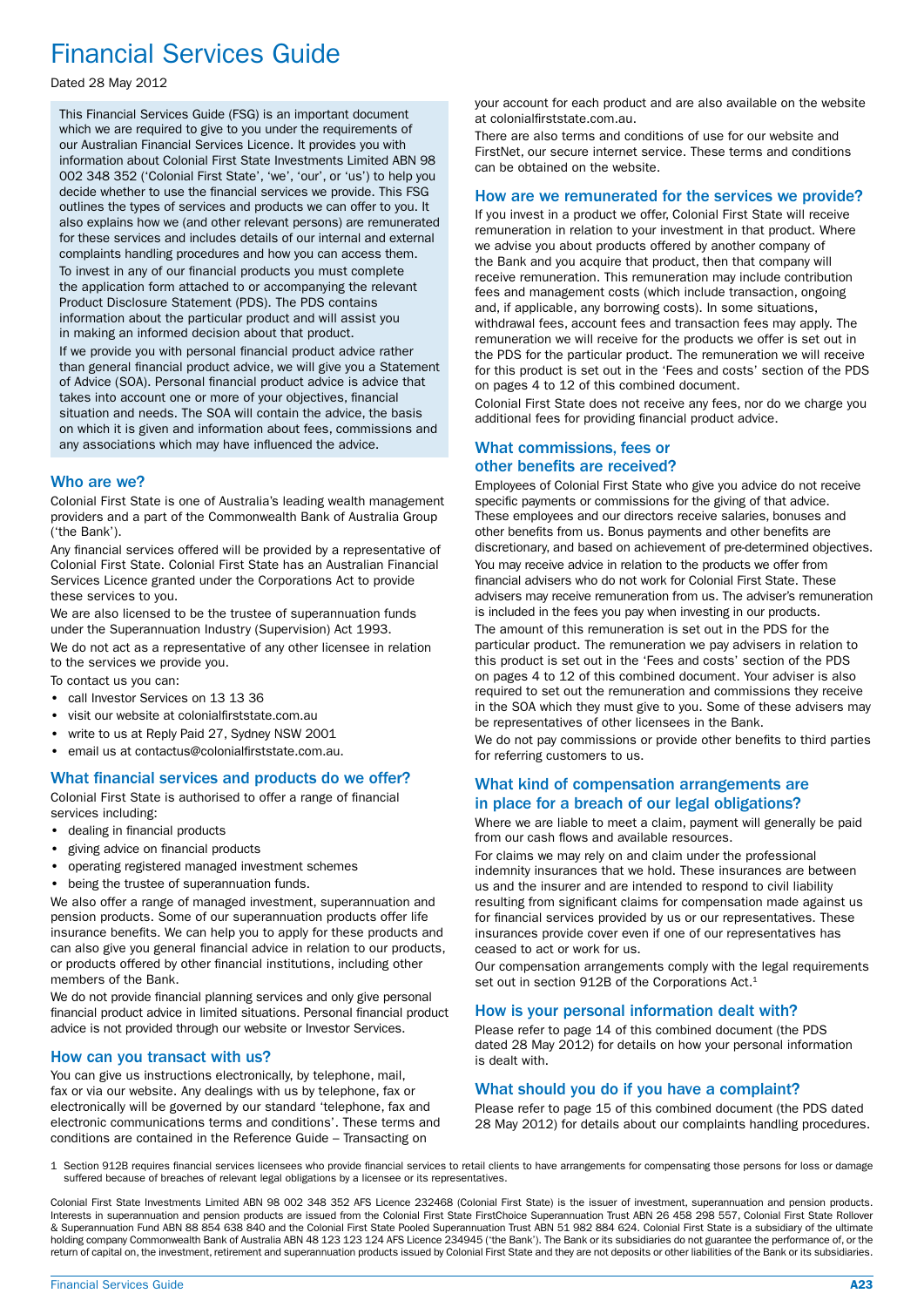This page has been left blank intentionally.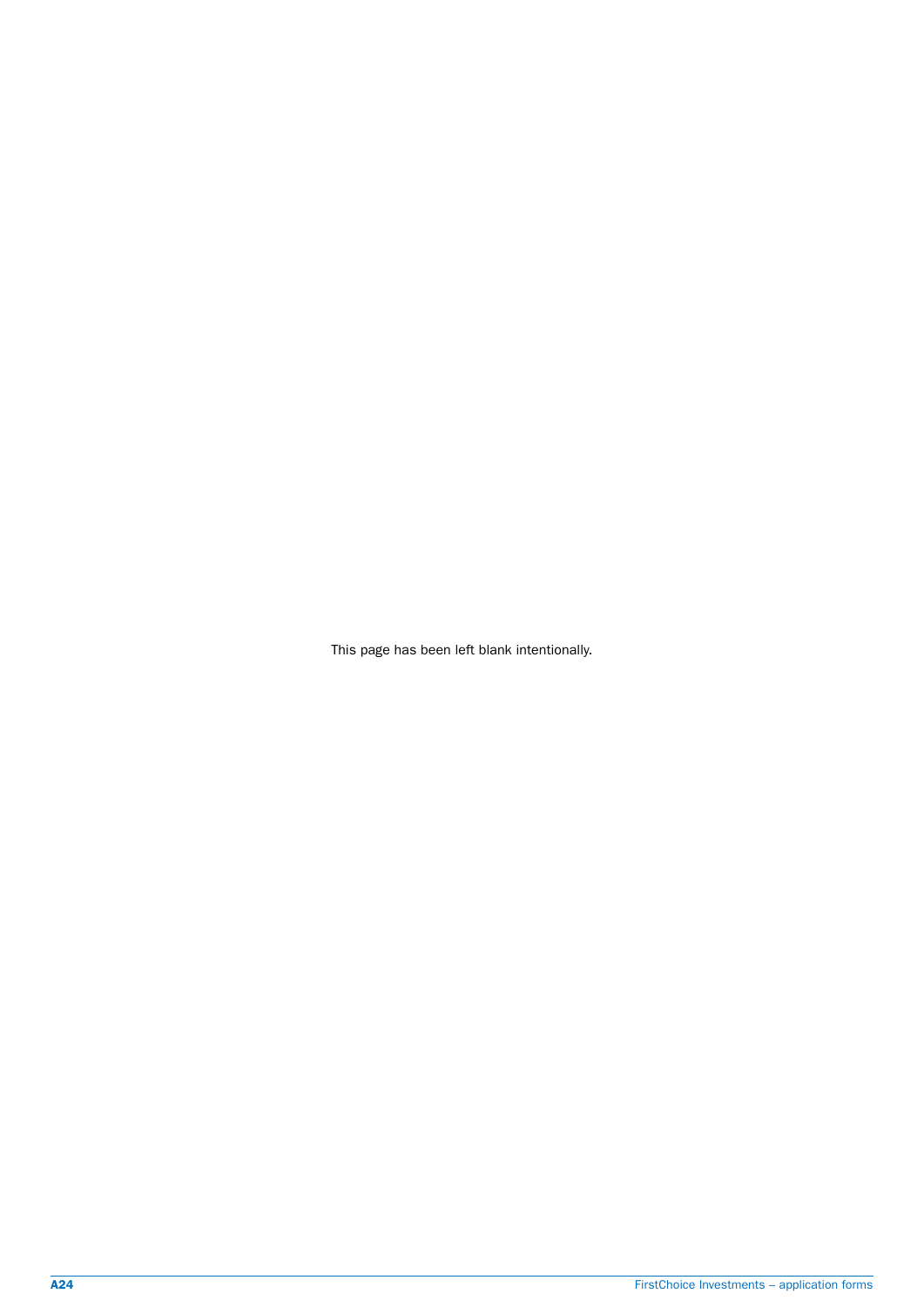## Interests of the directors of the responsible entity

Directors may receive a salary as employees of the Bank and from time to time may hold interests in shares in the Bank or investments in the fund.

The PDS has been authorised by our directors.